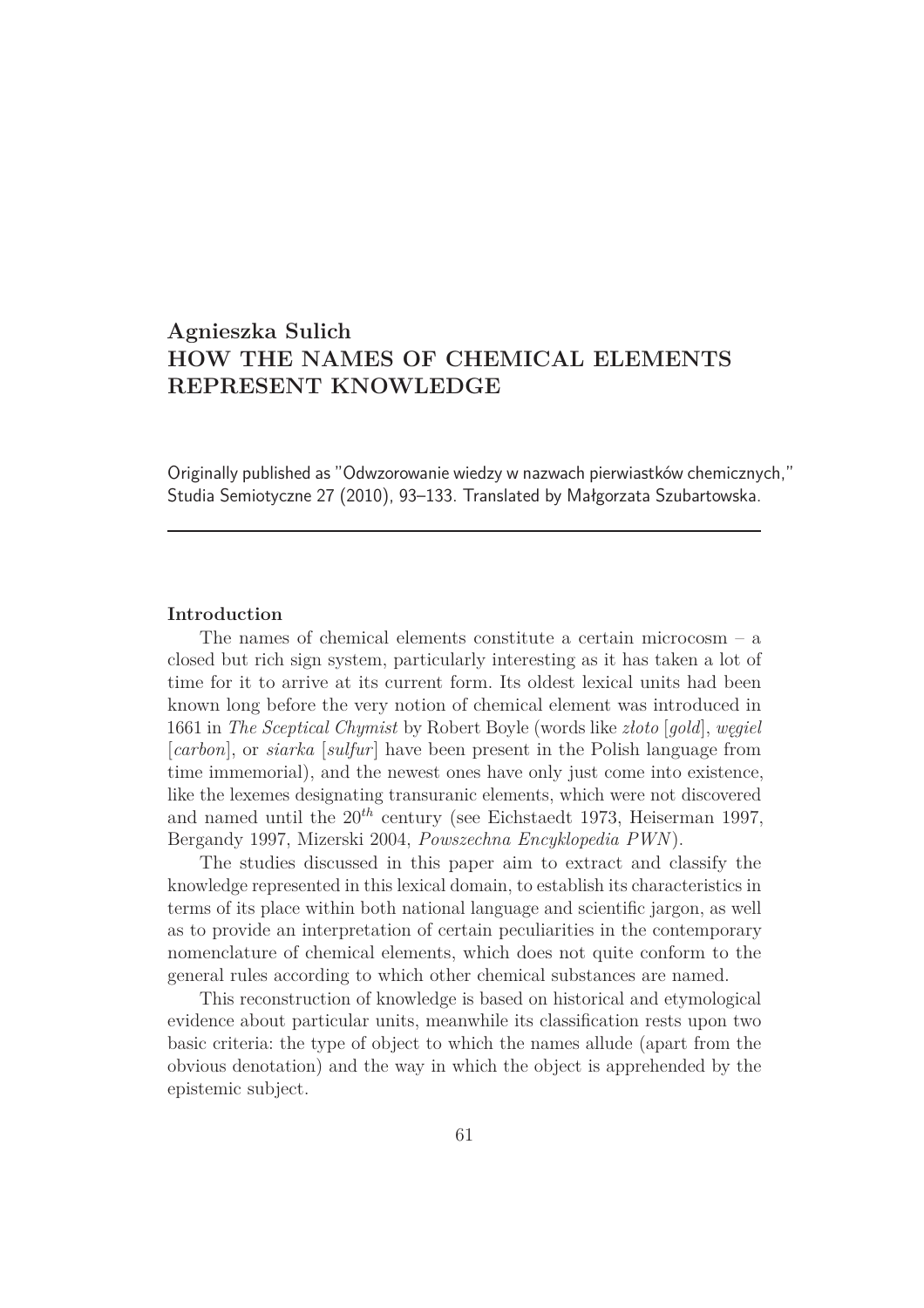#### **1. Delimiting the area of research**

The analysis focuses on Polish names of chemical elements in their contemporary form. I leave out the semantics, the origin, and the usage of the elements' symbols, Latin equivalents and former Polish names that are no longer in use, as well as the names of isotopes (like *prot*, *deuter* or *tryt* [*protium*, *deuterium*, *tritium*]) and allotropes (like *polisiarka*, *oktasiarka*, *grafit*, *diament*, *lonsdaleit*, *fulleren*, *arsen szary* or *arsen żółty* [*polysulfur*, *octasulfur*, *graphite*, *diamond*, *lonsdaleite*, *fullerene*, *metallic grey arsenic*, *yellow arsenic*]). The names of groups and blocks in the periodic table, both single-word and compound (like *litowce*, *berylowce*, *halogeny*, *lantanowce*, *aktynowce*, *pierwiastki bloku d*, *pierwiastki przejściowe*, *gazy szlachetne*, *metale ziem rzadkich*, *grupa IIIA* etc. [*alkali metals*, *alkaline earth metals*, *halogens*, *lanthanide*, *actinide*, *d-block*, *noble gases*, *rare earth elements*, *group IIIA* etc.]), are outside my field of interest, so are terms such as *pierwiastek kryptomorficzny* or *endokryptny* [an element that does not form its own mineral in Earth's crust] or *ekapierwiastek* [*eka-element*], in other words, superordinates of the analyzed lexical units (obviously, neither are nonhypernymic names of individual eka-elements like *ekaglin*, *ekabor*, *ekakrzem* [*eka-aluminium*, *eka-bohrium*, *eka-silicon*] taken into consideration).

My main source is the periodic table of elements taken from *Chemistry Tables* by Witold Mizerski, which also serves as the criterion for delimiting the semantic field (see Mizerski 2004: 17).

# **2. General characteristics of the names of chemical elements**

In terms of its linguistic status, the analyzed group of expressions is a subsystem of scientific terminology, so it is generally considered (with few exceptions such as *złoto* [*gold*], *węgiel* [*carbon*], *siarka* [*sulfur*], or magnez [*magnesium*]) a specialized vocabulary, used almost exclusively in texts on chemistry or on related sciences (cf. the statistics and the criteria for classifying the lexical repertory assumed in Kurcz, Lewicki, Sambor, Szafran, and Woronczak 1990).

Also in terms of their structure, the analyzed strings belong to an exceptional type of expressions in the general Polish language – they are common names, which sometimes may, just like proper names, be derived from the names of particular objects: places or people (*darmstadt* [*darmstadtium*], *berkel* [*berkelium*], *kiur* [*curium*] or *nobel* [*nobelium*]).

When it comes to their grammatical properties, all lexical units of the analyzed class are nouns, which means that they may be inflected for case (but not for number – they do not have a plural form, because they refer to an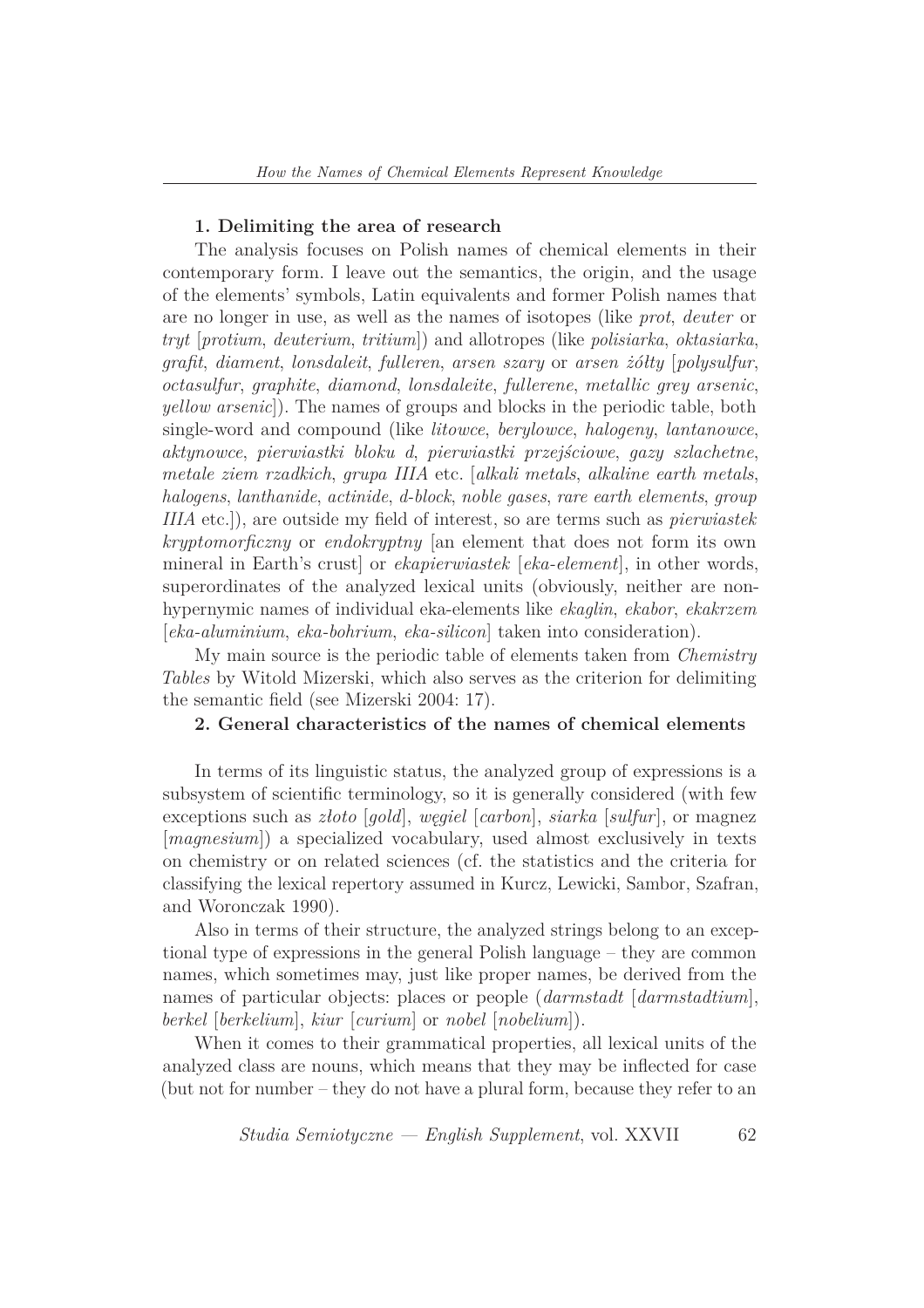uncountable substance). They can have all three genders: feminine (*platyna* [*platinum*], *rtęć* [*mercury*]), masculine (*wodór* [*hydrogen*], *sód* [*sodium*]), and neuter (*złoto* [*gold*], *srebro* [*silver*]). In terms of their origins, they can be divided into three main groups: borrowings, morphological derivatives, and semantic derivatives (cf. Biniewicz 1992, where the mechanisms for the formation of those names are discussed in detail).

### **3. Origins of the names of chemical elements**

Generally speaking, the origins of the names of chemical elements have been well covered. Justifications for the names can be found in numerous studies concerning chemical nomenclature or the history of chemistry, in encyclopedias, glossaries, or even tables (e.g. Bergandy 1997, Eichstaedt 1973, Heiserman 1997, Kalembkiewicz, Lubczak, and Lubczak 1996, *Powszechna Encyklopedia PWN*, Sołoniewicz 1986, Śliwa and Zelichowicz 1994, Mizerski 2004).

As to the typically linguistically-oriented literature on the subject, there are two groups of works: etymological dictionaries and studies on chemical terminology. There are quite a few etymological dictionaries, but they tend to take into account only the rather narrow class of the oldest names adapted directly from the national language to the scientific vocabulary and they leave out the history of the names formed artificially. The second group of works is represented rather poorly. So far, I have come across only one, the abovementioned study by Biniewicz (1992), that would analyze the etymology of the expressions from the domain that is of my concern. The author takes an opposite approach than the lexicographers: he investigates only the origin of the names of the elements in the chemical nomenclature and excludes the origin of the oldest names in the national language. In other linguistic papers dealing with chemical terminology the naming of chemical elements is addressed in very general terms (see Biniewicz 2002).

For the sake of my analysis, I have decided to take into consideration the origin of the names of the elements in scientific terminology as well as in general language if a particular lexical unit was directly borrowed from it. This makes the description of this domain more complete, as it encompasses a certain 'prehistory' of some of the nominations. Nonetheless, what serves as the very basis for my reconstruction of the knowledge represented in the entire domain of my interest, is exclusively those acts of naming that were performed within the branch of science when a certain substance was recognized as an element.

# **3.1. History of the names of the elements in chemical terminology**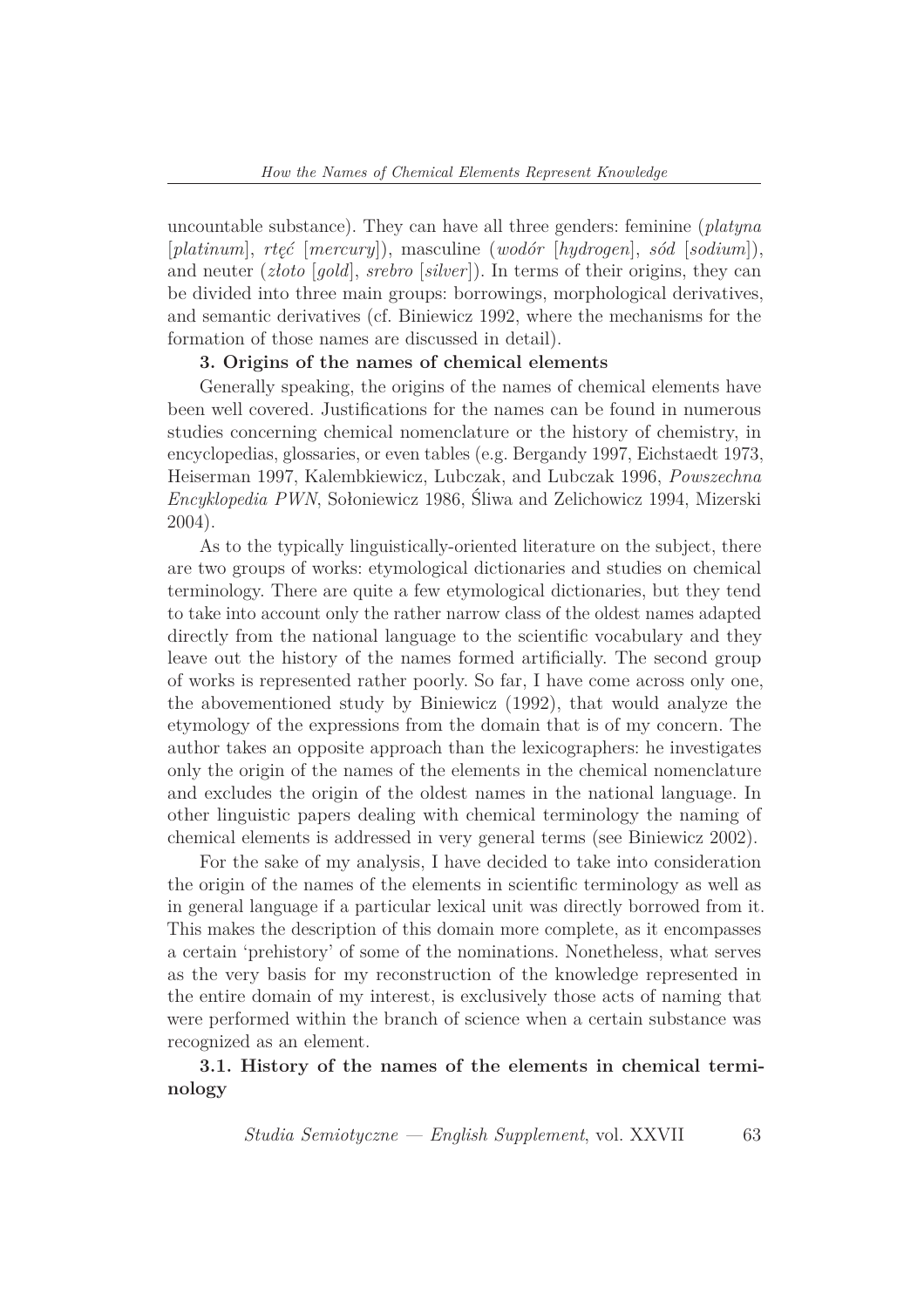When writing about the origin of the names of chemical elements in terminology, the authors of the aforementioned studies occasionally provide different interpretations. They also differ in the level of detail of the information they supply, as well as in the very number of analyzed expressions. Therefore, the following justifications are based on several different sources. If there are no discrepancies, I rely upon the study by Biniewicz, since it is a linguistic analysis. The only exceptions are the names of the elements which the author did not include – out of necessity, all information about these elements must come from other works. Particular strings are being analyzed in the order of the atomic number of the referent, which reflects the structure of the periodic table of elements and which is also in accordance with the convention adopted by Biniewicz.

Apart from the origin of the analyzed lexical units and their semantic justification, I will be also including the broader historical context connected with the acts of nomination – the element's year of discovery, its discoverer, and the original Polish name with its author, if, of course, the Polish version is a semantic calque. All the information comes from the following works: Biniewicz 1992 (which will appear later in the text as 'Bin'), Mizerski 2004 (Miz), Eichstaedt 1973 (Eich), Heiserman 1997 (Heis), *Powszechna Encyklopedia PWN* (PWN). When quoting the expressions originating in Greek, I am consciously omitting the diacritical marks, due to the different orthographic conventions adopted by the authors.

**Wodór (Eng. hydrogen, Lat. hydrogenium, H, at. no. 1)**

**Date of discovery:** 1766, **discovered by:** H. Cavendish (who demonstrated that water is produced through the combustion of this gas), **original Polish name:** *hydrogene* (introduced by A. Lavoisier who proved that hydrogen is an element).

**Reasoning behind the name:** element which produces water while burning; the contemporary Polish name is a shortened version of the word "wodoród", which is a calque of "hydrogen" (Bin).

#### **Hel (helium, He, at. no. 2)**

**Date of discovery:** 1868, **discovered by:** P.J. Janssen and, working independently, J.N. Lockyer (Heis) or J. Locker and P. Frankland (Bin), **original Polish name:** *helium* (named probably by its discoverers).

**Reasoning behind the name:** element which was detected by its spectra in the Sun's atmosphere (the name comes from the Greek *helios*, meaning "the Sun").

**Lit (lithium, Li, at. no. 3)**

**Date of discovery:** 1817, **discovered by:** A. Arfvedson, **original**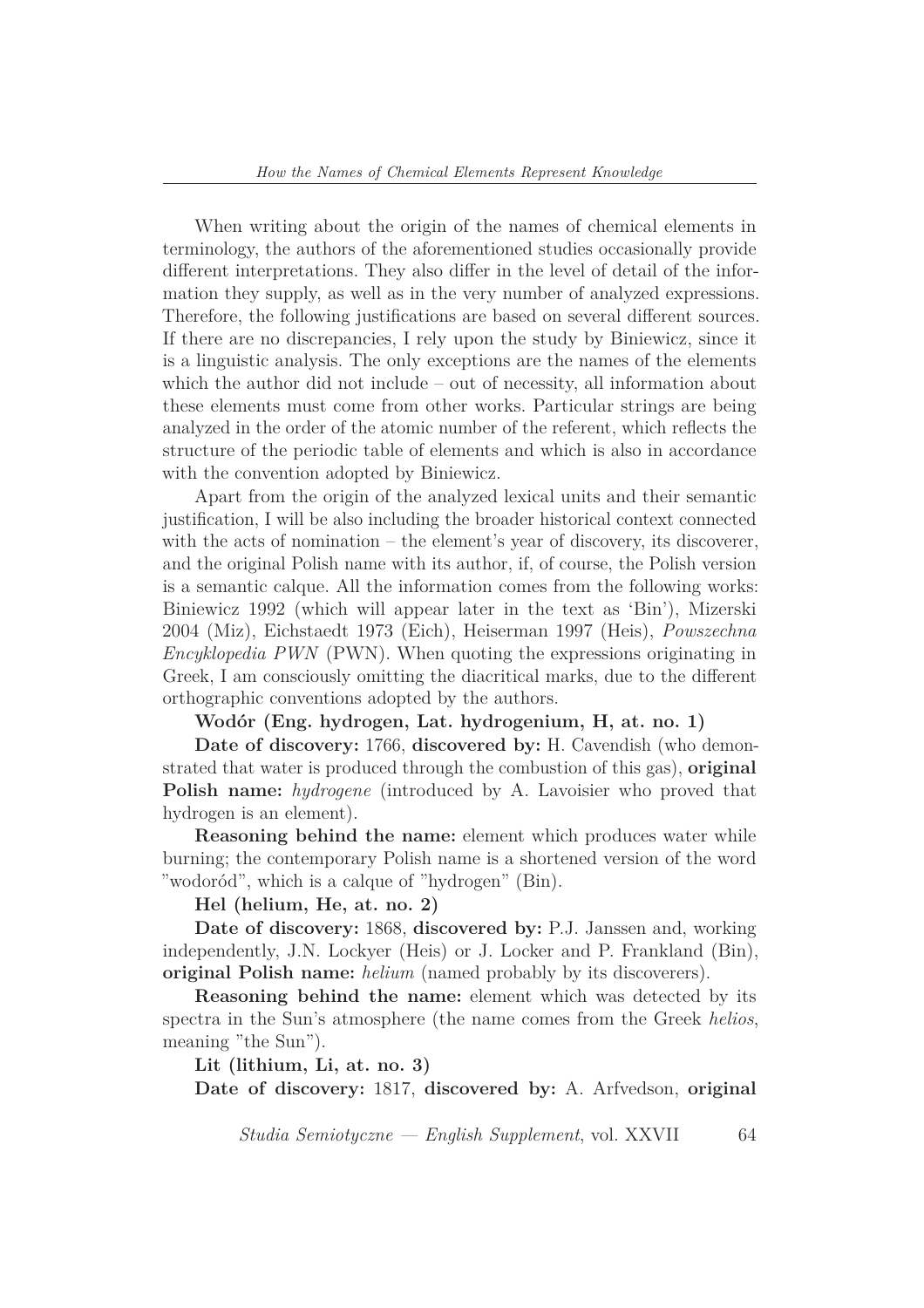**Polish name:** *lithium* (named by J. Berzelius).

**Reasoning behind the name:** element which was discovered in a mineral (the name comes from the Greek *lithos*, meaning "stone") (Bin).

**Beryl (beryllium, Be, at. no. 4)**

**Date of discovery:** 1798 (in the oxide form), 1828 (in the elemental form), **discovered by:** L.N. Vauquelin (who isolated the oxide), F. Wöhler and, independently, A. Bussy (who isolated the element), **original Polish name:** *beryllium* (named probably by one of its discoverers).

**Reasoning behind the name:** element which was discovered in the beryl gem (Bin).

**Bor (Eng. boron/bore, Lat. borium, Be, at. no. 5)**

**Date of discovery:** 1808, **discovered by:** J.L. Gay-Lussac and L.J. Thénard as well as, independently, H. Davy (Heis), **original Polish name:** *borium* (named probably by one of its discoverers).

**Reasoning behind the name:** element which was isolated from the substance called borax (Bin).

**Węgiel (Eng. carbon, Lat. carbonium, C, at. no. 6)**

**Date of discovery:** unknown (as charcoal, it was already known in antiquity), **discovered by:** anonymous, **original Polish name:** none.

**Reasoning behind the name:** element which was associated with charcoal [Pol. *węgiel*], as it is its main constituent – the name was created on the basis of the word *węgiel*, already existing in Polish, but was given a new meaning (Bin).

## **Azot (Eng. nitrogen, Lat. nitrogenium, N, at. no. 7)**

**Date of discovery:** 1772, **discovered by:** D. Rutherford and (independently) K.W. Schele, H. Cavendish, and J. Priestley (PWN) or A. Lavoisier (Bin), **original Polish name:** *azote* (named by A. Lavoisier) (Bin).

**Reasoning behind the name:** element which makes up air and which does not support life (the name originates from the Greek word *azotikos* – "which does not support life") (Bin).

## **Tlen (Eng. oxygen, Lat. oxygenium, O, at. no. 8)**

**Date of discovery:** 1772 and 1774, identified as an element: 1775–1777, **discovered by:** K.W. Scheele, and then (independently) J. Priestley, later A. Lavoisier identified oxygen as an actual element (Heis), **original Polish name:** none.

**Reasoning behind the name:** element which is involved in the combustion process (the name originates from the Polish word *tlić* [*smoulder*] given by J. Oczapowski (Bin).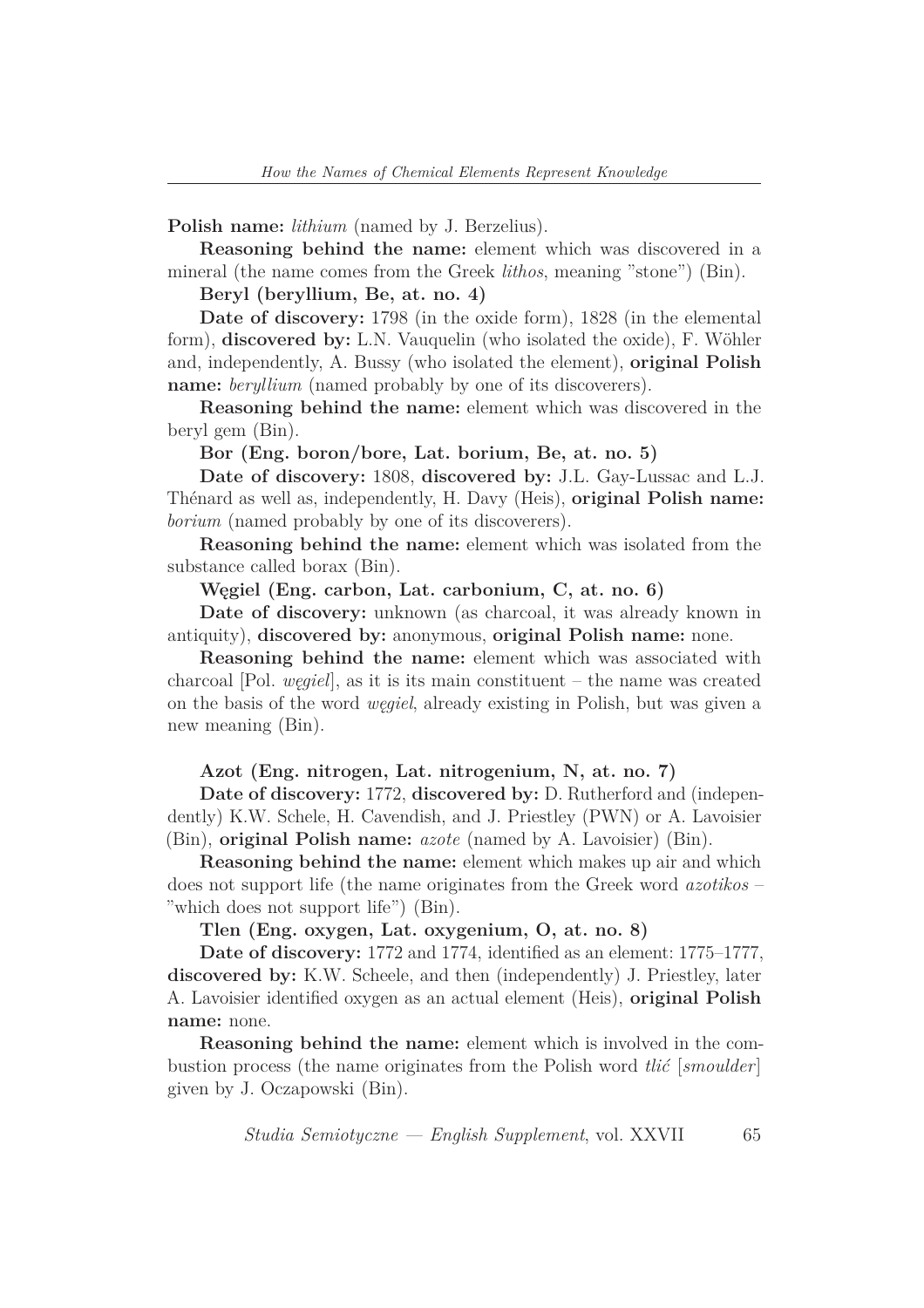**Fluor (Eng. fluorine, Lat. fluorum, F, at. no. 9)**

**Date of discovery:** 1886, **discovered by:** H.F.F. Moissan, **original Polish name:** *fluorine* (probably named by its discoverer).

**Reasoning behind the name:** element which was discovered in minerals used as flux (Bin) or whose salts are easily fusible (Miz) (the name originates from the Latin word *fluere* – "flow") (Bin).

**Neon (neon, Ne, at. no. 10)**

**Date of discovery:** 1898, **discovered by:** W. Ramsay and M.W. Travers, **original Polish name:** *neon* (probably named by its discoverer).

**Reasoning behind the name:** the newly discovered element (the name originates from the Greek word *neos* – "new") (Bin).

**Sód (Eng. sodium, Lat. natrium, Na, at. no. 11)**

**Date of discovery:** 1807, **discovered by:** H.B. Davy, **original Polish name:** *sodium* (named by H.B. Davy) (Bin) or *sodanum* (Miz).

**Reasoning behind the name:** element which was discovered in caustic soda (Bin) or which is used in a medicine for headaches (from the Latin word *sodanum* meaning "medicine for headache", which comes from Arabic) (Miz).

**Magnez (magnesium, Mg, at. no. 12)**

**Date of discovery:** 1808 and 1829, **discovered by:** H. B. Davy, and later (independently) A. Bussy and J. von Liebig, **original Polish name:** *magnesium* (named by A. Lavoisier).

**Reasoning behind the name:** element which was discovered in the mineral called *magnesia alba* (Bin) or whose salts have properties similar to a laxative from the town of Magnesia (Manisa) (Miz).

**Glin (aluminium, Al, at. no. 13)**

**Date of discovery:** 1787 (existence predicted), 1807 (naming), 1825 (final isolation), **discovered by:** A. Lavoisier (anticipated existence of aluminium) H.Ch. Oersted (isolated), **original Polish name:** *aluminium* (named by H. Davy) (Heis).

**Reasoning behind the name:** element discovered in the aluminium oxide which was isolated from the substance called *potassium alum* (the name originates from the Latin word *alumen* – "alum") (Bin), or: element which is the main constituent of clay (Miz).

**Krzem (Eng. silicon, Lat. silicium, Si, at. no. 14)**

**Date of discovery:** 1823, **discovered by:** J.J. Berzelius, **original Polish name:** *silicium* (named by J.J. Berzelius).

**Reasoning behind the name:** element which was discovered in silica (the name originates from the Latin word *silica*, which comes from Latin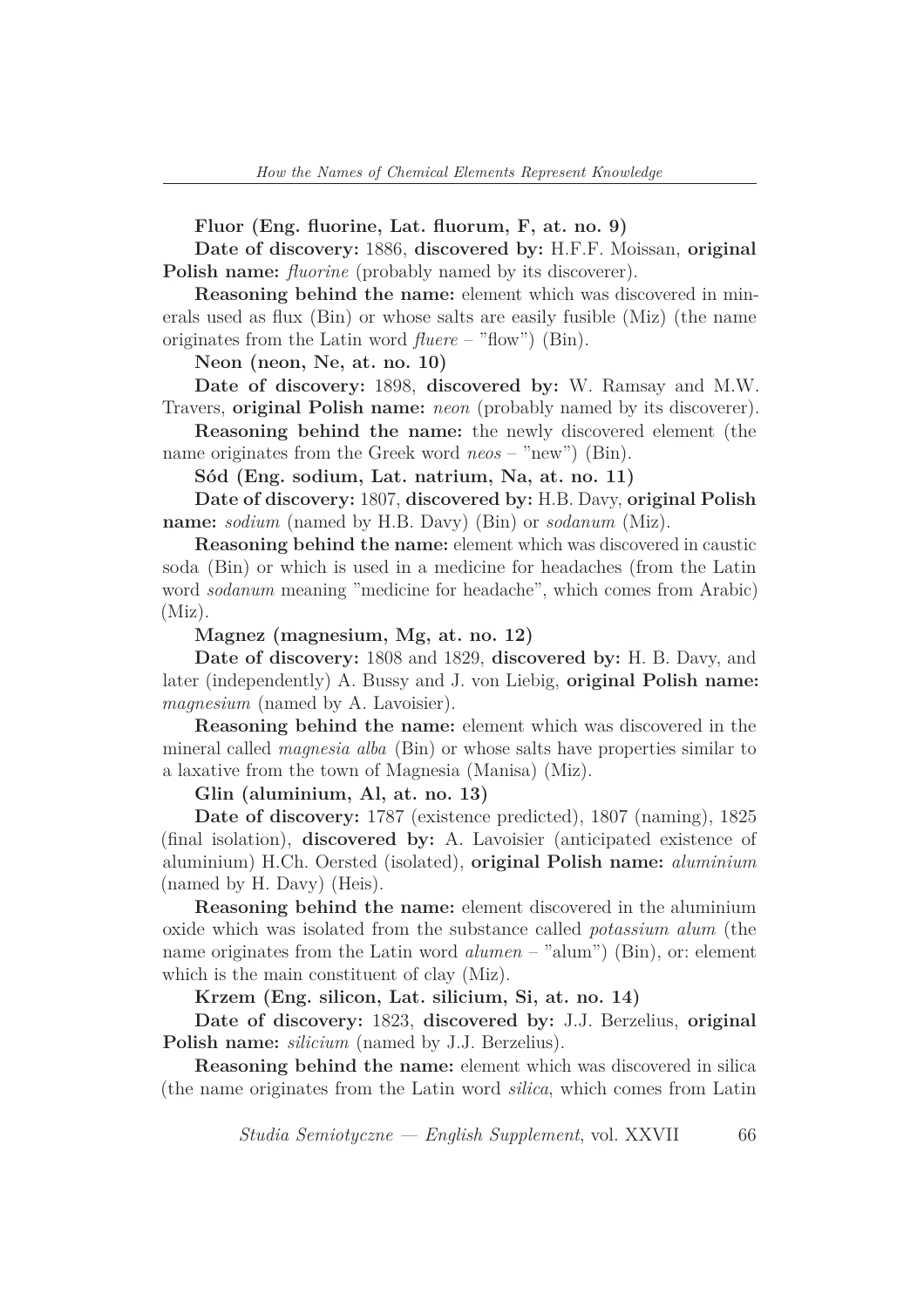$\textit{silex}$  – "flint") (Bin).

**Fosfor (phosphorus, P, at. no. 15)**

**Date of discovery:** 1669, **discovered by:** H. Brandt, **original Polish name:** *phosphorus* (probably named by its discoverer).

**Reasoning behind the name:** element which shines in the dark (the name originates from the Greek word *phosphoros* – "light-bearer" (Bin).

**Siarka (sulfur, S, at. no. 16)**

**Date of discovery:** unknown (as a sedimentary rock it has been known since ancient times) classification as an element in 1777, **discovered by:** anonymous, classified as an element by A. Lavoisier, **original Polish name:** none (Heis).

**Reasoning behind the name:** element which was identified with the sedimentary rock which it makes up – for naming purposes Jędrzej Śniadecki picked an already existing name and attributed to it a new meaning (Bin).

## **Chlor (Eng. chlorine, Lat. chlorum, Cl, at. no. 17)**

**Date of discovery:** 1774 (isolation), 1810 (identified as an element), **discovered by:** K.W. Scheele; H. Davy (Heis) identified it as an element, **original Polish name:** *chlorine* (named by H. Davy).

**Reasoning behind the name:** element which has fumes that are yellow and green (the name originates from the Greek word *chloros*, meaning "yellow and green" (Bin).

**Argon (argon, Ar, at. no. 18)**

**Date of discovery:** 1785 (existence predicted), 1894 (isolation), **discovered by:** H. Cavendish (suggested its existence), W. Ramsay, J.W. Rayleigh (isolated), **original Polish name:** *argon* (probably named by one of the discoverers).

**Reasoning behind the name:** element which is chemically inert, i.e. does not react with other substances (the name comes from the Greek word *argos* – "inactive, lazy") (Bin).

**Potas (Eng. potassium, Lat. kalium, K, at. no. 19)**

**Date of discovery:** 1807, **discovered by:** H.B. Davy, **original Polish name:** *potassium* (named by H.B. Davy).

**Reasoning behind the name:** element which was discovered in alkaline substances, called *potash* in English (Bin) or which was a constituent of potash – a lye obtained from wood (Miz).

**Wapń (calcium, Ca, at. no. 20)**

**Date of discovery:** 1808, **discovered by:** H.B. Davy, **original Polish name:** *calcium* (probably named by its discoverer).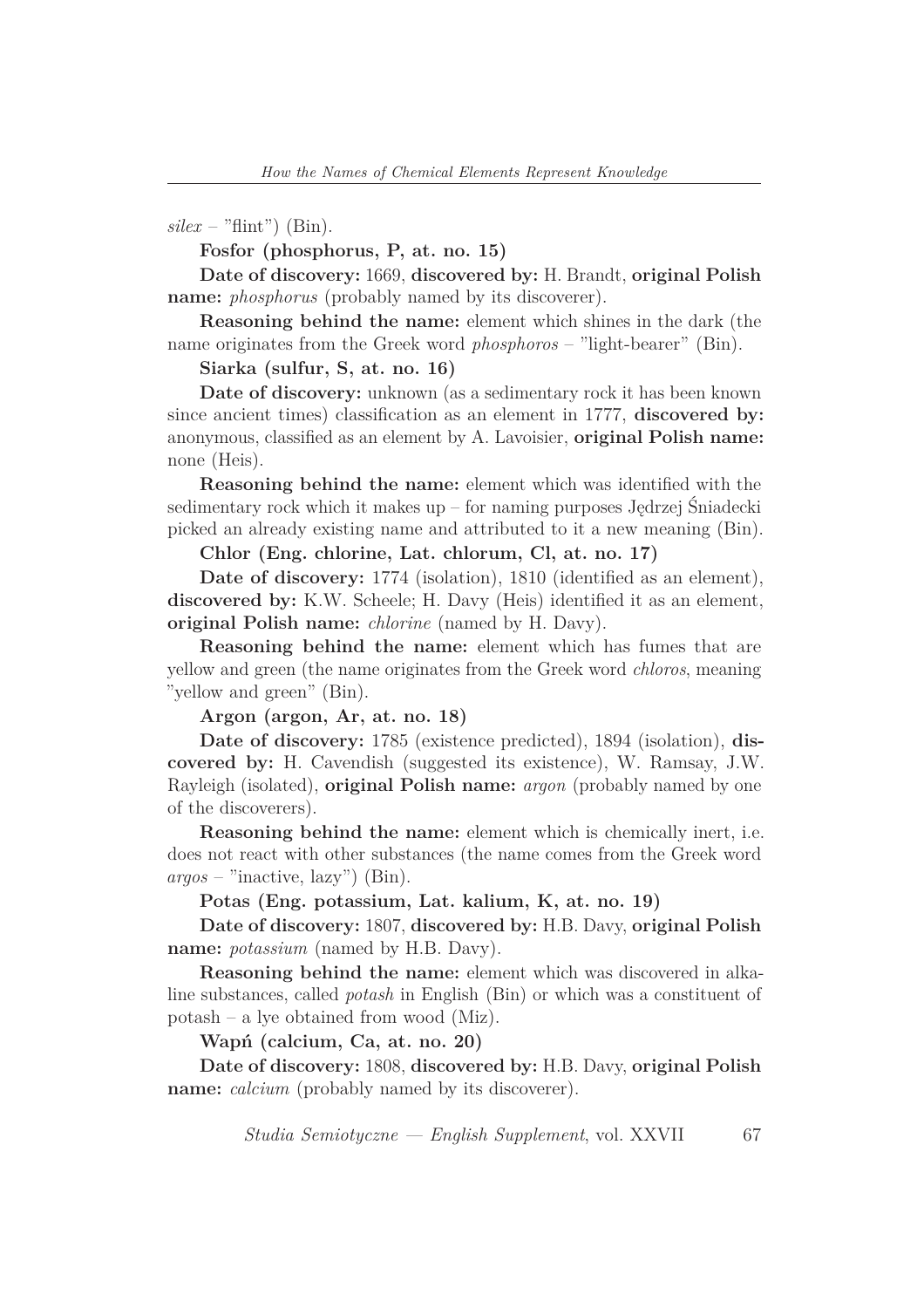**Reasoning behind the name:** element which is a component of lime (the name originates from the Latin word *calx* – lime (Bin).

**Skand (scandium, Sc, at. no. 21)**

**Date of discovery:** 1871 (existence predicted), 1879 (existence confirmed), **discovered by:** D. Mendeleev (predicted its existence), L.F. Nilson (confirmed its existence), **original Polish name:** *scandium* (probably named by L.F. Nilson).

**Reasoning behind the name:** the element was named to honour Scandinavia where it was discovered (Bin).

**Tytan (titanium, Ti, at. no. 22)**

**Date of discovery:** 1791 (PWN), 1792 (Bin) or 1795 (Heis) and 1910 (isolation and purification) (Heis), **discovered by:** W. Gregor (PWN, Heis) or, independently, M. Klaproth (Bin, Heis), **original Polish name:** *titanium* (probably named by one of the discoverers).

**Reasoning behind the name:** element which was named after the Greek mythological figures Titans (Bin).

**Wanad (vanadium V, at. no. 23)**

**Date of discovery:** 1801, 1830 or 1867 (isolation and purification), **discovered by:** A. Manuel del Rio and, independently, N. G. Sefström, later H. E. Roscoe (isolated) (Heis), **original Polish name:** *vanadium* (named by N.G. Sefström).

**Reasoning behind the name:** element which was named after the Old Scandinavian goddess Vanadis (Bin).

**Chrom (chromium, Cr, at. no. 24)**

**Date of discovery:** 1797 (PWN) or 1798 (Bin), **discovered by:** L. N. Vauquelin, **original Polish name:** *chromium* (probably named by its discoverer).

**Reasoning behind the name:** element which creates multicoloured salts (the name originates from the Greek word *chroma* – "color" (Bin).

**Mangan (Eng. manganese, Lat. manganum, Mn, at. no. 25)**

**Date of discovery:** 1774, **discovered by:** K. W. Scheele (recognized as an element), J. G. Gahn (isolation) (Heis), **original Polish name:** *manganesium* (named by A. Lavoisier).

**Reasoning behind the name:** element which was discovered in the mineral called *alabandicus manganese* or *manganesium* (Bin) or whose oxide  $MnO<sub>2</sub>$  is similar to the substance called magnetite which can be found in the vicinity of Magnesia (Manisa) .

**Żelazo (Eng. iron, Lat. ferrum, Fe, at. no. 26)**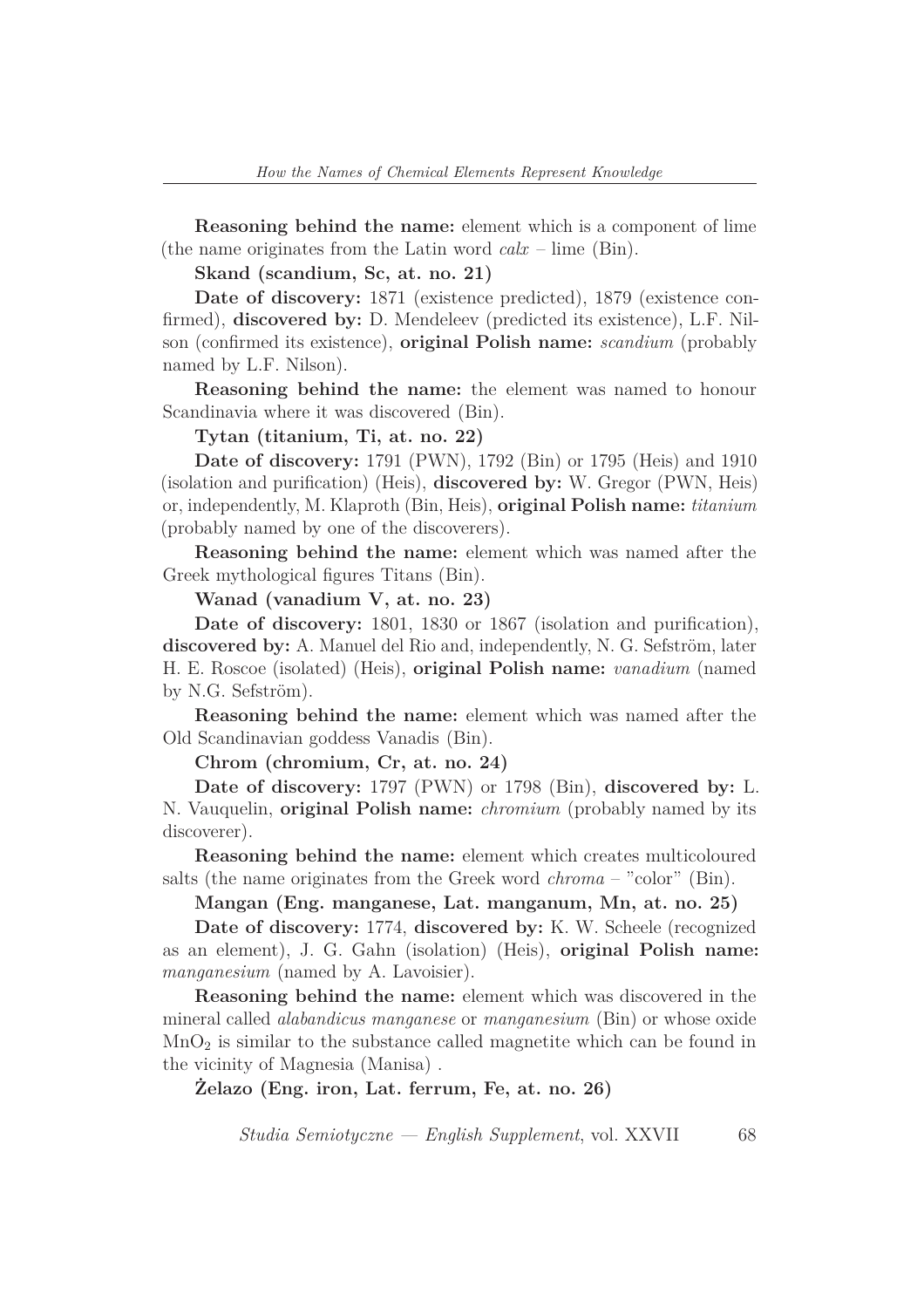**Date of discovery:** unknown (iron has been known as a metal since antiquity), **discovered by:** anonymous, **original Polish name:** none.

**Reasoning behind the name:** element which was identified with the metal that it makes up – for naming purposes Jędrzej Śniadecki took an already existing Polish word and attributed to it a new meaning (Bin).

**Kobalt (Eng. cobalt, Lat. cobaltum, Co, at. no. 27)**

**Date of discovery:** 1735 (Bin) or 1739 (Heis), **discovered by:** G. Brandt, **original Polish name:** *cobaltum* (probably named by its discoverer).

**Reasoning behind the name:** element which was discovered in the mineral called *kobold* or *kobelt* (German *Kobold* – "evil spirit", "treasureguarding sprite", "hobgoblin") (Bin, Miz).

**Nikiel (Eng. nickel, Lat. niccolum, Ni, at. no. 28)**

**Date of discovery:** 1751, **discovered by:** A.F. Cronstedt, **original Polish name:** *niccolum* (possibly the Polish name was also affected by the German name discussed below), (probably named by its discoverer).

**Reasoning behind the name:** element which was discovered in the ore called *Kupfernickel* (German – "false copper, devil's copper") (Bin).

**Miedź (Eng. copper, Lat. cuprum, Cu, at. no. 29)**

**Date of discovery:** unknown (copper has been known as a metal since antiquity), **discovered by:** anonymous, **original Polish name:** none.

**Reasoning behind the name:** element which was identified with the metal that it makes up – for naming purposes Jędrzej Śniadecki took an already existing Polish word and attributed to it a new meaning (Bin).

**Cynk (Eng. zinc, Lat. zincum, Zn, at. no. 30)**

**Date of discovery:** unknown (zinc has been known as a metal since antiquity), **discovered by:** anonymous, **original Polish name:** *zincum* (named by: unknown).

**Reasoning behind the name:** element which was identified with the metal that it makes up  $-$  for naming purposes the German name of the ore *Zinck* or *Zincken* was used and in the Middle Ages the element became known as *zincum* (Bin).

**Gal (Eng. gallium, Ga, at. no. 31)**

**Date of discovery:** 1875**, discovered by:** P.E. Lecoq de Boisbaudran, earlier D. Mendeleev predicted gallium's existence, **original Polish name:** *gallium* (probably named by its discoverer).

**Reasoning behind the name:** element was named to honour the discoverer's homeland – France (the word comes from the Latin name for France – *Gallia*) (Bin).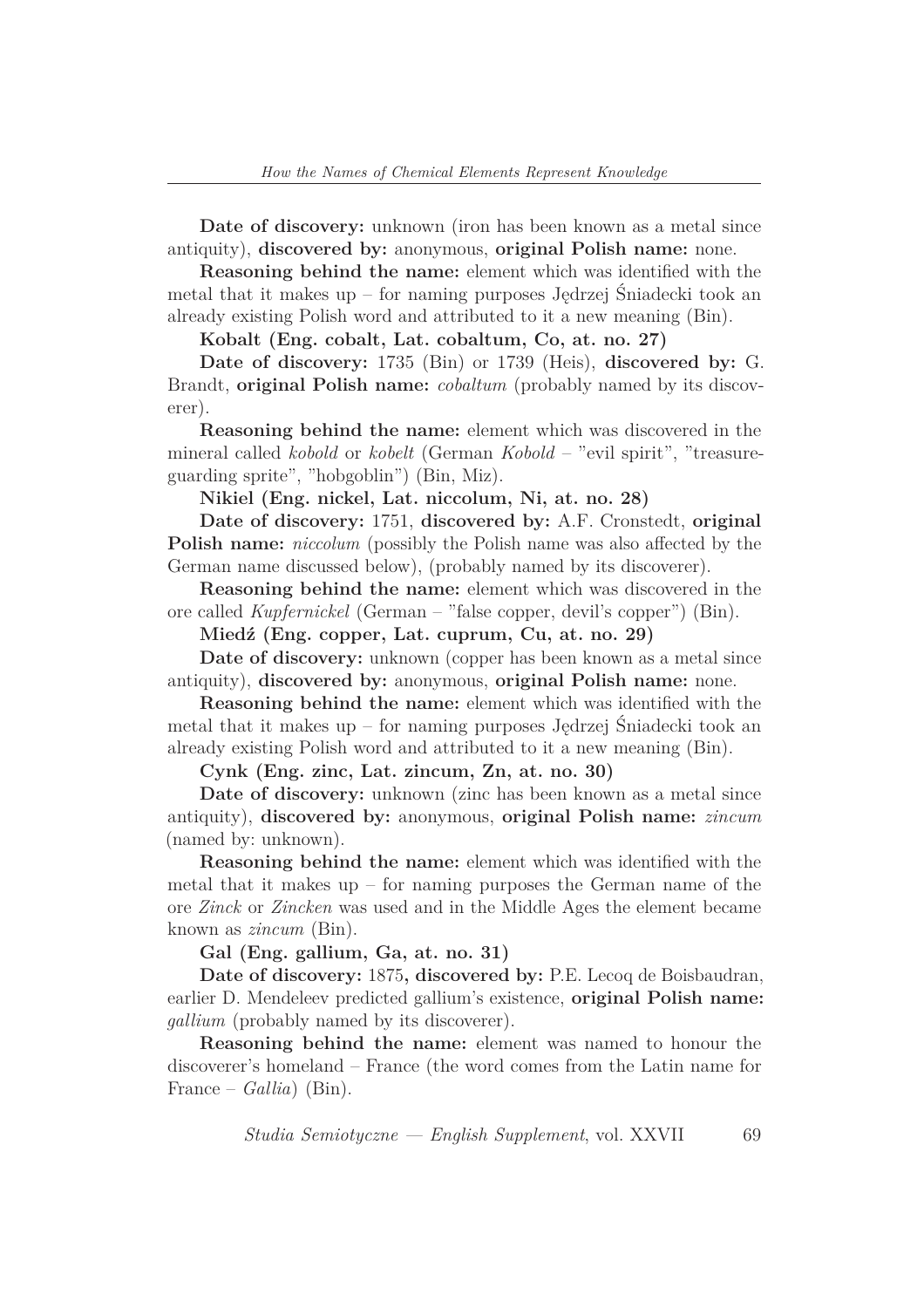#### **German (germanium, Ge, at. no. 32)**

**Date of discovery:** 1871 (existence predicted) (Heis), 1886 (discovery) (PWN, Heis) 1866 (Bin), **discovered by:** D. Mendeleev (predicted its existence), C.A. Winkler (discovery), **original Polish name:** *germanium* (named by C.A. Winkler).

**Reasoning behind the name:** element was named to honour the discoverer's homeland – Germany (the word comes from the Latin name for Germany – *Germania*) (Bin).

### **Arsen (Eng. arsenic, Lat. arsenicum, As, at. no. 33)**

**Date of discovery:** unknown (arsenic compounds were already known in antiquity) (PWN) or 1250 (Heis), (first description of arsenic appeared in the 13*th* century), **discovered by:** anonymous (if we consider that discovery took place in antiquity) or Albertus Magnus (if the discovery date is 1250) (Heis), **original Polish name:** *arsenicum* (named by A. Lavoisier).

**Reasoning behind the name:** element which is connected to the ore called *arsenicon* in Greek (Bin) or to golden tint (Miz); the word *arsen* originates from the Persian word meaning "aureate" (Miz); if it really was the case, the names probably referred to an arsenic compound, to minerals containing this element or to an arsenic allotrope called *yellow arsenic* (which seems less likely as it is not the primary form of this element).

**Selen (selenium, Se, at. no. 34)**

**Date of discovery:** 1817 (Bin) or 1818 (Heis), **discovered by:** J.J. Berzelius, **original Polish name:** *selenium* (named by J.J. Berzelius).

**Reasoning behind the name:** element which was named in order to commemorate a celestial body – the Moon (the word originates from the Greek word *selene* – "moon" (Bin) or to honour the Greek goddess of the Moon called *Selene)* (Miz).

#### **Brom (Eng. bromine, Lat. bromum, Br, at. no. 35)**

**Date of discovery:** 1826, **discovered by:** A.J. Balard, **original Polish name:** *bromum* (probably named by its discoverer).

**Reasoning behind the name:** element which gives off a bad smell (the name originates from the Greek word *bromos* – "stench" or *bromon* – "stinking") (Bin).

**Krypton (krypton, Kr, at. no. 36)**

**Date of discovery:** 1898, **discovered by:** W. Ramsay, M.W. Travers, **original Polish name:** *krypton* (named by: W. Ramsay, M.W. Travers).

**Reasoning behind the name:** element which was hidden, difficult to isolate (the name originates from the Greek word *kryptos* – "hidden") (Bin).

**Rubid (rubidium, Rb, at. no. 37)**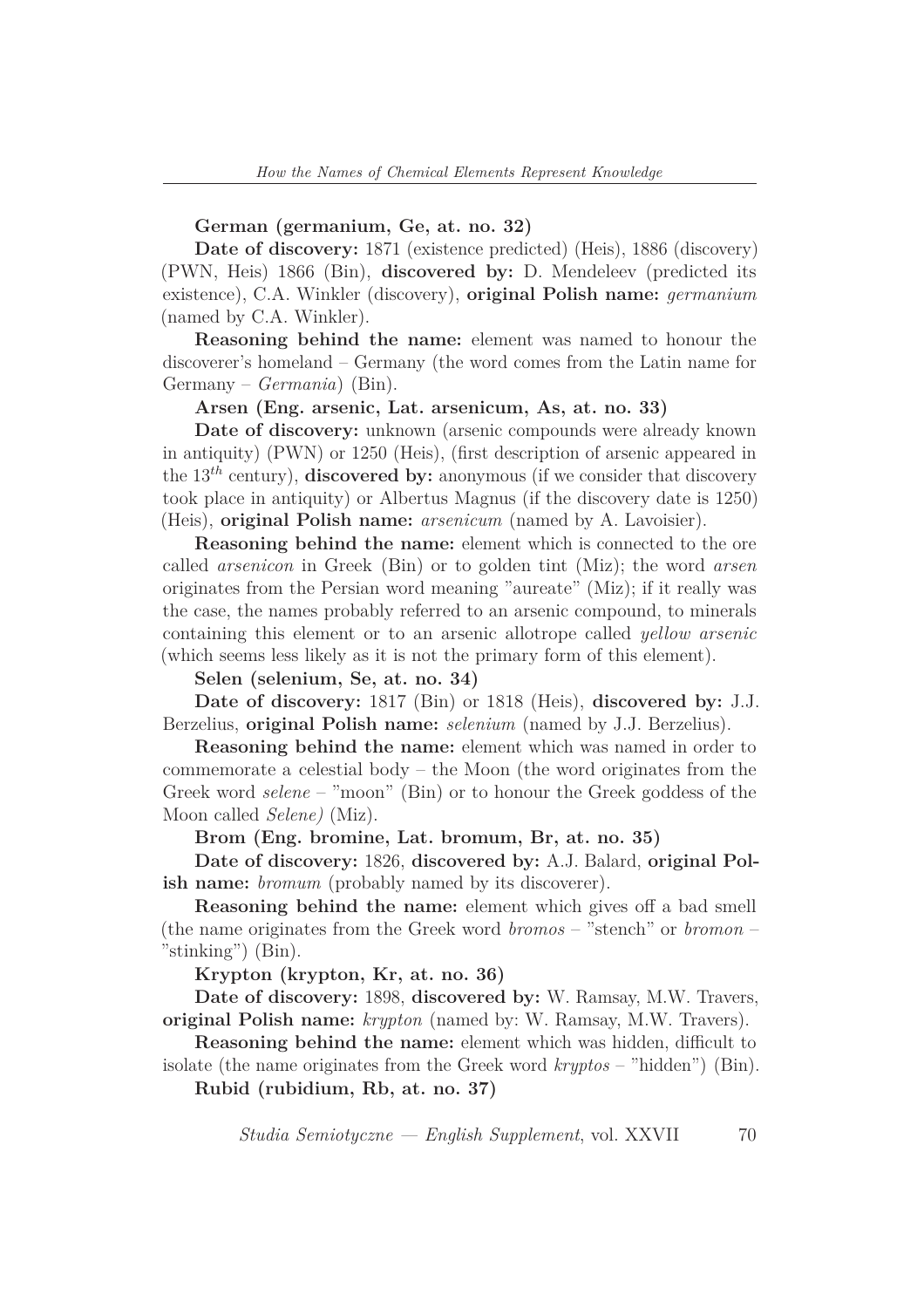**Date of discovery:** 1861, **discovered by:** R.W. Bunsen, G.R. Kirchhoff, **original Polish name:** *rubidium* (probably named by its discoverer).

**Reasoning behind the name:** element which burns with a red flame (the name originates from the Latin word *rubidus* – "dark red") (Bin).

**Stront (strontium, Sr, at. no. 38)**

**Date of discovery:** 1790 (its existence ascertained), 1808 (isolation), **discovered by:** A. Crawford (confirmed its existence), H.B. Davy (isolated) (Heis), **original Polish name:** *strontium* (named by H.B. Davy).

**Reasoning behind the name:** element which was discovered in the Scottish village Stronthian (Bin).

**Itr (yttrium, Y, at. no. 39)**

**Date of discovery:** 1794 (Bin) or 1789 (discovery) and 1828 (isolation) (Heis), **discovered by:** J. Gadolin (discovery), F. Wöhler (isolation), **original Polish name:** *yttrium* (probably named by one of the discoverers).

**Reasoning behind the name:** element which was discovered in the Swedish village Yterrby (Bin).

**Cyrkon (zirconium, Zr, at. no. 40)**

**Date of discovery:** 1789 (identification) or 1824 (separation), **discovered by:** M.H. Klaproth (identification) or J.J. Berzelius (separation) (Heis), **original Polish name:** *zirconium* (probably named by one of the discoverers).

**Reasoning behind the name:** element which was discovered in the mineral zircon (Bin) which is the color of gold (Miz) (the name originates from the Persian word meaning "golden") (Miz).

**Niob (niobium, Nb, at. no. 41)**

**Date of discovery:** 1801**, discovered by:** Ch. Hatchett, **original Polish name:** *niobium* (probably named by its discoverer).

**Reasoning behind the name:** element discovered in a mineral which contained another, previously discovered element – tantalum (both names derive from names of two relatives from Greek mythology – Tantalus and his daughter Niobe) (Bin).

**Molibden (Eng. molybdenum, Lat. molybdaenum, Mo, at. no. 42)**

**Date of discovery:** 1778, **discovered by:** K.W. Scheele, **original Polish name:** *molybdaenum* (probably named by its discoverer).

**Reasoning behind the name:** element which was discovered in a substance called *terra molibdaenae* (the name originates from the Latin word *molibdaena* which itself comes from the Greek word *molybdos* – "lead", "lead compound" (Bin)) or which exhibits properties similar to lead (Miz).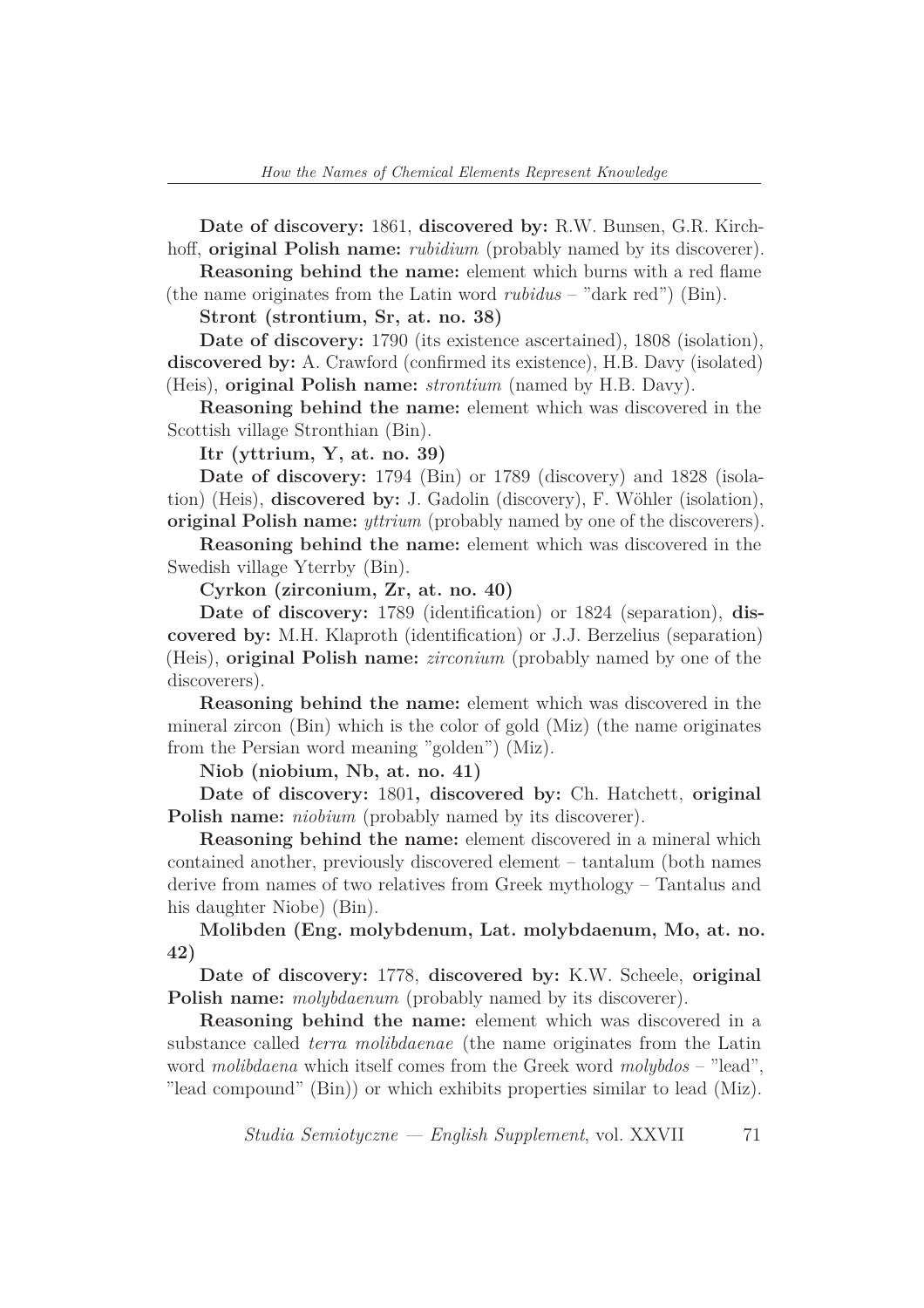**Technet (technetium, Tc, at. no. 43)**

**Date of discovery:** 1937, **discovered by:** E.G. Segré, C. Perrier, **original Polish name:** *technetium* (probably named by its discoverer).

**Reasoning behind the name:** element which was the first element in the history of chemistry to be created by artificial synthesis (Bin).

**Ruten (ruthenium, Ru, at. no. 44)**

**Date of discovery:** 1828 (predicted existence) (Heis), 1844 (isolation) (PWN, Heis) or 1845 (Bin), **discovered by:** C. Claus, **original Polish name:** *ruthenium* (named by C. Claus).

**Reasoning behind the name:** the element was named to honour the ancient country Rus (the name originates from the medieval Latin name *Ruthenia*) (Bin).

**Rod (rhodium, Rh, at. no. 45)**

**Date of discovery:** 1803, **discovered by:** W.H. Wollaston, **original Polish name:** *rhodium* (probably named by its discoverer).

**Reasoning behind the name:** element whose salts are rose-colored in a dilute solution (the name comes from the Greek word *rhodon* – "rose colour") (Bin).

**Pallad (palladium, Pd, at. no. 46)**

**Date of discovery:** 1803 **discovered by:** W. H. Wollaston, **original Polish name:** *palladium* (probably named by its discoverer).

**Reasoning behind the name:** element which was named in honour of the planet Pallas discovered in 1802 (Bin) or after the Greek goddess Athena also called Pallas (Miz).

**Srebro (Eng. silver, Lat. argentum, Ag, at. no. 47)**

**Date of discovery:** unknown (as a metal has been known since ancient times), **discovered by:** anonymous, **original Polish name:** none.

**Reasoning behind the name:** element which was identified with the metal that it makes up – for naming purposes Jędrzej Śniadecki took an already existing Polish word and attributed to it a new meaning (Bin).

**Kadm (cadmium, Cd, at. no. 48)**

**Date of discovery:** 1817, **discovered by:** F. Strohmeyer and, independently, K.S.L. Hermann, J.C.H. Roloff (Heis), **original Polish name:** *cadmium* (probably named by one of the discoverers).

**Reasoning behind the name:** element discovered in calamine ore which in the Roman times was called by its Greek name *kadmeia* or *cadmia* (Bin).

**Ind (indium, In, at. no. 49)**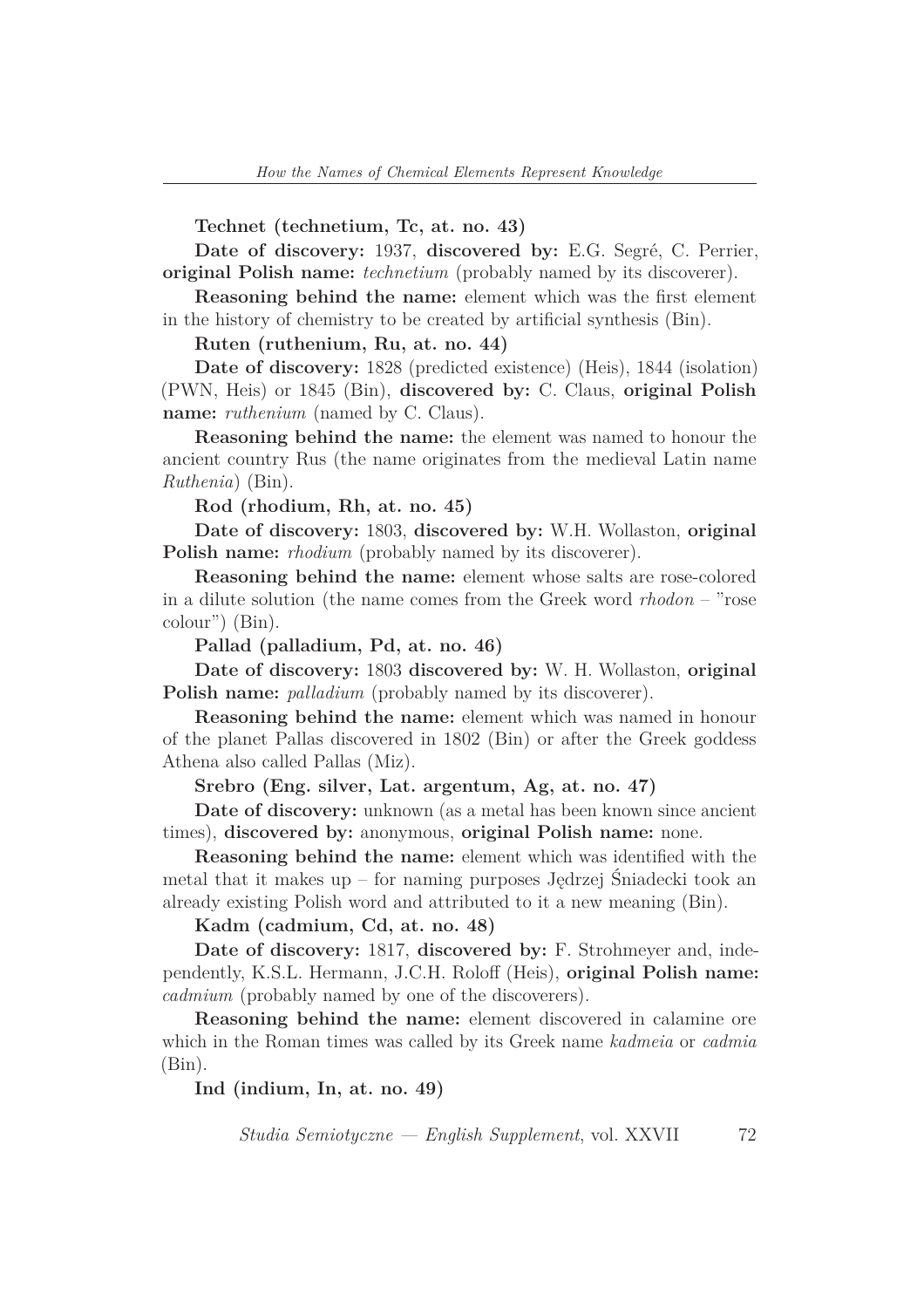**Date of discovery:** 1863, **discovered by:** F. Reich, T. Richter, **original Polish name:** *indium* (probably named by its discoverers).

**Reasoning behind the name:** element which has a bright indigo spectral line (Bin) or burns with an indigo flame (Miz).

**Cyna (Eng. tin, Lat. stannum, Sn, at. no. 50)**

**Date of discovery:** unknown (tin as a metal was already known in antiquity or even in prehistoric times), **discovered by:** anonymous, **original Polish name:** none.

**Reasoning behind the name:** element which was identified with the metal that it makes up – for naming purposes Jędrzej Śniadecki took an already existing Polish word and attributed to it a new meaning (Bin).

**Antymon (Eng. antimony, Lat. stibium, Sb, at. no. 51)**

**Date of discovery:** unknown (antimony as a mineral component was already known in antiquity and was classified in the first half of  $17<sup>th</sup>$  century), **discovered by:** anonymous, **original Polish name:** *antimonium* (named by: unknown).

**Reasoning behind the name:** element which was a constituent of the mineral with two Latin names *stibium* and *antimonium* – for naming purposes Jędrzej Śniadecki used the latter name and turned it into a Polish form *antymon* (Bin); alternatively: element which never appears alone in nature (in that case the name would derive from the Greek – *anti* and *monos* – not alone) (Heis).

**Tellur (tellurium, Te, at. no. 52)**

**Date of discovery:** 1782 (PWN) or 1798 (Bin), **discovered by:** F.J. Müller von Reichenstein, who in 1782 ascertained the existence of tellurium or M. Klaproth, who was the first to isolate it in 1798, **original Polish name:** *tellurium* (named by M. Klaproth).

**Reasoning behind the name:** element was named to honour the planet Earth (the word originates from Latin *Tellus* – "Earth" (Bin).

**Jod (Eng. iodine, Lat. iodum, I, at. no. 53)**

**Date of discovery:** 1811, **discovered by:** B. Courtois, **original Polish name:** *iodum* (named by J. Gay-Lussac).

**Reasoning behind the name:** element with purple fumes (the word comes from the Greek adjective *iodes* – "violet, purple") (Bin).

**Ksenon (xenon, Xe, at. no. 54)**

**Date of discovery:** 1898, **discovered by:** W. Ramsay, M.W. Travers, **origin of the Polish name:** *xenon* (named by: W. Ramsay, M.W. Travers).

**Reasoning behind the name:** element which was discovered in liquid krypton as an additional, strange substance (the word originates from the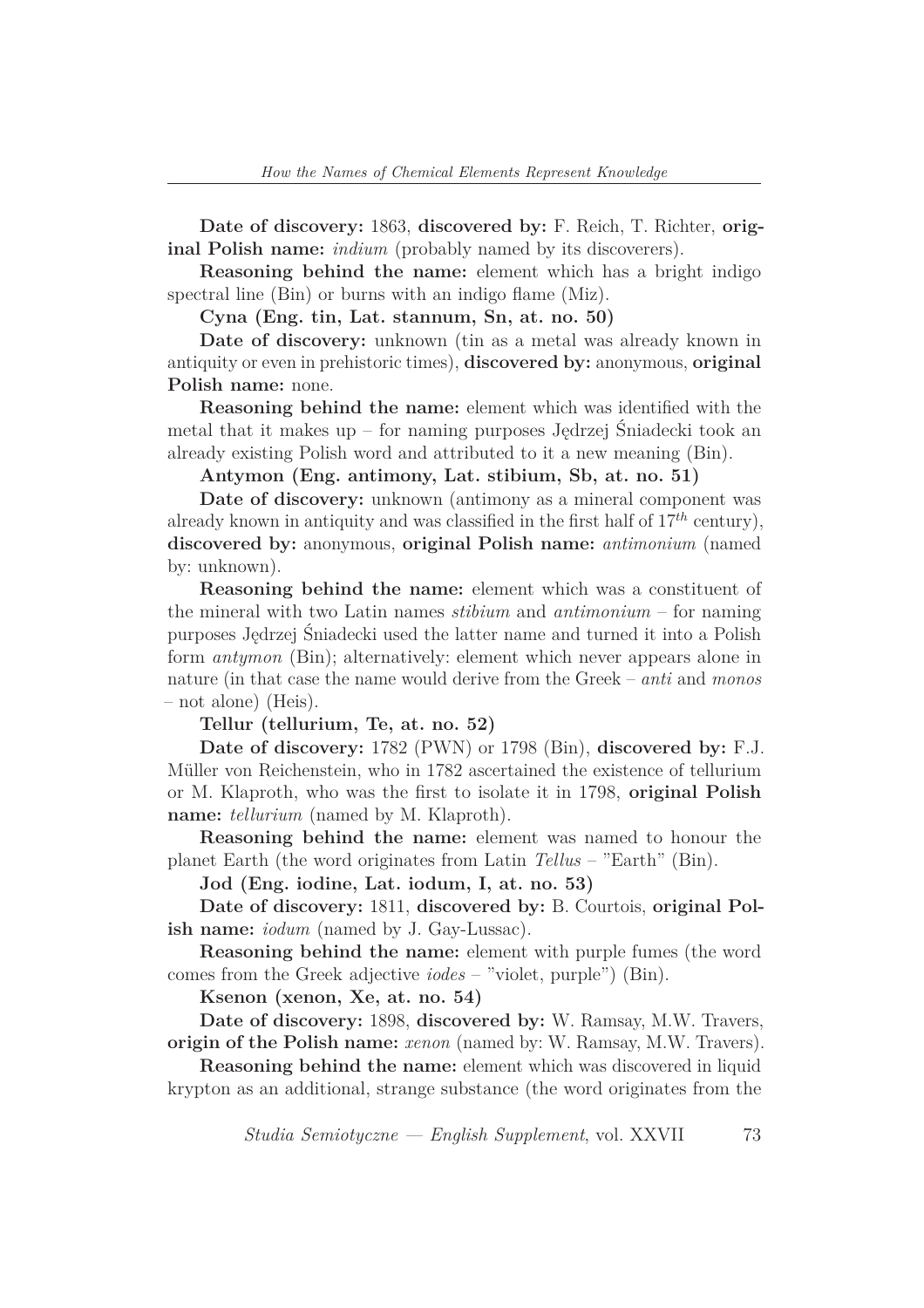Greek word *ksenos* or *ksenon* – "stranger") (Bin).

**Cez (caesium, Cs, at. no. 55)**

**Date of discovery:** 1860, **discovered by:** R. W. Bunsen, G.R. Kirchhoff, **origin of the Polish name:** *caesium* (named by: R.W. Bunsen, G.R. Kirchhoff).

**Reasoning behind the name:** element which burns with a blue flame (the name originates from the Latin word *caesium* or *caesius* – "sky blue" (Bin)) or which has two blue spectral lines (Heis).

**Bar (barium, Ba, at. no. 56)**

**Date of discovery:** 1774 (Bin) or 1808 (Heis), **discovered by:** K.W. Scheele (Bin) or H. Davy (Heis), **origin of the Polish name:** *barium* (named by H. Davy).

**Reasoning behind the name:** element which was isolated from a mineral called *barite* (originating from the Latin word *baritea*, from Greek *barys* – "heavy") (Bin).

**Lantan (lanthanum, La, at. no. 57)**

**Date of discovery:** 1839 (PWN) or 1834 (Bin), **discovered by:** K. G. Mosander (PWN), **original Polish name:** *lanthanium* (named by J. Berzelius (Bin)).

**Reasoning behind the name:** element which was hidden, difficult to isolate (from the Greek word *lanthanein*, meaning "to conceal oneself" or "to lie hidden" (Bin).

**Cer (cerium, Ce, at. no. 58)**

**Date of discovery:** 1803 **discovered by:** J.J. Berzelius, W. Hisinger and, independently, M. H. Klaproth (Heis), **original Polish name:** *cerium* (named by M. Klaproth).

**Reasoning behind the name:** element which was named after the asteroid Ceres discovered in 1801 (Bin) or after Ceres herself, who was the Roman goddess of agriculture.

**Prazeodym (praseodymium, Pr, at. no. 59)**

**Date of discovery:** 1885, **discovered by:** C. Auer von Welsbach, **original Polish name:** *praseodymium* (probably named by its discoverer).

**Reasoning behind the name:** element which has green salts (Latin *prasinus*, Greek *prasinos*, meaning "green") and which was separated from the substance known as didymium (Latin *didymium*, Greek *didymos*, meaning "double", "twin"), which used to be considered an element (Bin).

**Neodym (neodymium, Nd, at. no. 60)**

**Date of discovery:** 1885, **discovered by:** C. Auer von Welsbach, **original Polish name:** *neodymium* (probably named by its discoverer).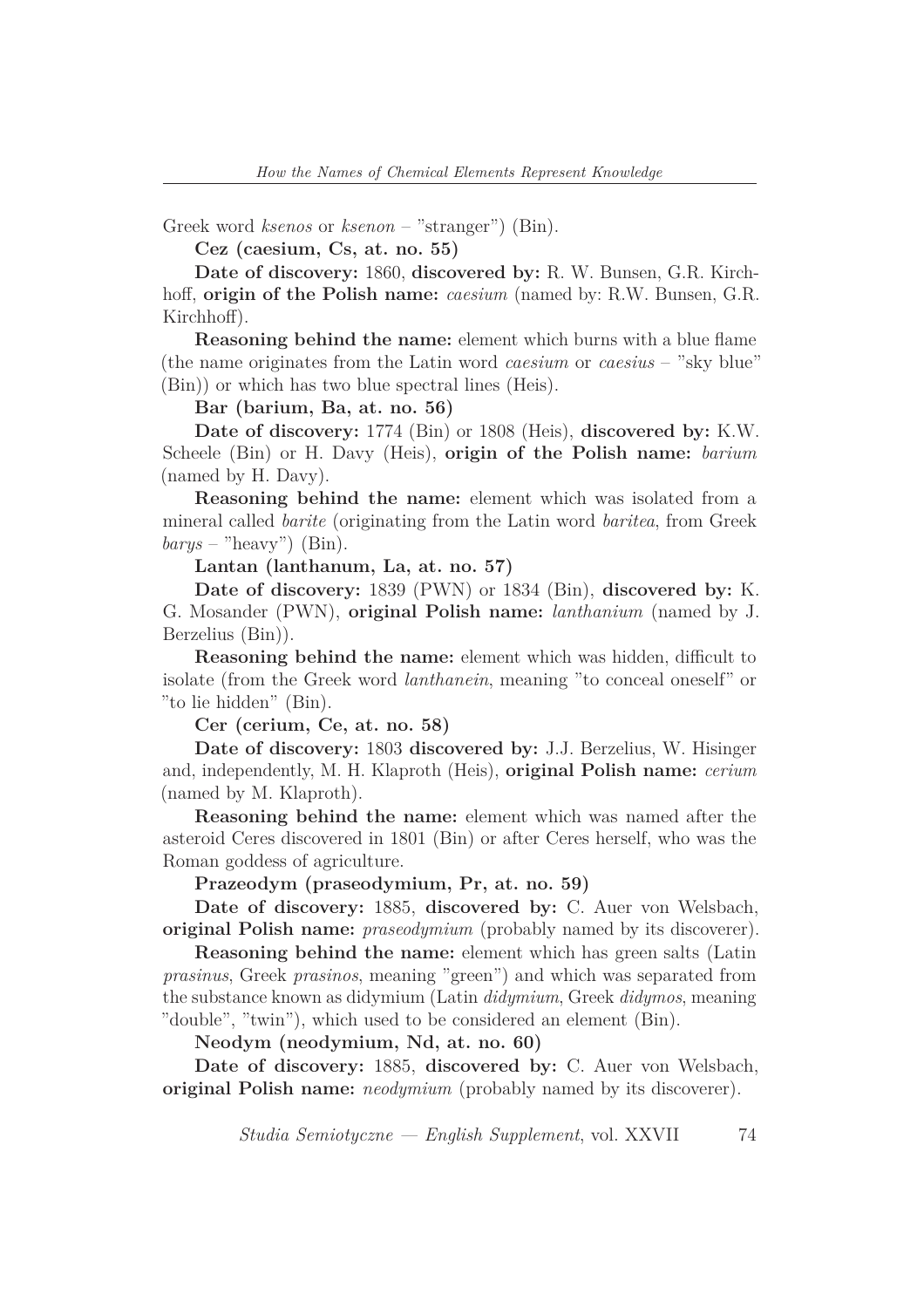**Reasoning behind the name:** a newly discovered element separated from the substance known as didymium, which used to be considered an element; the name comes from the combination of the Greek *neos*, meaning "new" and *didymos* (Latin *didymus)*, meaning "double", "twin" (Bin).

**Promet (promethium, Pm, at. no. 61)**

**Date of discovery:** 1912 (its existence was predicted) and 1947 (its existence was confirmed) (Heis) or 1945 (PWN) or 1946 (Bin), **discovered by:** H.G.J. Moseley (predicted its existence) (Heis), a team of American researchers: Ch.E. Coryell, J.A. Marinsky, L.E. Glendenin (confirmed its existence) (Bin, Heis), **original Polish name:** *promethium* (named by its discoverers).

**Reasoning behind the name:** element which was named after the Greek mythological figure Prometheus (Bin).

**Samar (samarium, Sm, at. no. 62)**

**Date of discovery:** 1879 **discovered by:** P.E. Lecoq de Boisbaudran, **origin of the Polish name:** *samarium* (named by its discoverer).

**Reasoning behind the name:** element which was isolated from the mineral samarskite (Bin) or named in honour of a Russian engineer, Samarski, who brought a sample of this mineral from the Ural Mountains (Miz).

**Europ (europium, Eu, at. no. 63)**

**Date of discovery:** 1896 (PWN) or 1901 (Bin), **discovered by:** E. A. Demarçay, **original Polish name:** *europium* (named by E. A. Demarçay).

**Reasoning behind the name:** element which was named to honour the continent of Europe (Bin).

**Gadolin (gadolinium, Gd, at. no. 64)**

**Date of discovery:** 1880 and 1886 (by another discoverer), **discovered by:** J.Ch de Marignac and P.E. Lecoq de Boibaudran, **original Polish name:** *gadolinium* (named by P.E. Lecoq de Boisbaudran) (Heis).

**Reasoning behind the name:** element which was named in honour of the eminent Finnish chemist J. Gadolin (Bin) or its name comes from gadolinite, the mineral in which the element was found (Heis).

**Terb (terbium, Tb, at. no. 65)**

**Date of discovery:** 1843, **discovered by:** K. G. Mosander, **original Polish name:** *terbium* (named by K.G. Mosander).

**Reasoning behind the name:** element which was isolated from a mineral found in the Swedish village Ytterby (Bin)

**Dysproz (dysprosium, Dy, at. no. 66)**

**Date of discovery:** 1886 or 1906 (isolated), **discovered by:** P.E. Lecoq de Boisbaudran or G. Urbain (isolated) (Heis), **original Polish**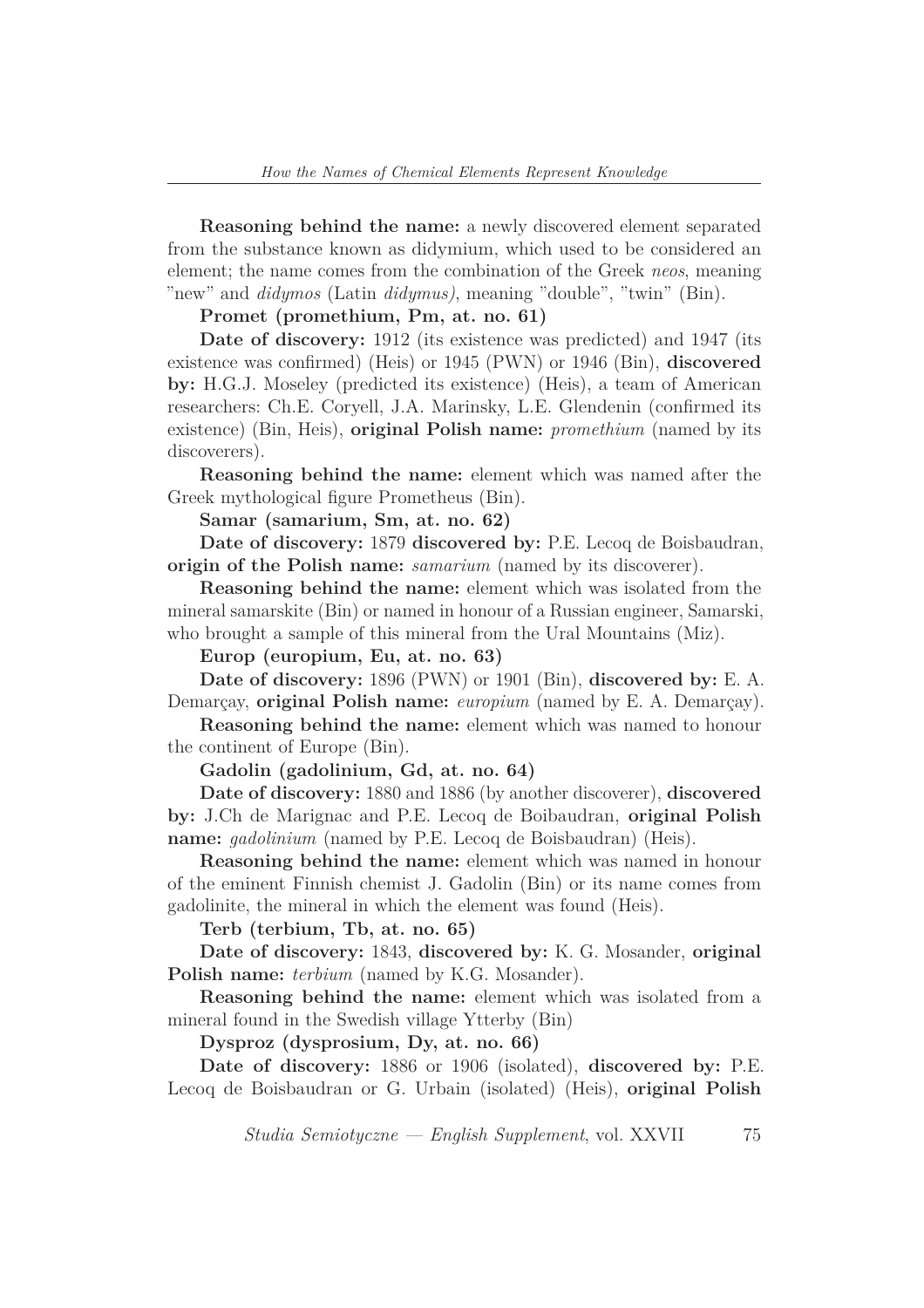**name:** *dysprosium* (named by P.E. Lecoq de Boisbaudran).

**Reasoning behind the name:** element which was difficult to isolate into its pure state (the name comes from the Greek *dysprositos* – "difficult", "hard' (Bin).

**Holm (holmium, Ho, at. no. 67)**

**Date of discovery:** 1879, **discovered by:** J.L. Soret and, independently, P.T. Cleve, **original Polish name:** *holmium* (probably named by one of the discoverers).

**Reasoning behind the name:** element which was named after the Latin *Holmia* for the city of Stockholm (Bin).

**Erb (erbium, Er, at. no. 68)**

**Date of discovery:** 1843, **discovered by:** K.G. Mosander, **original Polish name:** *erbium* (probably named by its discoverer).

**Reasoning behind the name:** element which was isolated from a mineral found in the Swedish village Ytterby (Bin).

**Tul (thulium, Tm, at. no. 69)**

**Date of discovery: , discovered by:** P.T. Cleve, **original Polish name:** *thulium* (probably named by its discoverer).

**Reasoning behind the name:** element which was named after the fairytale-like island known as Thule (from Greek), which is the most northerly part of Scandinavia (Bin) or after Scandinavia itself, as it used to be called Thule in ancient times.

**Iterb (ytterbium, Yb, at. no. 70)**

**Date of discovery:** 1878, **discovered by:** J.Ch. de Marignac, **original Polish name:** *ytterbium* (probably named by its discoverer).

**Reasoning behind the name:** element which was discovered in the vicinity of Ytterby, a village in Sweden (Bin).

**Lutet (lutetium, Lu, at. no. 71)**

**Date of discovery:** 1907-1908 (Heis), **discovered by:** C. Auer von Welsbach and, independently, G. Urbain, **original Polish name:** *lutetium* (named by G. Urbain).

**Reasoning behind the name:** element which was named after Paris, the French city (its Latin names is *Lutetia*) (Bin).

**Hafn (hafnium, Hf, at. no. 72)**

**Date of discovery:** 1923 (PWN) or 1922 (Bin), **discovered by:** D. Coster and G. de Hevesy, **original Polish name:** *hafnium* (named by: D. Coster and G. de Hevesy).

**Reasoning behind the name:** element which was named for the city Copenhagen, whose Latin name is *Hafnia* (Bin).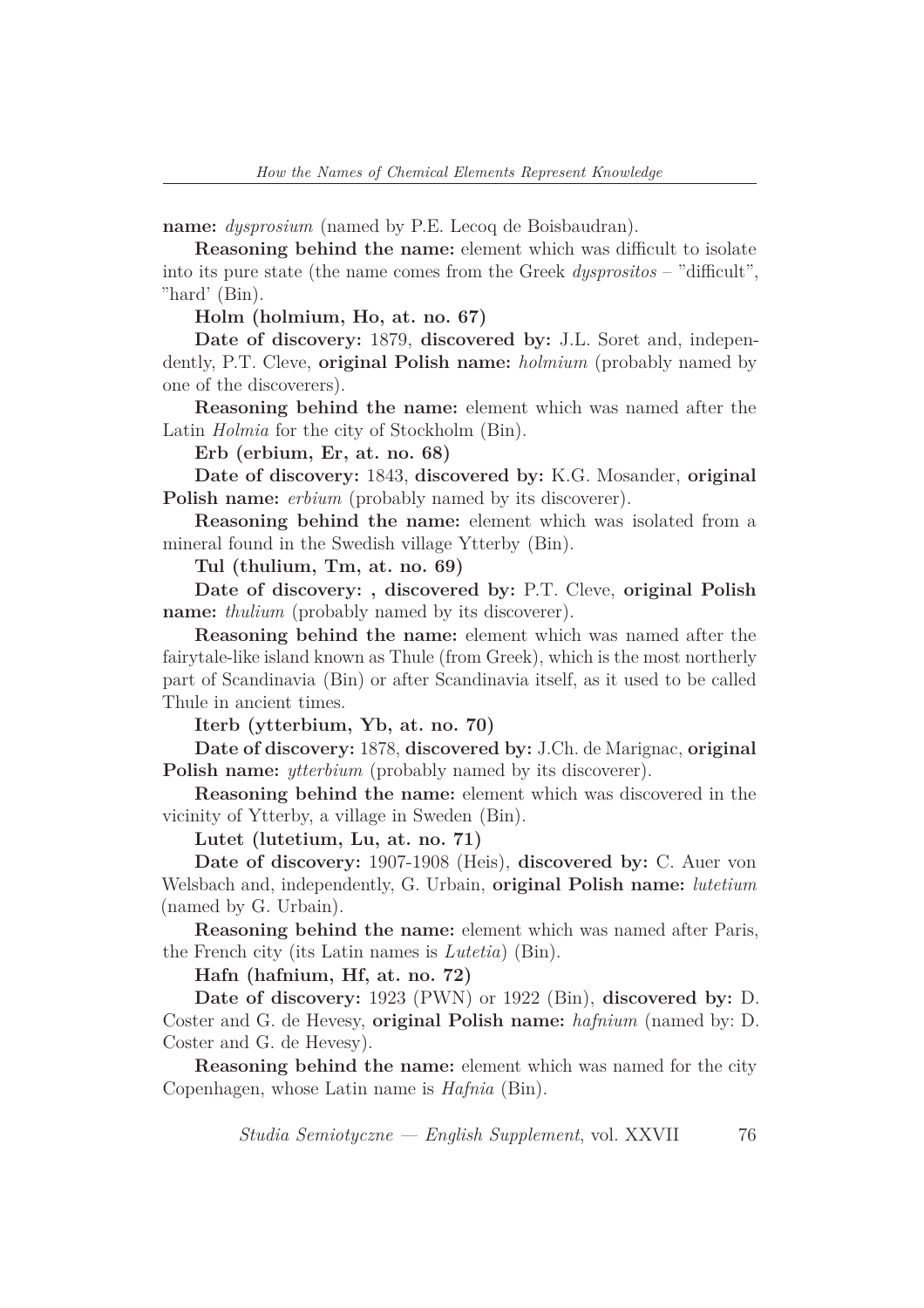**Tantal (tantalum, Ta, at. no. 73)**

**Date of discovery:** 1802, **discovered by:** A.G. Ekeberg, **original Polish name:** *tantalum* (probably named by its discoverer).

**Reasoning behind the name:** element which was named to honour the Greek mythological figure Tantalos (Bin).

**Wolfram (Eng. tungsten, Lat. wolframium, W, at. no. 74)**

**Date of discovery:** 1781 (Bin) or 1783 (Heis), **discovered by:** K.W. Scheele (Bin) or brothers J. and F. d'Elhuyar (Heis), **original Polish name:** *wolfram* (named probably by one of the discoverers).

**Reasoning behind the name:** element which was isolated from a mineral known as wolframite (that name came from the German *Wolf* – "wolf" and *Rahm* – "foam") (Bin) or from the ores which impeded the extraction of tin (their name came from the German *Wolf*) (Miz) or the name was derived from the old, scornful name for a metal that was considered worthless – *wolfram* (Heis).

**Ren (rhenium, Re, at. no. 75)**

**Date of discovery:** 1925, **discovered by:** W. Noddack, J. Noddack-Tacke, O. Berg, **original Polish name:** *rhenium* (named by W. Noddack).

**Reasoning behind the name:** element which was named in honour of the German river the Rhine (Latin: *Rhenus*) (Bin).

**Osm (osmium, Os, at. no. 76)**

**Date of discovery:** 1803 (Heis) or 1804 (Bin), **discovered by:** S. Tennant, **original Polish name:** *osmium* (probably named by its discoverer).

**Reasoning behind the name:** element which gives off an unpleasant, pungent smell (the name comes from the Greek *osme*, meaning "smell") (Bin).

**Iryd (iridium, Ir, at. no. 77)**

**Date of discovery:** 1803 (Heis) or 1804 (Bin), **discovered by:** S. Tennant, **original Polish name:** *iridium* (probably named by its discoverer).

**Reasoning behind the name:** element which forms oxides with bright colours (the name comes from the Latin *iris*, meaning "rainbow" (Bin) or from *Iris*, the Greek goddess of the rainbow (Bin)).

**Platyna (platinum, Pt, at. no. 78)**

**Date of discovery:** 1735 (PWN, Heis) and 1741 (Heis) or 1750 (Bin), **discovered by:** A. de Ulloa (PWN, Heis) and independently, Ch. Wood (Heis) or W. Watson (Bin), **original Polish name:** *platinum* (named by W. Watson).

**Reasoning behind the name:** element which resembles silver (the name comes from Spanish *platina*, meaning "little silver" (Bin).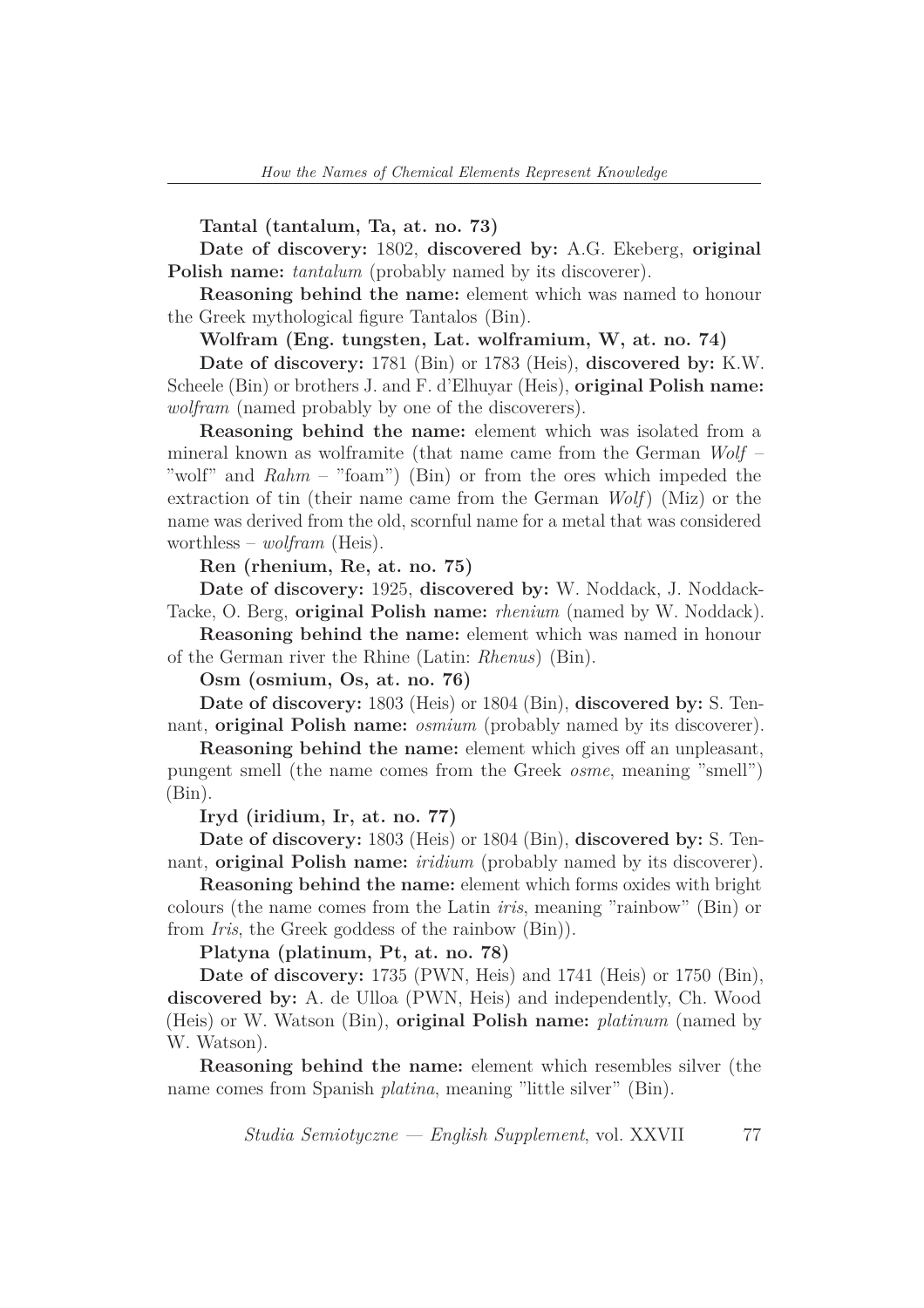#### **Złoto (Eng. gold, Lat. aurum, Au, at. no. 79)**

**Date of discovery:** unknown (as a metal it has been known since ancient times), **discovered by:** anonymous, **original Polish name:** none.

**Reasoning behind the name:** element which was identified with the metal that it makes up – for naming purposes Jędrzej Śniadecki took an already existing Polish word and attributed to it a new meaning (Bin).

**Rtęć (Eng. mercury, Lat. hydrargyrum, Hg, at. no. 80)**

**Date of discovery:** unknown (as a metal it has been known since ancient times), **discovered by:** anonymous, **original Polish name:** none.

**Reasoning behind the name:** element which was identified with the metal that it makes up – for naming purposes E. Czyrniański took an already existing Polish word and attributed to it a new meaning (Bin).

**Tal (thallium, Tl, at. no. 81)**

**Date of discovery:** 1861, **discovered by:** W. Crookes, **original Polish name:** *thalium* (named by W. Crookes).

**Reasoning behind the name:** element which was named after the bright green colour of its spectra line (the name comes from *thallos*, Greek for "green twig") (Bin).

**Ołów (Eng. lead, Lat. plumbum, Pb, at. no. 82)**

**Date of discovery:** unknown (as a metal it has been known since ancient times), **discovered by:** anonymous, **original Polish name:** none.

**Reasoning behind the name:** element which was identified with the metal that it makes up – for naming purposes Jędrzej Śniadecki took an already existing Polish word and attributed to it a new meaning (Bin).

**Bizmut (Eng. bismuth, Lat. bismuthum, Bi, at. no. 83)**

**Date of discovery:** 1450 (isolated) and 1683–1737 (became considered an element), **discovered by:** B. Valentinus (isolated) and C. Neumann (started considering it an element – until  $16<sup>th</sup>$  century it was confused with tin and lead) (Heis), **original Polish name:** *bismuthum* (named by: unknown).

**Reasoning behind the name:** element which was discovered in the Earth's crust (the name comes from the German word *Wismut*, meaning "meadow" (Bin).

**Polon (polonium, Po, at. no. 84)**

**Date of discovery:** 1898, **discovered by:** M. Skłodowska-Curie and P. Curie, **original Polish name:** *polonium* (named by: M. Skłodowska-Curie and P. Curie).

**Reasoning behind the name:** element which was named in honour of the country Poland – the homeland of the element's discoverer (Bin).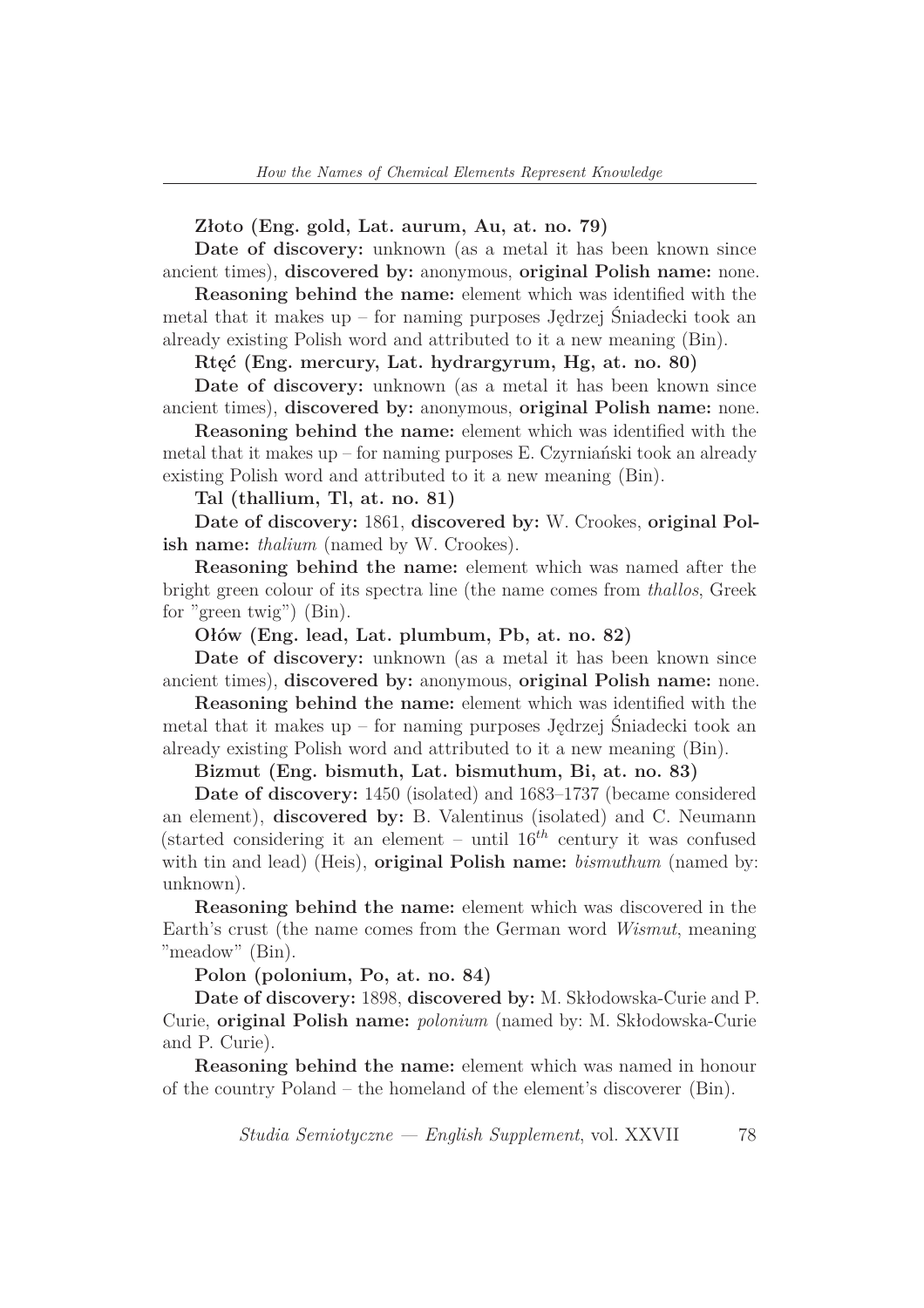**Astat (Eng. astatine, Lat. astatium, At, at. no. 85)**

**Date of discovery:** 1940, **discovered by:** D.R. Corson, K.R. McKenzie, E. Segr´e, **original Polish name:** *astatium* (named by its discoverers).

**Reasoning behind the name:** element which is prone to undergo nuclear decay (the name is from the Greek *astatos*, meaning "unstable")  $(Bin).$ 

**Radon (radon, Rn, at. no. 86)**

**Date of discovery:** 1900, **discovered by:** F.E. Dorn, **original Polish name:** *radon* (named probably by its discoverer).

**Reasoning behind the name:** element which is a product of the nuclear decay of radium (Bin).

**Frans (francium, Fr, at. no. 87)**

**Date of discovery:** 1939, **discovered by:** M. Perey, **original Polish name:** *francium* (named by M. Perey).

**Reasoning behind the name:** element which was named after the country France – either because it is its discoverer's homeland (Bin) or because this is where it was discovered (Miz).

**Rad (radium, Ra, at. no. 88)**

**Date of discovery:** 1898, **discovered by:** M. Skłodowska-Curie and P. Curie (Bin) or only M. Skłodowska-Curie (PWN), **original Polish name:** *radium* (named by: M. Skłodowska-Curie and P. Curie).

**Reasoning behind the name:** element which emits radioactivity (the name comes from the Latin *radius*, meaning "ray") (Bin).

**Aktyn (actinium, Ac, at. no. 89)**

**Date of discovery:** 1899 (Bin, Heis) and 1902 (Heis), **discovered by:** A.L. Debierne (Bin, Heis) and F. Otto Giesel (Heis), **original Polish name:** *actinium* (named by A. Debierne).

**Reasoning behind the name:** element which emits radioactivity (the name comes from the Greek *aktis* meaning "ray" (Bin).

**Tor (thorium, Th, at. no. 90)**

**Date of discovery:** 1825 (Bin) or 1828 (PWN, Heis), **discovered by:** J.J. Berzelius, **original Polish name:** *thorium* (named by J.J. Berzelius).

**Reasoning behind the name:** element which was named after Thor, the Scandinavian (or Saxon) god of thunder (Bin).

**Protaktyn (protactinium, Pa, at. no. 91)**

**Date of discovery:** 1913 (unstable isotope) and 1917 (the most stable isotope) (Bin) and 1934 (isolation) (Heis), **discovered by:** K. Fajans and O.H. Göhring (the unstable isotope) O. Hahn and L. Meitner and, independently, F. Soddy (the most stable isotope) (Bin), as well as A.V.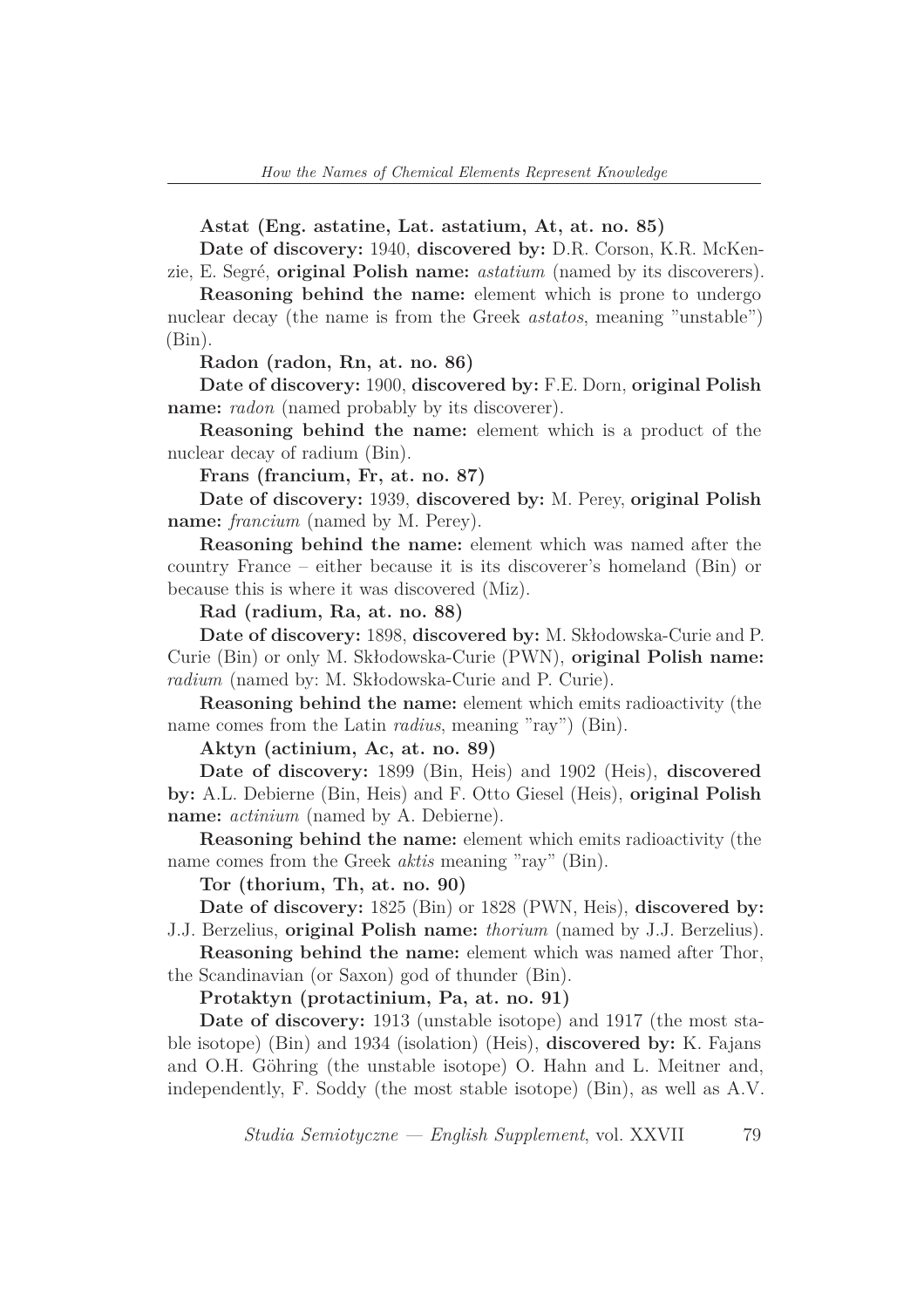Grosse (isolation) (Heis), **original Polish name:** *protactinium* (named by O. Hahn).

**Reasoning behind the name:** element which comes first before the element actinium in the decay chain, 'predecessor of actinium' (derived from Greek *proto* + *aktis*) (Bin).

**Uran (uranium, U, at. no. 92)**

**Date of discovery:** 1789 (discovery) (Bin, Heis) and 1841 (isolated) (Heis), **discovered by:** M. Klaproth (Bin, Heis) and E.M. Péligot (isolation) (Heis), **original Polish name:** *uranium* (named by: M. Klaproth).

**Reasoning behind the name:** element which was named after the planet Uranus or after the Roman god's name Ouranos (Bin, Miz, Eich).

**Neptun (neptunium, Ne, at. no. 93)**

**Date of discovery:** 1940, **discovered by:** E.M. McMillan, Ph.H. Abelson, **original Polish name:** *neptunium* (named by its discoverers).

**Reasoning behind the name:** element which was named after the planet Neptune or after the Roman god Neptunus (Bin); according to some sources, what inspired the choice of the name was the order of planets in the Solar System, which reflected either the chronological order in which the transuranic elements were discovered or their position in the table of elements: the planet Neptune is beyond Uranus just as neptunium was discovered after uranium and it is the next element in the periodic table (Eich).

**Pluton (plutonium, Pu, at. no. 94)**

**Date of discovery:** 1940 (Bin) or 1941 (Heis), **discovered by:** G.Th. Seaborg and co-workers, **original Polish name:** *plutonium* (named by its discoverers).

**Reasoning behind the name:** element which was named after the planet Pluto or after the Roman god Pluto (Plouton) (Bin); according to some sources, what inspired the choice of the name was the order of planets in the Solar System, which reflected either the chronological order in which the transuranic elements were discovered or their position in the table of elements: the planet Pluto is beyond Neptune just as plutonium was discovered after neptunium and it is the next element in the periodic table (Eich).

**Ameryk (americium, Am, at. no. 95)**

**Date of discovery:** 1944, **discovered by:** G.Th. Seaborg, R.A. James, L.O. Morgan, A. Ghiorso, **original Polish name:** *americium* (named by its discoverers).

**Reasoning behind the name:** element which was named after the con-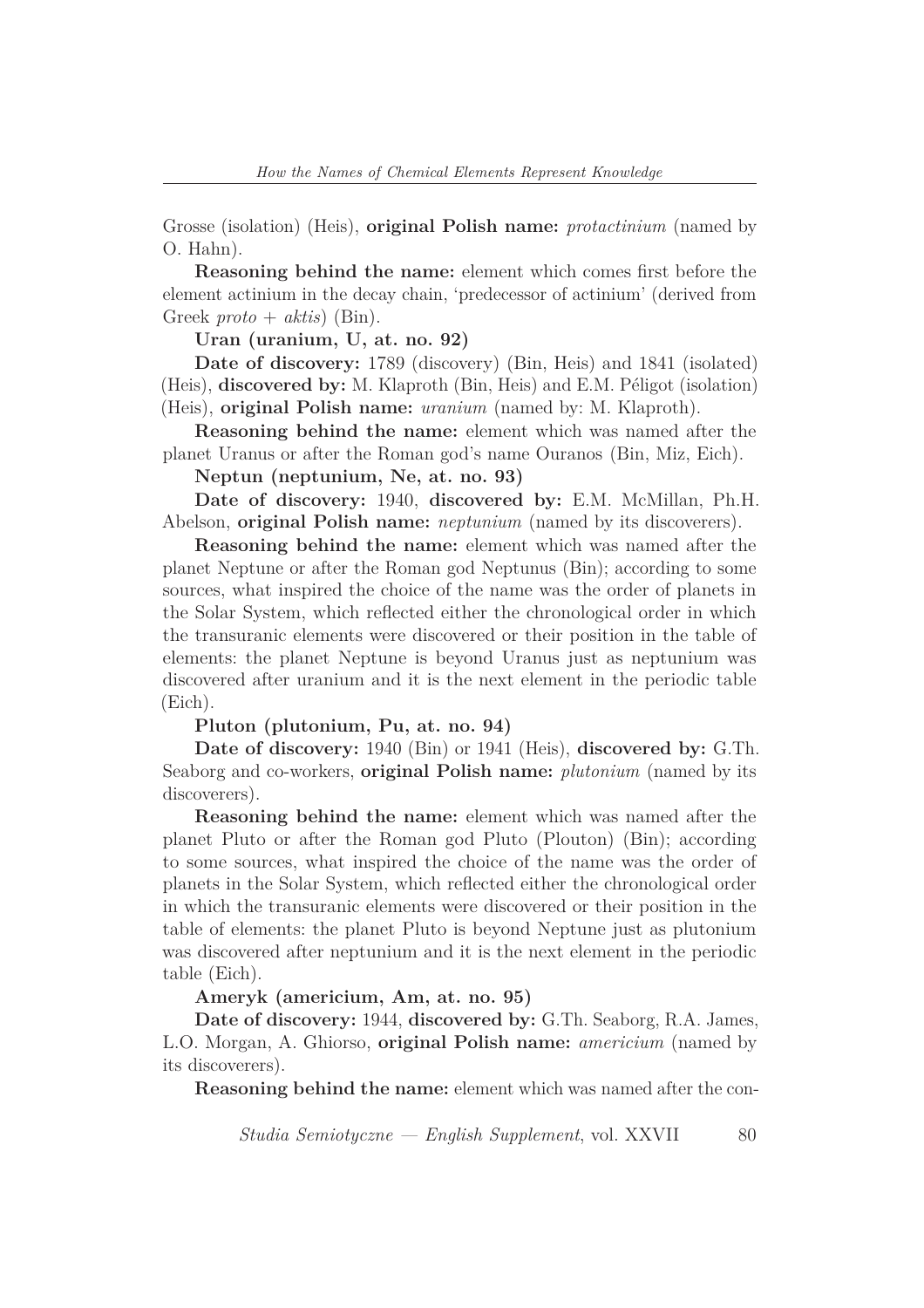tinent of North America, where it was discovered just like other transuranic elements (Bin).

**Kiur (curium, Cm, at. no. 96)**

**Date of discovery:** 1944, **discovered by:** G.Th. Seaborg, R.A. James, A. Ghiorso, **original Polish name:** *curium* (named by its discoverers).

**Reasoning behind the name:** element which was named in honour of M. Skłodowska-Curie and P. Curie (PWN, Miz) or only after M. Skłodowska-Curie (Bin).

**Berkel (berkelium, Bk, at. no. 97)**

**Date of discovery:** 1949 (Bin) or 1950 (Heis), **discovered by:** G. Seaborg, S. Thompson, A. Ghiorso, **original Polish name:** *berkelium* (named by its discoverers).

**Reasoning behind the name:** element which was named after the research institute, in which it was discovered (University of California in Berkeley) or after the town itself (Berkeley). (Bin).

**Kaliforn (californium, Cf, at. no. 98)**

**Date of discovery:** 1950, **discovered by:** S.G. Thompson, K. Street, A. Ghiorso, G.Th. Seaborg, **original Polish name:** *californium* (named by its discoverers).

**Reasoning behind the name:** element which was named after the research institute, in which it was discovered (University of California in Berkeley)

**Einstein (einsteinium, Es, at. no. 99)**

**Date of discovery:** 1952 (PWN, Heis) or 1953 (Bin), **discovered by:** a team of American scientists – among others G.Th. Seaborg, A. Ghiorso, S. Thompson, **original Polish name:** *einsteinium* (named by its discoverers).

**Reasoning behind the name:** element which was named in honour of the eminent physicist Albert Einstein (Bin).

**Ferm (fermium, Fm, at. no. 100)**

**Date of discovery:** 1952, **discovered by:** the group of American scientists – among others G.Th. Seaborg. A. Ghiorso, S. Thompson, **original Polish name:** *fermium* (named by its discoverers).

**Reasoning behind the name:** element which was named after the eminent physicist Enrico Fermi (Bin).

**Mendelew (mendelevium, Md, at. no. 101)**

**Date of discovery:** 1955, **discovered by:** scientists from the Lawrence Berkeley National Laboratory – A. Ghiorso, B.G. Harvey, G.R. Choppin, S.G. Thompson, G.Th. Seaborg, **original Polish name:** *mendelevium* (named by its discoverers).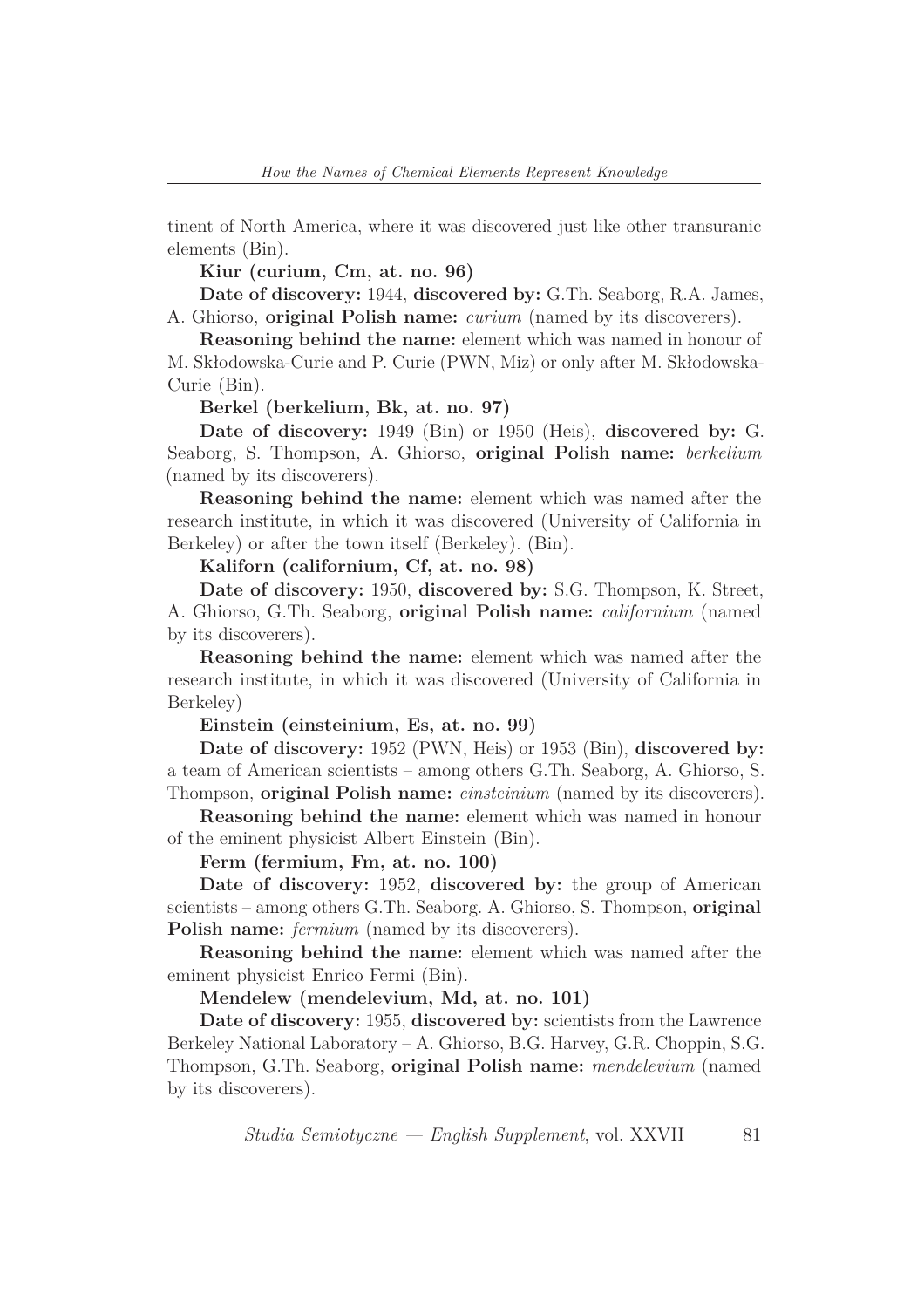**Reasoning behind the name:** element which was named after Dimitri Mendeleev, an eminent chemist who created the periodic table of elements (Bin).

**Nobel (nobelium, No, at. no. 102)**

**Date of discovery:** 1958, **discovered by:** A. Ghiorso, T. Sikkeland, J.R. Walton, G. Th. Seaborg, **original Polish name:** *nobelium* (named by its discoverers).

**Reasoning behind the name:** element which was named after Alfred Nobel, Swedish chemist and inventor (Bin).

**Lorens (lawrencium, Lr, at. no. 103)**

**Date of discovery:** 1961, **discovered by:** the group of American scientists – A. Ghiorso and co-workers, **original Polish name:** *lawrencium* (named by its discoverers).

**Reasoning behind the name:** element which was named in honour of the American physicist known for his invention of the cyclotron – Ernest Orlando Lawrence (Bin, PWN).

**Rutherford (rutherfordium, Rf, at. no. 104)**

**Date of discovery:** 1962 (Bin) or 1964 (PWN, Heis) and 1969 (Heis), **discovered by:** G. Florow and his co-workers at the Joint Institute for Nuclear Research in Dubna (Bin, PWN, Heis) and later, independently, by American scientists from Berkeley (Heis), **original Polish name:** *rutherfordium* (probably named by its discoverers).

**Reasoning behind the name:** element which was named after Ernest Rutherford, an eminent British physicist (PWN).

**Dubn (dubnium, Db, at. no. 105)**

**Date of discovery:** 1967 and later, independently, 1970 (Heis) or 1974 (PWN), **discovered by:** scientists at the Joint Institute for Nuclear Research in Dubna (Russia), later, independently, by scientists at the Lawrence Berkeley National Laboratory (USA), **original Polish name:** *dubnium* (named by its discoverers).

**Reasoning behind the name:** element which was named after the laboratory that created the element or after the town itself (PWN).

**Seaborg (seaborgium, Sg, at. no. 106)**

**Date of discovery:** 1974, **discovered by:** scientists at the Joint Institute for Nuclear Research in Dubna (PWN, Heis) and, independently, by American scientists from Berkeley (Heis), **original Polish name:** *seaborgium* (named by its discoverers).

**Reasoning behind the name:** element which was named in honour of the eminent physicist – Glenn Theodore Seaborg (PWN).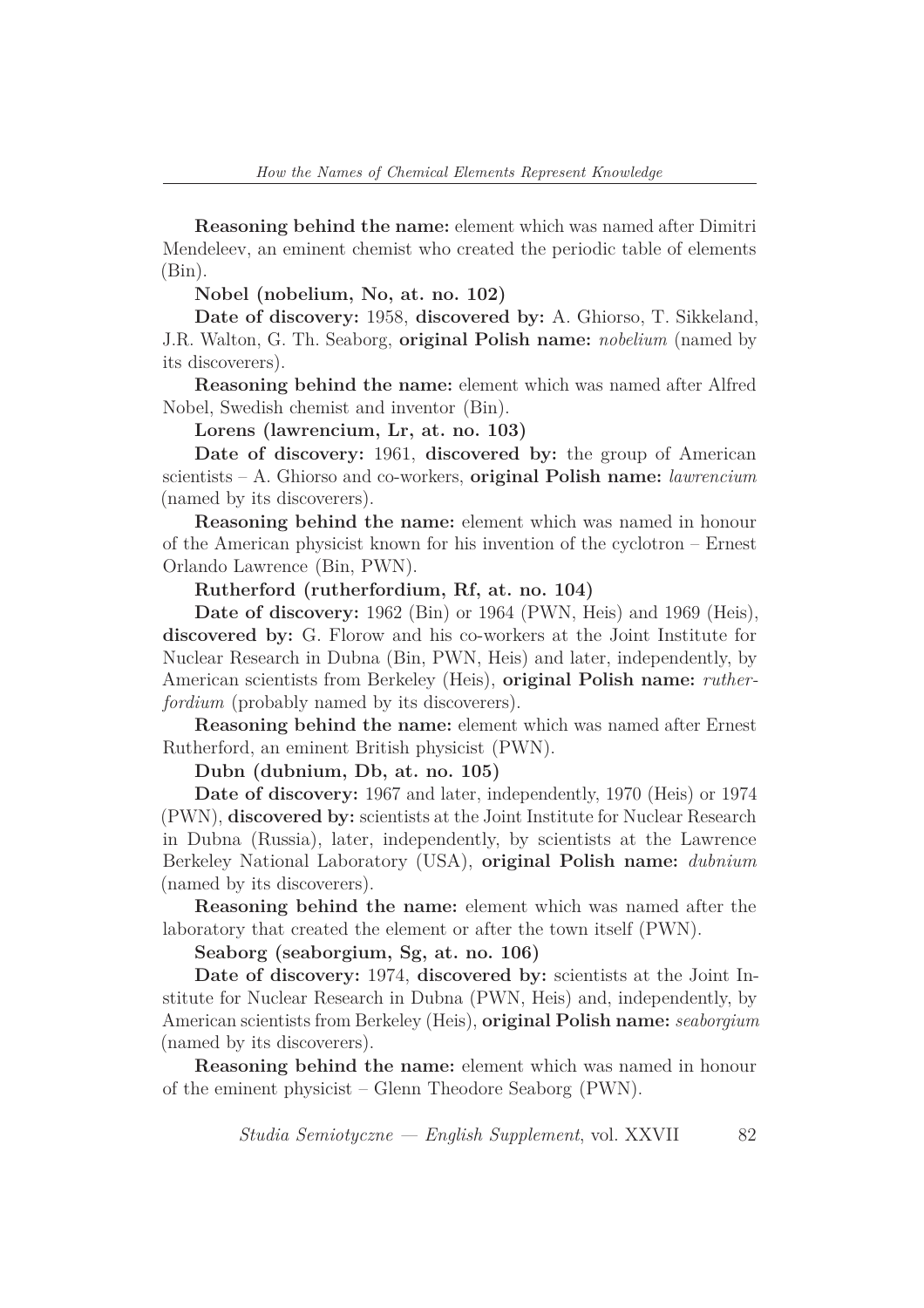#### **Bohr (bohrium, Bh, at. no. 107)**

**Date of discovery:** 1976, **discovered by:** the scientists at the Joint Institute for Nuclear Research in Dubna, **original Polish name:** *bohrium* (named by its discoverers).

**Reasoning behind the name:** element which was named in honour of the eminent physicist – Niels Bohr (PWN).

**Has (hassium, Hs, at. no. 108)**

**Date of discovery:** 1984, **discovered by:** scientists at the Institute for Heavy Ion Research in Darmstadt**, original Polish name:** *hassium* (named by its discoverers) (PWN).

**Reasoning behind the name:** element which was named after the German state of Hesse.

**Meitner (Eng. meitnerium, Lat. meitner, Mt, at. no. 109)**

**Date of discovery:** 1982, **discovered by:** scientists at the Institute for Heavy Ion Research in Darmstadt**, original Polish name:** *meitner* (named by its discoverers).

**Reasoning behind the name:** element which was named in commemoration of Lise Meitner, an eminent nuclear physicist who worked on radioactivity (but she was not the one to discover meitnerium) (PWN).

**Darmstadt (Eng. darmstadtium, Lat. darmstadt, Ds, at. no. 110)**

**Date of discovery:** 1994, **discovered by:** scientists at the Institute for Heavy Ion Research in Darmstadt, **original Polish name:** *darmstadt* (named by: its discoverers).

**Reasoning behind the name:** element which was created by scientists at the Institute for Heavy Ion Research in Darmstadt (PWN).

#### **Roentgen (roentgenium, Rg, at. no. 111)**

**Date of discovery:** 1994, **discovered by:** scientists from the Institute for Heavy Ion Research in Darmstadt**, original Polish name:** *unununium*

**Reasoning behind the name:** element which was named in honour of the eminent physicist Wilhelm Conrad Röntgen, who discovered electromagnetic radiation.

**Kopernik (copernicium, Cn, at. no. 112)**

**Date of discovery:** 1996, **discovered by:** scientists at the Institute for Heavy Ion Research in Darmstadt, **original Polish name:** *copernicium.*

**Reasoning behind the name:** element which was named in honour of Nicolaus Copernicus.

**Ununtri (ununtrium, Uut, at. no. 113)**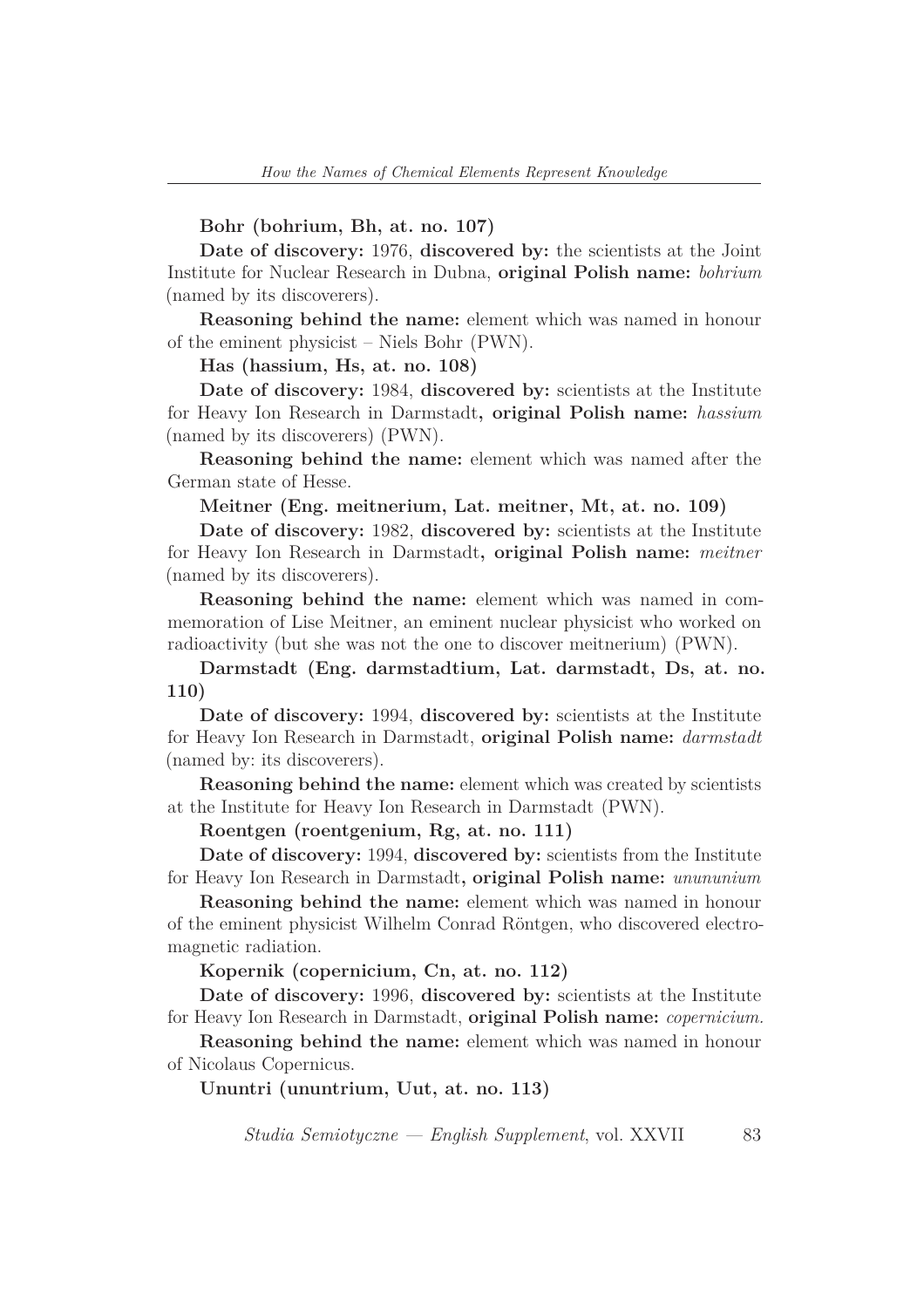**Date of discovery:** no data available, **discovered by:** no data available, **original Polish name:** *ununtrium*

**Reasoning behind the name:** element with the atomic number 113 (systematic names of such elements are formed on the basis of the digits of their atomic number, each digit having a corresponding morpheme: 0-nil, 1-un, 2-bi, 3-tri, 4-quad, 5-pent, 6-hex, 7-sept, 8-oct, 9-enn and each word ending with -ium). This type of nomination is used with reference to the elements, which have not yet been officially accepted by IUPAC (Heis, 423) (PWN, Miz, Heis).

**Ununkwad (ununquadium, Uuq, at. no. 114)**

**Date of discovery:** 1999, **discovered by:** Russian scientists from a research centre in Dubna and American scientists from a research center in Berkeley, **original Polish name:** *ununquadium.*

**Reasoning behind the name:** element with the atomic number 114 (PWN, Miz).

**Ununpent (ununpentium, Uup, at. no. 115)**

**Date of discovery** no data available, **discovered by:** no data available, **original Polish name:** *ununpentium.*

**Reasoning behind the name:** element with the atomic number 115 (PWN, Miz).

**Ununheks (ununhexium, Uuh, at. no. 116)**

**Date of discovery:** 1999**, discovered by:** American researchers from a laboratory in Berkeley, **original Polish name:** *ununhexium.*

**Reasoning behind the name:** element with the atomic number 116 (PWN, Miz).

**Ununokt (ununoctium, Uuo, at. no. 118)**

**Date of discovery:** no data available, **discovered by:** no data available, **original Polish name:** *ununoctium.*

**Reasoning behind the name:** element with the atomic number 118 (PWN, Miz).

The element with the atomic number 117 has not yet been discovered.<sup>1</sup> It must be noted, however, that research is still conducted which aims to synthetize new transuranic elements. Scientists do not rule out the possibility of extending the periodic table even up to the atomic number 168. A hypothetical periodic table which includes super-heavy elements was presented and commented upon by David Heiserman (Heiserman 1997: 423–425). It is highly unlikely that elements above the atomic number 168 are created, but

<sup>&</sup>lt;sup>1</sup>This element was still unknown at the time when the paper was written. Element 117, called ununseptium, was created in 2010 [translator's note].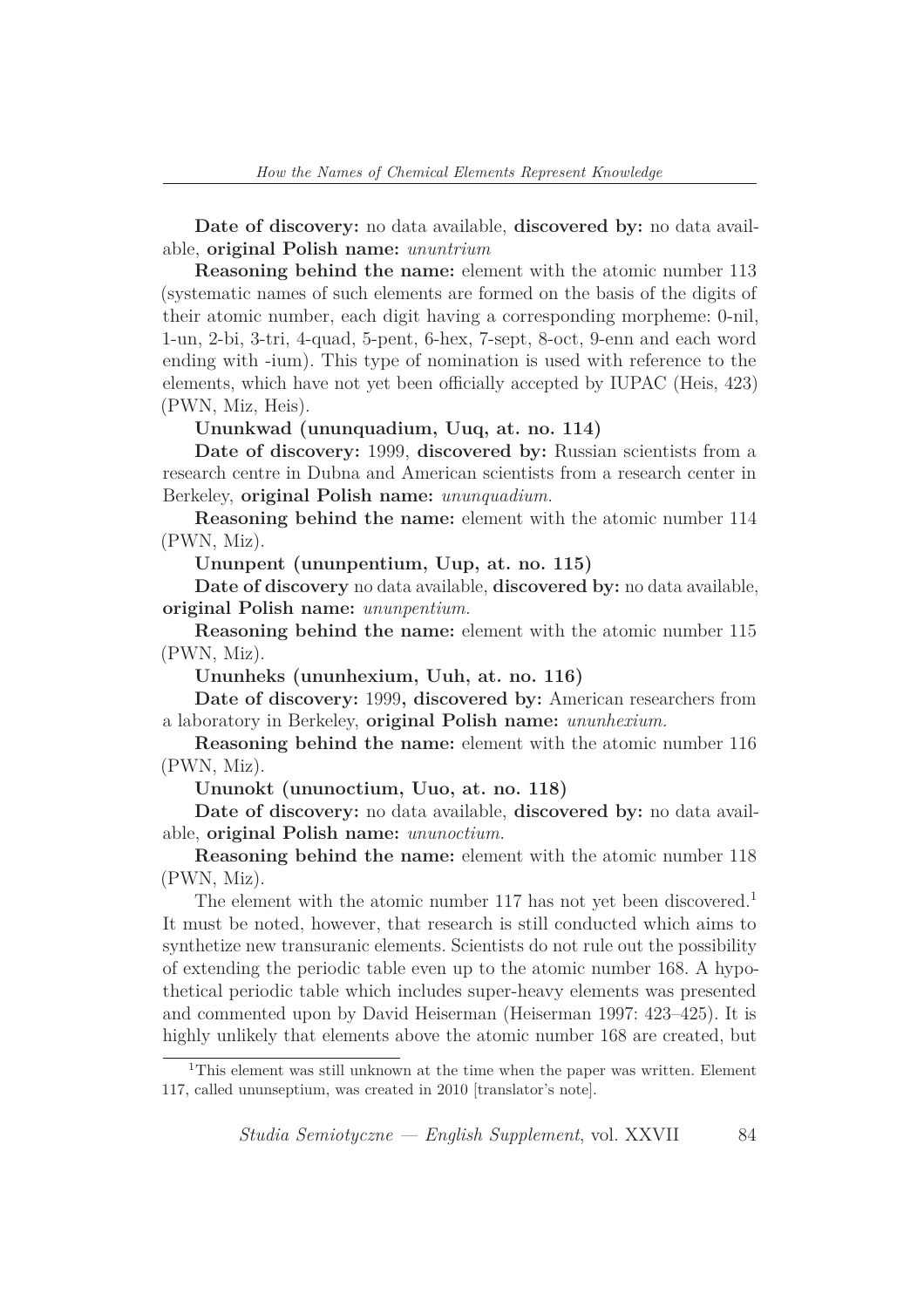the absolute upper-limit of research is the atomic number 200, beyond which gigantic force is required to keep the atomic nucleus together (Heiserman 1997: 423).

# **3.2. History of the oldest names of the elements in the general language**

The origins of the oldest names of chemical elements go back to the very roots of the Polish language: to Proto-Slavic and in some cases even to Proto-Indo-European times. The history of these lexemes and their genetic connections with the expressions present in other languages are interesting enough to be discussed separately.

At this point of my analysis I am referring to the following etymological dictionaries: Brückner 1993, Boryś 2005, Długosz-Kurczabowa 2003 (which includes only two of the analyzed names: *złoto* [*gold*] and *żelazo* [*iron*]), and Bańkowski 2000, which accounts only for the names *miedź* [*copper*], *cyna* [*tin*], and *ołów* [*lead*].

The scope of this research is very limited. It covers the names selected according to the general historical information presented in Biniewicz's study (Biniewicz 1992: 21–39) and in Mizerski's tables (Mizerski 2004: 330–331).

The touchstone of my analysis, which helps to establish the scope of the subsystem, is the age of the lexical form, with no regard to how long it has been functioning in the Polish language as a chemical term to designate an element, because the term "element" itself was introduced to science relatively late – in 1661, as I already mentioned in the introduction. And the first reasonable definitions of an element and of chemical compounds were offered even later. The definition of an element was provided by John Dalton in 1808 in his *New System of Chemical Philosophy*. Therefore, if one was to consider the time when the names of chemical elements were formed from such a perspective, it would turn out that all of the names are quite new – their origins would go back to the second half of the 17*th* century or even to the 19*th* century.

In any cases which raise doubt, I resort to yet another helpful 'litmus test'. Namely, I take into consideration only those names that were adopted in the chemical nomenclature from the general language in an unchanged form – as readymade lexemes. I do not include here any derived names, in which only some morphological elements preserve their ancient origin – such as *wodór* [*hydrogen*], which is a shortened version of the word *wodoród* formed from the ancient words *woda* [*water*] and *rodzić* [*to give birth*], or *tlen* [*oxygen*] which comes from an equally ancient word *tlić* [*to smoulder*]. By analogy, I exclude the name *polon* [*polonium*], formed on the basis of the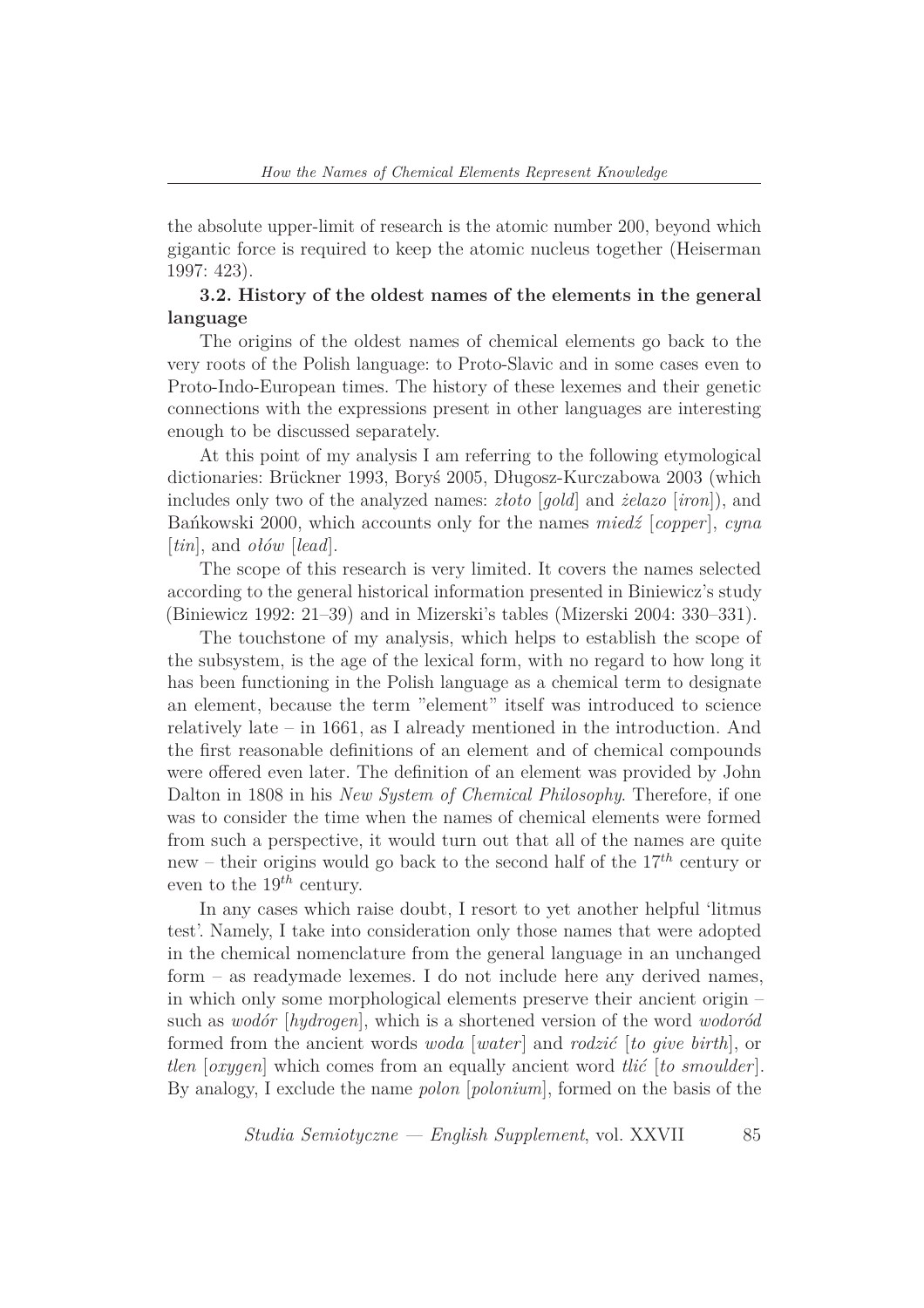French word *Pologne*, although it could have been borrowed from Polish, as it derives from the name of Poland, which itself comes directly from the name of the Polan tribe. Derivatives like *glin* [*aluminium*] (from the word *glina* [*clay*]), *krzem* [*silicon*] (from *krzemień* [*flint*]) or *wapń* [*calcium*] (from *wapień* [*limestone*], *wapno* [*lime*]) are not included either in this class of lexical units, although the words that formed them have a very fascinating and ancient etymology. I also leave out, which seems obvious, the names that do not have Slavic origins, even if they might have been known in the Polish language from time immemorial. Namely, the word *ren* [*rhenium*], which derives from the identically-sounding name of a German river. Incidentally, this form is very old, it has Celtic origins and it contains in its morphological structure the stem that forms the very word *rzeka* [*river*] (Brückner 1993: 457).

Now, after having selected the linguistic material, a list of the oldest Polish names of the elements can be made. It looks as follows: *węgiel* [*carbon*], *siarka* [*sulfur*], *żelazo* [*iron*], *miedź* [*copper*], *srebro* [*silver*], *cyna* [*tin*], *złoto* [*gold*], *rtęć* [*mercury*], *ołów* [*lead*].

All the substances, which are the referents of the above lexemes were already known in antiquity (in the form of minerals or metals), but naturally they were not considered chemical elements, as the very notion was unknown at the time. Their discoverers cannot be traced. The authors of the Polish nominations are Jędrzej Śniadecki and Emilian Czyrniański. For naming purposes they resorted to already existing Polish words and they attributed to them new, specialized meanings (Biniewicz 1992). Almost each one of those names was the result of the association of the element with the substance (mineral or metal) in which it occurs as its primary constituent, i.e. a substance which retains its chemical properties after its purification.

It is only in the case of carbon (*węgiel*) that things get more complicated, because originally, there were attempts to differentiate the name of the element from the name of the mineral, which resulted in such proposals as *węglik* (Śniadecki) or *węglan*, but those names never caught on.

Here is the historical and etymological background of individual lexical units of the discussed group:

**węgiel (carbon)** – formerly: *wągl*, *wągiel*, plural: *wągle*; the word has Proto-Slavic (earlier on Proto-Indo-European) roots and it sounds similar in different languages: Old Church Slavonic  $qglb$ , orv-olr. *ugol'*, srp. *ugal'*, ces. *uhel,* lit. and prg. *anglis,* lav. *uogle,* san. *ang¯arah* (Br¨uckner 1993: 609, Boryś 2005: 686); reconstructed Proto-Slavic form:  $*qglb$  meaning "carbonized" wood", "charcoal"; masculine; originally, the stem with *-*˘*ι-*, deriving from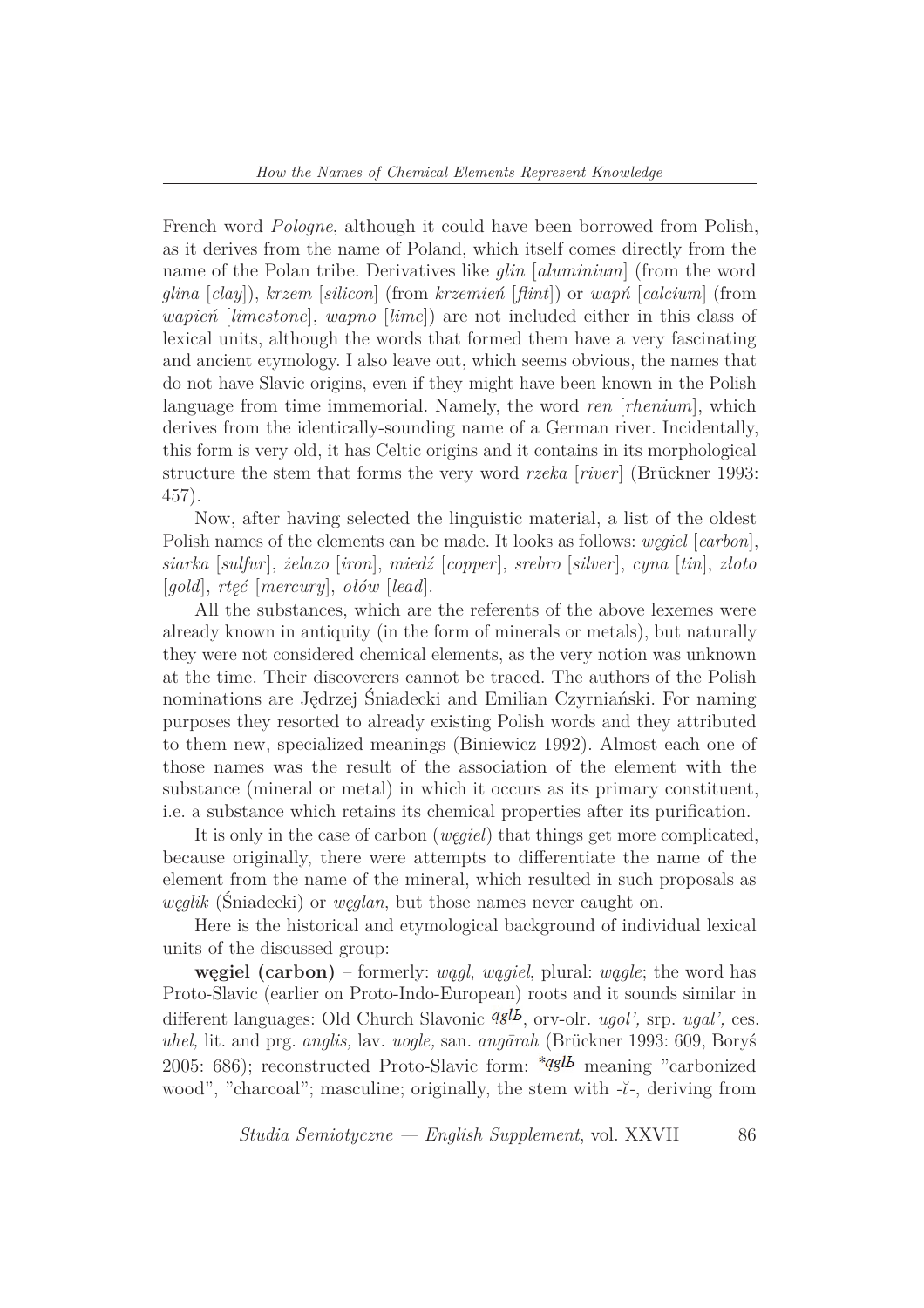Proto-Indo-European *\*angli-* (or *\*angelo-*) had the same meaning (Boryś 2005: 686).

**siarka (sulfur) –** a word with Proto-Slavic origin with alternations in Old Polish: *siarka / szarka / sarka*; doublet of such lexemes as: *siara* ("a mother's first milk", but also "sour milk"), *siarnik, siarczysty, szary, sierak* ("dusk"), *siermięga* (a type of clothing named after its grey color) as well as *siny* and *siwy –* it contains the morpheme *si-,* which designates a bright color (Brückner 1993: 487, 489, 492, 541); its semantic equivalents in other languages with similar etymology: hsb. *syra*, ces. *s*´*ιra, s*´*ιrka*, orv. *s˘era* "siarka", "smoła", rus. *s´era*, ukr. *sira*, *sirka*, chu. *s˘era*, bul. *sj´ara*, srp. dialect, *sjera* "mother's first milk"; all of these words derive from Proto-Slavic *\*sera*, which has two meanings: "sulfur" and "colostrums", but it is unknown which of these two meanings is the original one, as no certain etymology is available (Boryś 2005: 543–544); the name of the mineral is probably justified by its primrose yellow colour.

**żelazo (iron) –** a word with Proto-Slavic origins with alternations in Old Polish: *żalazo / żalezo / zielazo*; it is a doublet of the word *żeliwo* (which is a shortened version of *żelaziwo* "piece of iron", "iron items") and it sounds similar in different languages: chu. *żel˘ezo,* ces. *ˇzelezo*, lit. *gel(e)ˇzis*, lav. *dz`els*, prg. *gelzo*, *gelso*, slk. *ˇzelezo*, rus. *ˇzel´ezo*, ukr. *zal*´*ιzo*, *zelizo*, bul. *żelázo*, slv. *želézo*, possibly also ell. *khalkós* (Brückner 1993: 664; Długosz-Kurczabowa 2003: 557–558, Borys 2005: 753–754); those strings derive from the Proto-Slavic form *\*ˇzelezo* or *\*ˇzel˘ezo*, whose origin can be interpreted in two ways: (1) it derives from the Proto-Indo-European stem *\*g'hel-*, which used to mean "stone or something hard" (incidentally, if that was the case, the word *głaz* [*boulder*] would also be a derivative of this unit's doublet) (Długosz-Kurczabowa 2003: 557–558) and (2) the origin of the word is unclear; possibly, it is an ancient borrowing from some Asian language, but I did not manage to pin down the exact source (Boryś 2005: 753–754).

**miedź (copper)** – a word originating in the Proto-Slavic lexeme \*me<sup>\*</sup>me<sup>\*me\*</sup> (feminine, "copper", "bronze", "red brass"), which probably derives from the Pre-Slavic form *\*(s)moid-i-s* ("wrought metal"); in Old Polish it was also used in reference to copper alloys with other elements as additives ("red brass", "bronze"), related with Polish lexemes: *miedziak*, *miedzianka*, *śniady* (formerly: *śmiady*) and with foreign lexemes: eng. *smith* ("blacksmith"), deu. *Schmied* ("blacksmith") i *Geschmeide* ("ore valuables"), ces. *m˘ed*, rus. *med'*, Old Church Slavonic *mědb* (Brückner 1993: 332, 533; Boryś 2005: 323; Bańkowski 2000: 175).

**srebro (silver) –** a word with Proto-Slavic origins, its Old Polish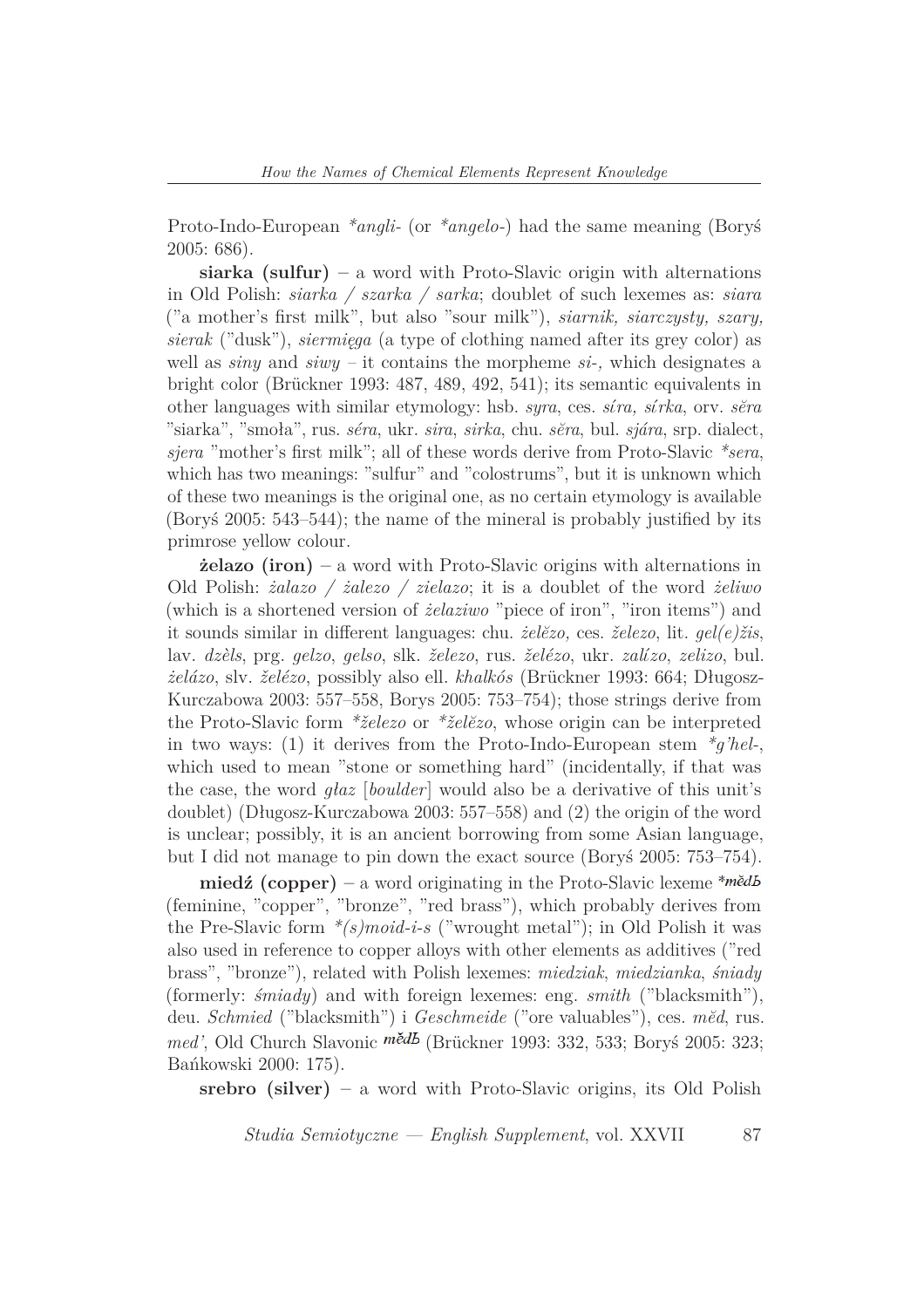forms are: *śrebro / śrzebro / strzebro / jrzebro* and in dialects: *srebło / śrebło / ˇscebro / śrybno / ślybrno*, cognate of words: ces. *stˇr´ıbro*, Old Czech *stˇriebro*, chu. *s*˘*ιrebro*, orv-olr. *sierebro*, rus. *serebró*, Little Russian *sribło*, Old Church Slavonic. *sbrebro*, wen. *slebro*, lit. *sidabras*, lav. *sidrabs*, prg. *sirablis*, got. *silubr*, goh. *silabar*, deu. *Silber*; reconstructed Proto-Slavic form: \*sbrebro("silver"), whose origin is unclear – it is a borrowing from a non-Indo-European language of the Middle East; perhaps the ultimate source is, for example, the Assyrian form  $\check{s}arpu$  "silver" (Brückner 1993: 511, Boryś 2005: 573).

**cyna (tin) –** in Old Polish: *cena*, adjective: *ceniany* ("stannic"); cognate of the German form *Zinn* and with the lexeme *cynober* ("vermilion", "red color") (Bańkowski 2000: 209, Brückner 1993: 70); according to Bańkowski (2000: 209) the name of the element derives directly from German, not from Old Polish.

**złoto (gold) –** a word with Proto-Slavic and Proto-Indo-European roots derived from a Proto-Slavic form *\*zol-to* (Brückner 1993: 653, 654) or , which is a continuation of a Proto-Indo-European stem *\*g'holt-, \*gholt*alternately: *g'helt-* (Długosz-Kurczabowa 2003: 547–548) or *\*g'holto-* "golden" and  $*q'hel-$  "shine" – the latter used to refer also to bright colours, especially to gold, yellow, and green, which were not distinguished linguistically once; it is possible that the noun *złoto* was derived from an adjective which was neuter (Boryś 2005: 741); cognate lexemes: ces. *zlato*, orv-olr. *zoloto*, rus. *zóloto* "gold" i *zolotój* "golden", Old Church Slavonic <sup>zlatb</sup> "golden" i *zlato* "gold", lit. *žełtas* ("yellow" or "golden"), lav. *zèlts*, goh. *gold* "golden", ave. *zari* ("yellow", "green", "golden"), *zaranja* ("gold"), as well as pol. *zieleń*, *zioło* (Br¨uckner 1993: 653, 654, Boryś 2005: 741).

**rtęć (mercury) –** a word with three forms in Old Polish: *rtęć*, *trtęć*, *trztęć* and synonyms: *merkury* and *żywe srebro* [*quicksilver*], cognate of rus. i ces. *rtut'*, slk. *ortut'*, orv. *rbtutb*, derived from the North Slavic form with uncertain origin  $* r^{b}$  mercury" – most probably, it was an Asian borrowing; some linguists connect this string with the Arabic lexeme *utarid* "mercury" (as it used to appear in medieval alchemical literature beside the name of the planet Mercury) and Turkish *utard* "mercury", but this poses phonetical problems, while others with Lithuanian verbs: *r`ısti, ritu* "roll", ri $\tilde{e}$ sti "deflect", "bend", "turn", "roll up", which are supposed to be based on the Proto-Indo-European morpheme *\*rt-* derived form *\*ret-* "flee", "roll" – the name of the element would then be justified by the appearance of spilled mercury, which takes the shape of small, rolling balls (Brückner 1993: 466, Biniewicz 1992: 36, Boryś 2005: 525).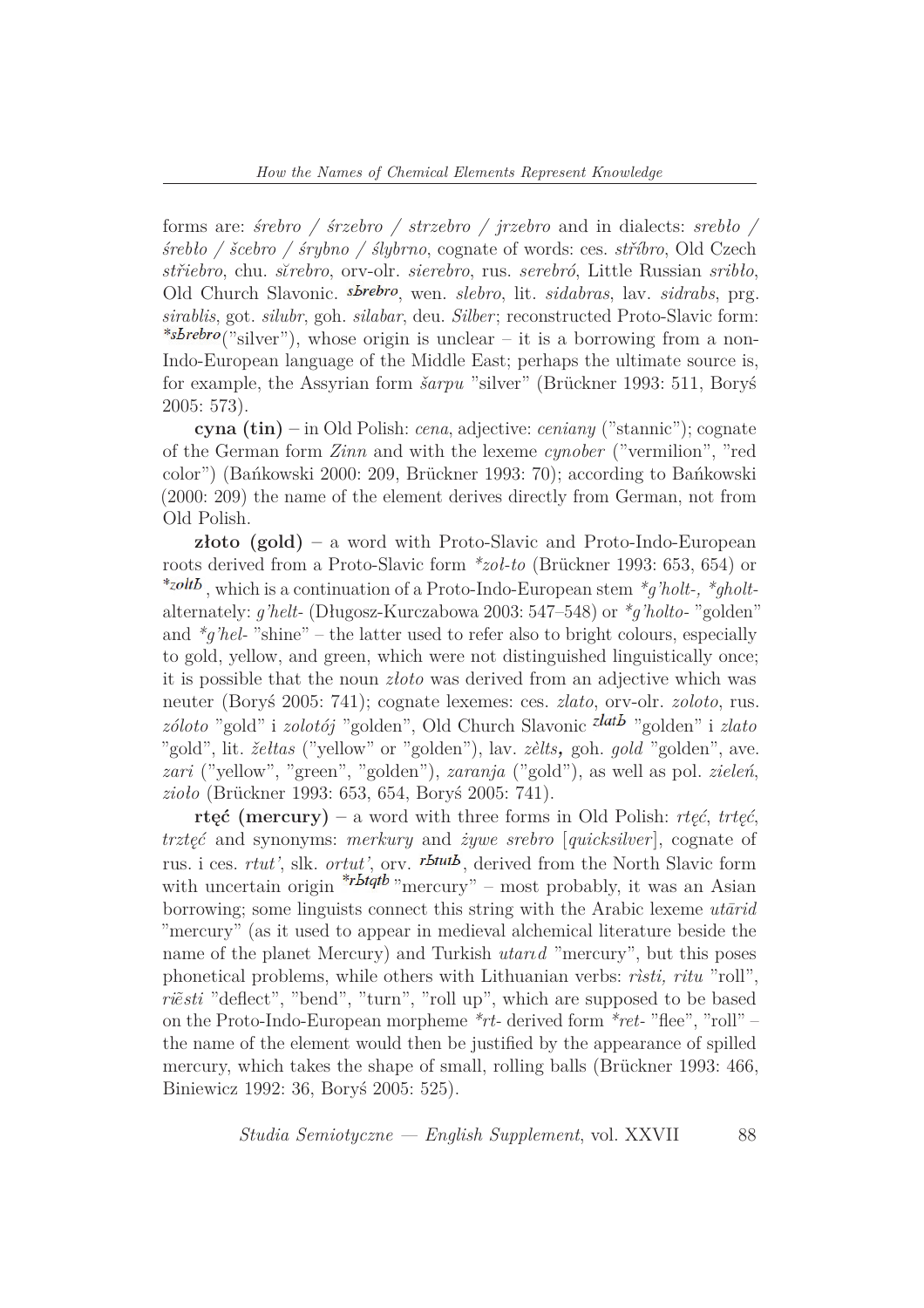**ołów (lead) –** a word with Proto-Slavic origin, masculine in Polish, but neuter in other Slavic languages; in all East Slavic languages its secondary meaning is "tint"; cognate of words: ces. *olovo*, rus. *ólovo* "tint", hrv. i srp. *olovo* "lead", dsb. *wuloj*, hsb. *wołoj*; there is also a formal similarity with semantic equivalents of "lead" in Baltic languages: lit. *álvas*, lav. *alvs*, Old Prussian. *alvis –* possibly, these are all Slavic borrowings; their source was the Proto-Slavic form with uncertain origin *\*olovo* or *\*olovb*, masculine, which meant "lead"; there may be some undetermined etymological connection with Indo-European colour adjectives like goh. *¨elo* "yellow", lat. *albus* "white", ell. *alphós* "white"; the analyzed lexeme would then be justified by the characteristic dark grey colour of the referent, but its precise structure cannot be reconstructed (Bańkowski 2000: 408, Brückner 1993: 379, Boryś 2005: 390).

It is worth adding that the oldest names of the elements discussed above have a very rich pool of reference in the Polish language, which is connected with folk tradition and folk imagery.<sup>2</sup>

**4. Typology and structure of the knowledge represented in the semantic field of the names of chemical elements**

The history of the names of chemical elements and the reasoning behind them, as discussed above, can serve to recreate the knowledge represented in this entire domain.

**4.1. Epistemic subjects of the knowledge represented in the names of chemical elements**

The epistemic subject of the knowledge represented in the name of a chemical element is the one who named the element and who often, but not in all cases, may be identified with the very discoverer of this element.

**4.2. Objects of the knowledge represented in the names of chemical elements**

The knowledge represented in the names of chemical elements may concern two different types of objects:

(a) the chemical element itself, analyzed in various contexts, for example in the context of its properties (see *tlen* [*oxygen*] or *iryd* [*iridium*]), of how it was discovered, of which sample it was part (see *lit* [*lithium*]) and of when it was discovered in comparison with other elements (see *neon*),

(b) objects other than the named element, which are designated by proper names $3 - \text{this}$  is a much more rare case when names are given only to

<sup>2</sup>The associations commonly called up by the oldest names of the elements were examined by cognitive linguists and described in Bartmiński 1996 (see e.g. "węgiel").

3 I use the term "designation" in the broadest sense it appears in the literature on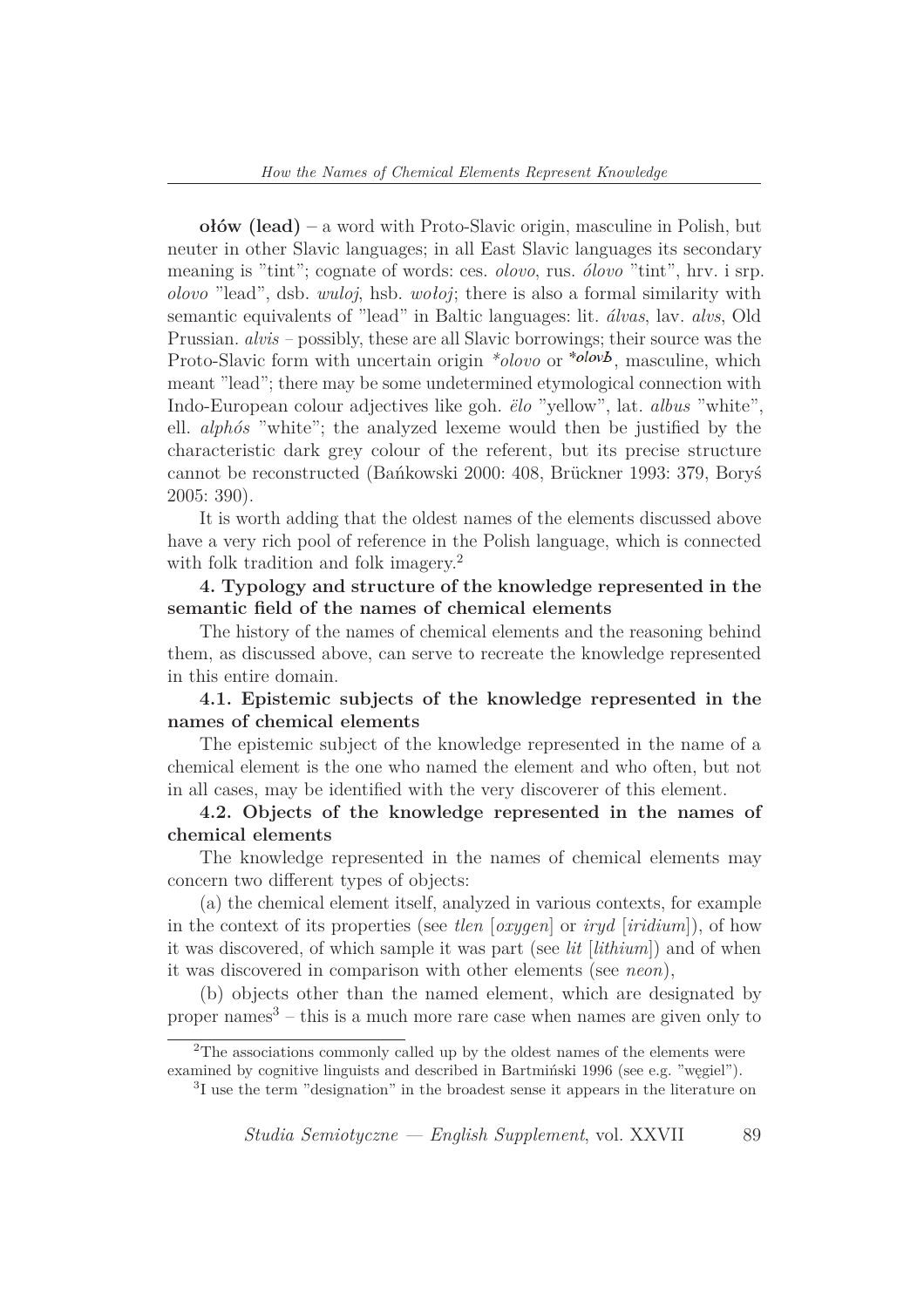commemorate and honour a real or a fictitious person or an object (which is considered very important by the author of the name, recognized by a lot of people and worth being universally known and remembered) without any connection with the named element itself (see *kiur* [*curium*], *ren* [*rhenium*], *wanad* [*vanadium*], *nobel* [*nobelium*]).

The first case is the most common.

Apart from the names which represent knowledge about one object (or one type of objects), there are those which represent a much more complex knowledge. It can concern both the element and the person (like the string *samar*, which was said to come from both the name of the mineral that contained the element and the name of Samarski).

# **4.3.Types of knowledge represented in the names of chemical elements**

The knowledge represented in the names of chemical elements is very diverse (incidentally, it encompasses all the main Aristotelian categories, to which correspond the questions: *What? How numerous or how big is it? What is it like? In relation to what? Where?* and *When?*). It concerns the atomic core of an element or a structure of higher order of which the element is part (i.e. a chemical compound, a crystal, etc.), which is examined with respect to the inherent properties that every sample holds, as well as with respect to the non-inherent properties, related only to certain samples.

The inherent properties that are preserved in the analyzed lexical units are:

– element's atomic number; see systematic names such as *ununokt* [*ununoctium*],

– element's ability to undergo nuclear reactions, see *astat* [*astatine*],

– stage in the decay chain, see *radon*, *protaktyn* [*protactinium*],

– ability to emit radiation during nuclear reactions, see *rad* [*radium*], *aktyn* [*actinium*],

– reactivity or its lack, see *argon*,

– type of chemical reaction that the element undergoes, see *tlen* [*oxygen*],

– product formed during chemical reactions of the element, see *wodór* [*hydrogen*],

– identification of the element with a substance which was not previously considered an element or with one that has a given element as its primary constituent, see *złoto* [*gold*], *węgiel* [*carbon*], *siarka* [*sulfur*],

– similarity to another substance, see *platyna* [*platinum*],

the subject, i.e. also in reference to empty names (Pelc 1984: 296).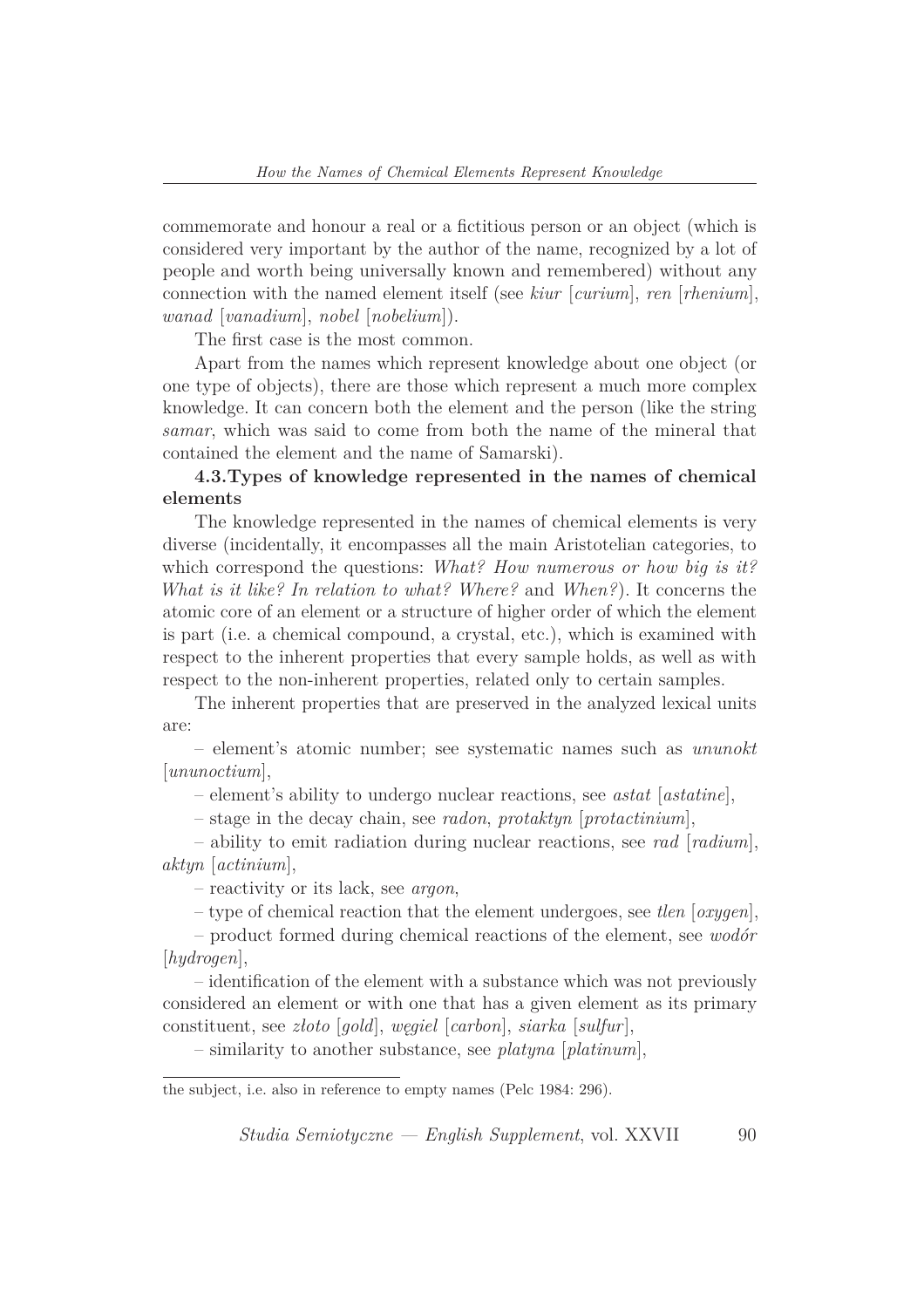– biological properties, see *azot* [*nitrogen*],

– ability of phase transitions, see *fluor* [*fluorine*],

– smell, see *osm* [*osmium*],

– ability to emit visible light, see *fosfor* [*phosphorus*],

– colour (of the spectrum, of the flame in which the sample is burnt, or of the very compound that contains the element), see *tal* [*thallium*], *cez* [*caesium*], *iryd* [*iridium*].

Knowledge other than the inherent properties of the elements preserved in their names includes all circumstances related to the discovery itself:

– people who contributed to the discovery of the element, see *samar* [*samarium*],

– time of discovery in comparison with other elements, see *neon*,

– technical difficulties encountered during the discovery procedure, see *dysproz* [*dysprosium*],

– unusual method of discovery (synthetic production), see *technet* [*technetium*],

– co-occurrence of a different element in the analyzed sample, see *niob* [*niobium*], *tantal* [*tantalum*],

– source of a given sample, see *hel* [*helium*], *bizmut* [*bismuth*],

– type of sample in which an element was detected, see *magnez* [*magnesium*], *lit* [*lithium*].

Moreover, as I already mentioned, some lexical units within the discussed area of research reflect knowledge which refers to proper names and their referent. They are the names of the following objects:

– people, both real and imaginary<sup>4</sup> , see *kiur* [*curium*], *wanad* [*vanadium*],

<sup>&</sup>lt;sup>4</sup>It is worth noting that when it comes to the names of elements which derive from the names of real people, there are two interesting naming customs. Firstly, the person who gives the name to the element never does it on the basis of her own name, even if that person actually discovered the element, in which case she would have every right to leave this particular kind of 'signature'. It probably results from an unwritten principle of modesty that is followed by independent researchers. Meanwhile the only names indirectly connected with the discoverers are those which derive from the names of the discoverers' research institutes. Secondly, surname-based names of the elements usually derive from the names of distinguished natural scientists – physicists, chemists, and an astronomer – or, in the case of *samar*, from that of an engineer. So far, there has been no naming act that would commemorate individuals who made their mark in human sciences, arts, medicine, social activism, etc. and who could serve as inspiration for such names as *humboldtium*, *platonium*, *leibnitium*, *wellsium*, *galenium*, *leonardium*, *davintium*, *chopinium*, etc. Indeed, in some historical analyses there are mentions of the name *columbium*, but it was eventually withdrawn from the nomenclature. Such names, as well as the names of the compounds that these elements form, would sound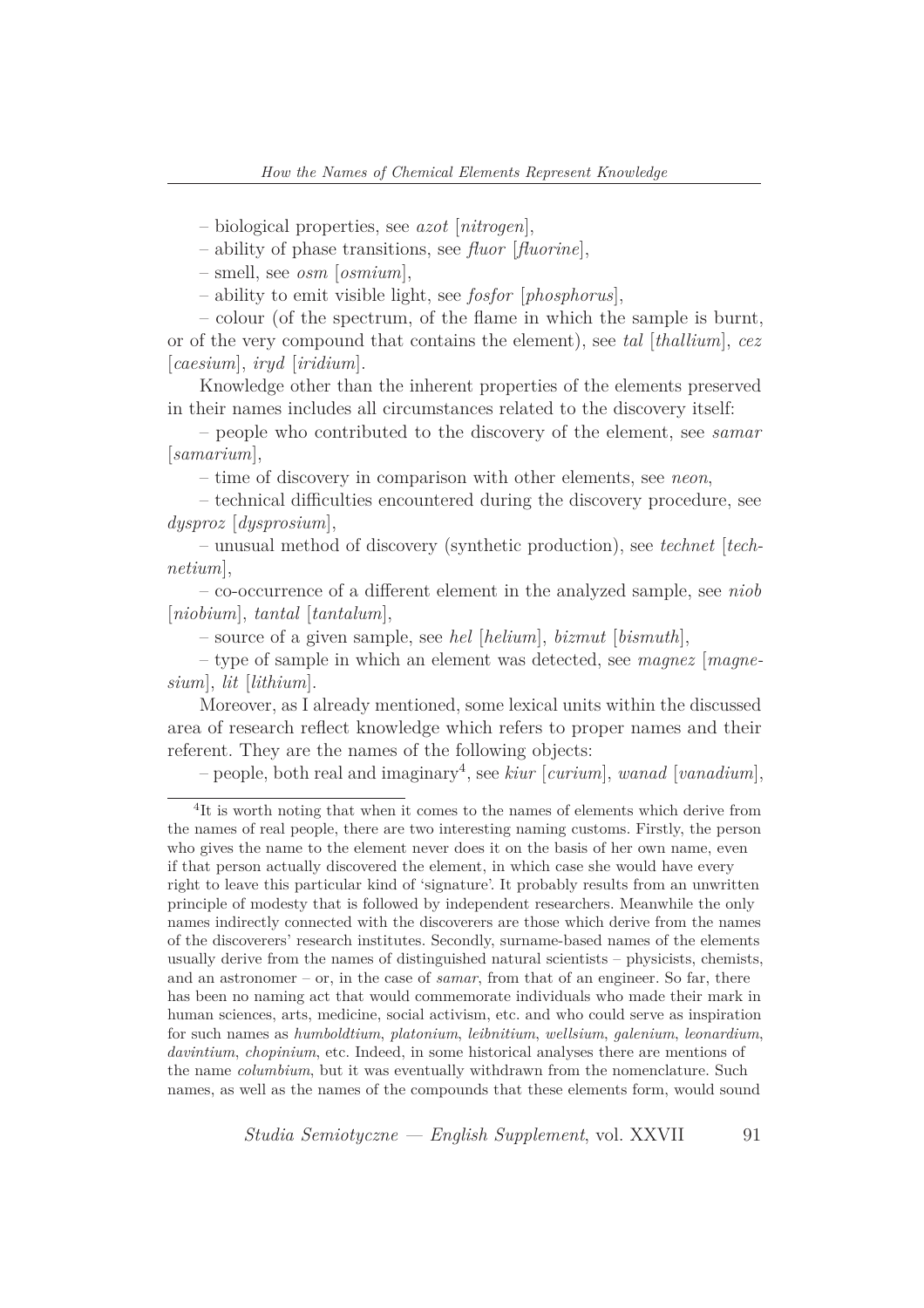– astronomical objects, see *cer* [*cerium*], *pluton* [*plutonium*], *neptun* [*neptunium*],

– continents, see *europ* [*europium*], *ameryk* [*americium*],

– countries, see *polon* [*polonium*], *frans* [*francium*], *ruten* [*ruthenium*],

– cities, see *berkel* [*berkelium*], *iterb* [*ytterbium*], *hafn* [*hafnium*],

– landscape elements (e.g. rivers), see *ren* [*rhenium*].

The structure of knowledge represented in the analyzed semantic field is illustrated in Figure 1, but it needs to be emphasized that this diagram refers only to content. This means that the singled out classes are merely classes of knowledge abstracted from the names of the elements and not classes of the names themselves when analyzed in terms of the knowledge they represent. Analyzed expressions can contain elements which conceptually are of a different kind, therefore the classification would not be disjunctive. A categorization of the names themselves based on the knowledge they represent is impossible.

as good as the existing ones – let us take for example hypothetical Polish names like: *szopenek galu*, *dwutlenek humboldtu*, or *platonek indu*.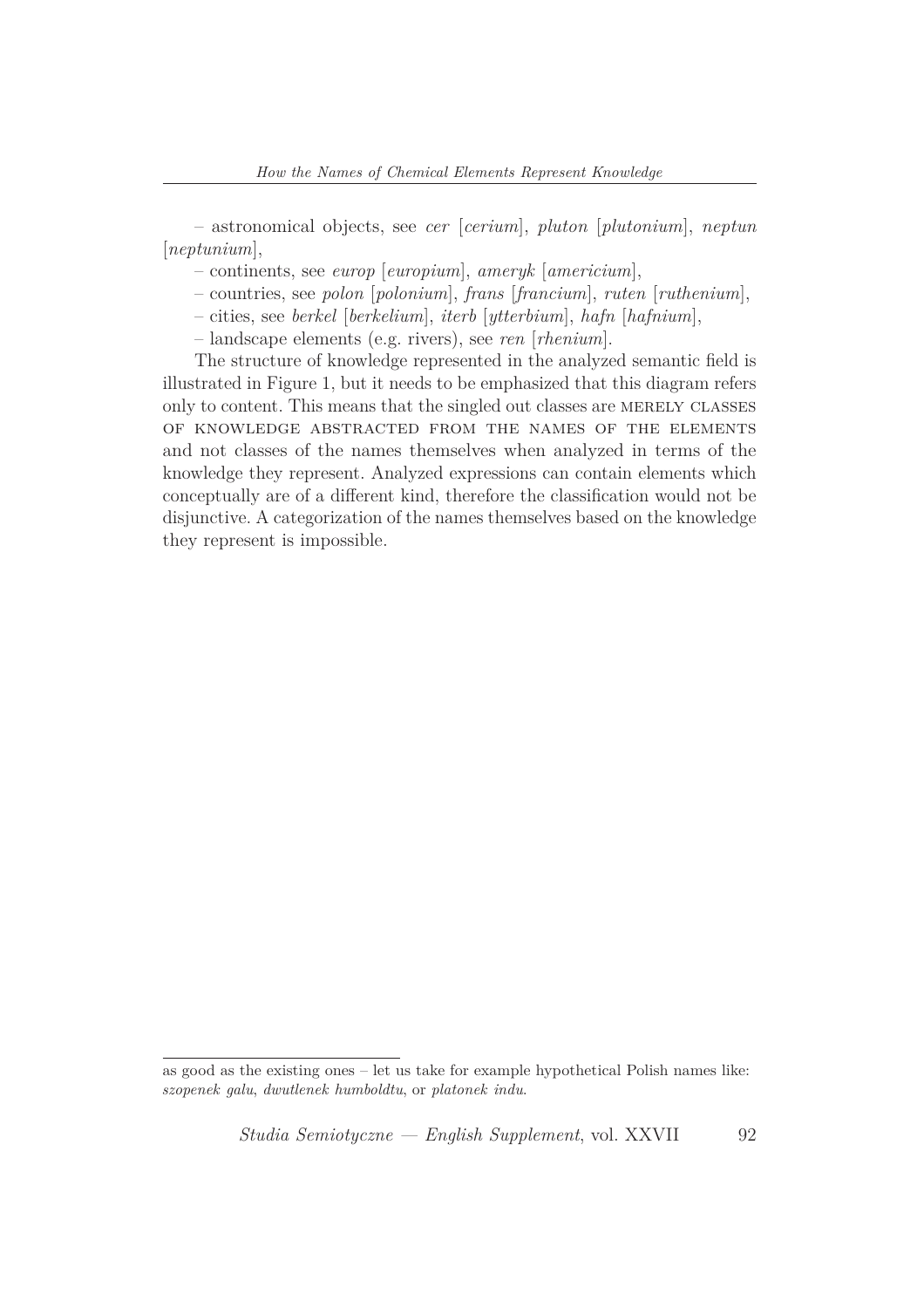

Figure 1. Structure of the knowledge reflected in the names of chemical elements.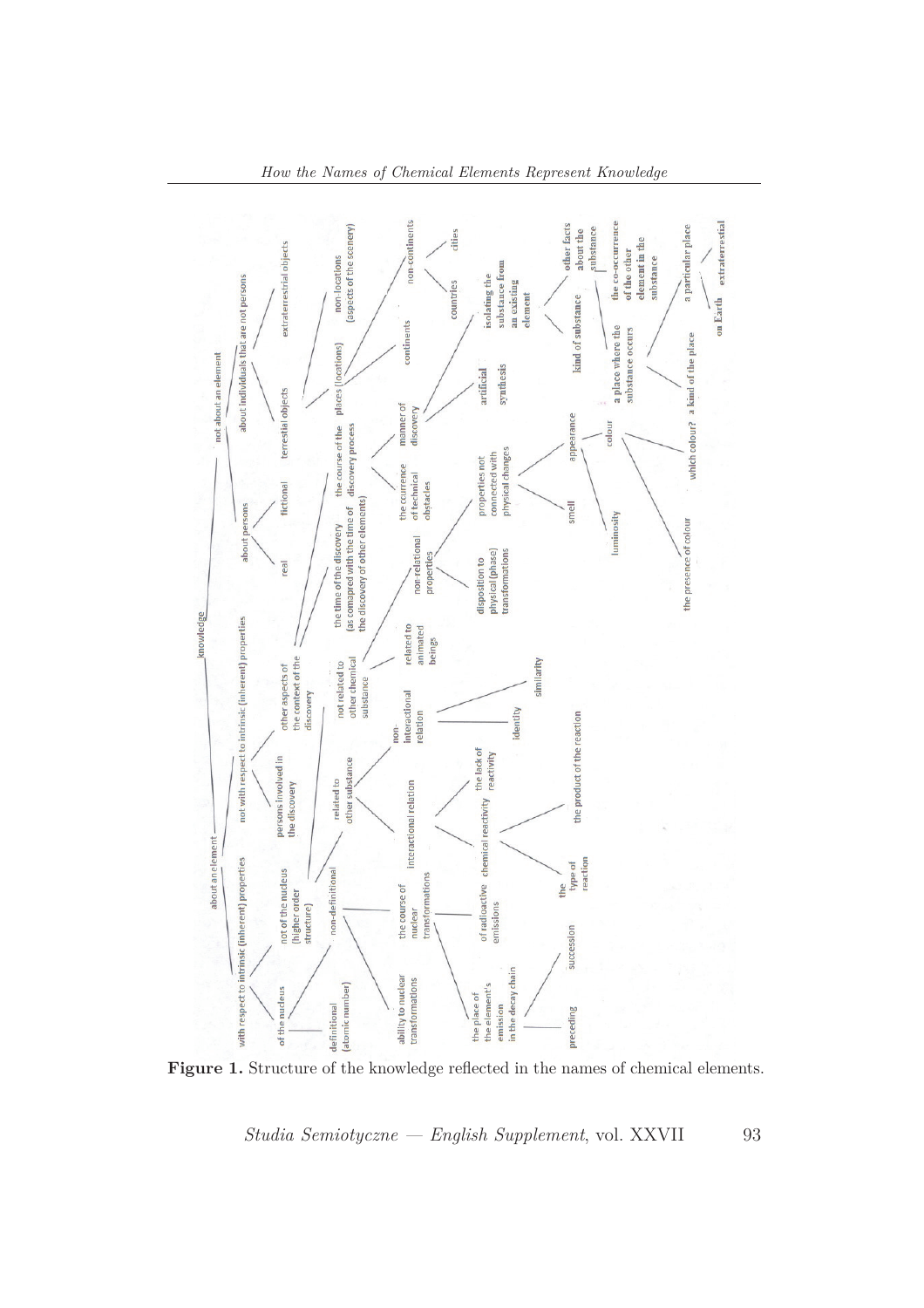# **5. Sign functions of the names of the elements in contemporary chemistry and the knowledge reflected in them**

Sign functions of the names of the elements in contemporary chemistry are not correlated in any way with the knowledge that is represented in their form. This knowledge is absolutely irrelevant when it comes to transmitting information in scientific papers, proof of which being the fact that the knowledge of the etymology of the analyzed expressions is not indispensable for the decoding of such texts.

Moreover, the above-mentioned knowledge may be completely absent from the meaning of the name, even as its subordinate constituent. This may be illustrated by an example of the lexical unit *neodym* [*neodymium*], whose form represents its author's knowledge that the referent was part of a substance called *didym* [*didymium*], which used to be considered an element. The contemporary encyclopedic definition, although quite detailed, left out this fact completely:

**neodym**, Nd, *neodymium*, chemical element with the atomic number 60; standard atomic weight 144,24; it belongs to the lanthanide series; it is a silvery white metal; melting point 1024*◦*C, boiling point 3027*◦*C, density 7,004 g/cm3; highly reactive; it breaks down water and oxidizes in air (hence the necessity to store it in kerosene or in an inert atmosphere), it reacts with halogens, hydrogen, sulfur, and nitrogen; in its compounds, neodymium is in the  $+3$  oxidation state; in the  $+2$  and  $+4$  states it forms unstable compounds; natural neodymium occurs in minute amounts, mostly in the minerals monazite and bastnasite; it is used in laser technology (neodymiumdoped lasers) and in high-strength magnets (e.g.  $Nd_2Co_{14}B$ ,  $NdFeTi$ ), its glasses are used in astronomy and in the production of welding safety glasses; along with other lanthanides it is sometimes used in catalysis; neodymium hydroxides  $(NdH_2, NdH_3)$  are important energy carriers. Neodymium was discovered in 1885 by C. Auer von Welsbach. (*Powszechna encyklopedia PWN*)

What is also irrelevant is the knowledge related to the etymology of the oldest names of chemical elements in the national language and to the associations it evokes within the community, which means that this knowledge is not correlated in any way with the semiotic functions performed by the names of the elements in contemporary scientific texts on chemistry. These functions are connected with denotation only and they can be of two kinds: predicative (establishing the substance's type) or indicative (indicating a particular substance sample).

From a morphological standpoint, one might say that the real meaning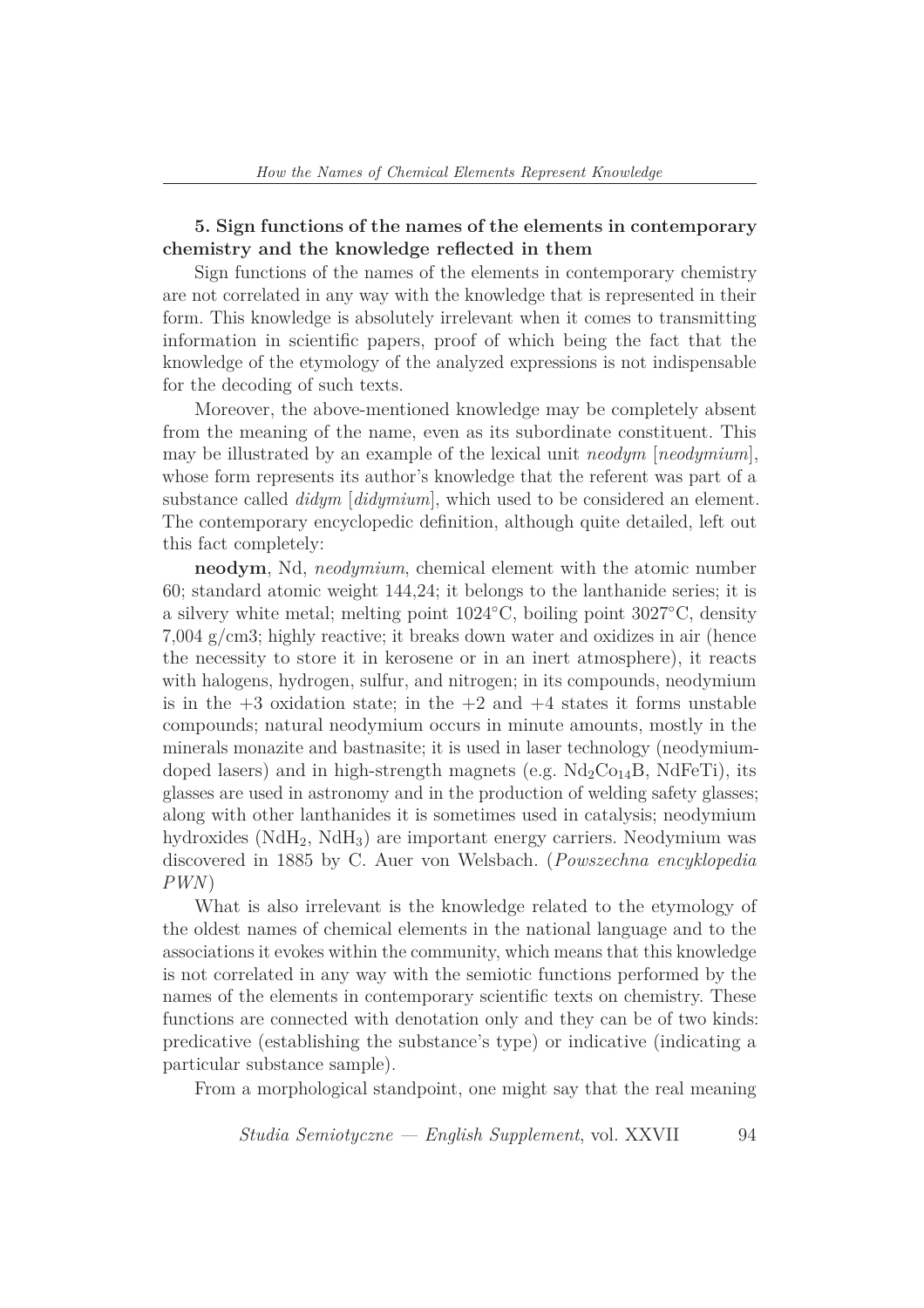of the names of the elements differs from its structural meaning; as it is for example, by analogy, with the contemporary real meaning of the lexeme *miednica*, which no longer refers to a container made of copper – the difference is such that in this case it is a result of a gradual historical change, while in the case of the names of the elements such a discrepancy between meanings was not only present, but also intended by their authors from the very beginning. In a synchronic approach, these names are original and morphologically indivisible lexical units. They can be considered derivatives (and rather unusual ones) only from a diachronic perspective and only as long as we apply only the formal criteria for such a qualification, i.e. the very fact that the lexeme derives from another string with no concern about the aforementioned 'semantic dualism', which the supposed derivative manifests from the very moment of its formation.

The names of chemical compounds, however, are an entirely different case. Every single one of them is a derivative of a name of either a chemical element or a functional group and its real meaning is identical with its structural meaning. What indirectly confirms this, is the fact that these names represent knowledge that is relevant only from the point of view of scientific description, like the composition of the compound. In other words, the morphemes that derive from the names of chemical elements are merely carriers of information about corresponding referents. The structural meaning of those strings is never transferred to the derivative as part of its real or structural meaning.

Thus, when talking about knowledge represented in the names of chemical elements, one must recognize several separate levels of this representation:

a) knowledge represented in the name which functions in general language, on the level of its etymological meaning,

b) knowledge represented in the name which functions in general language, on the level of its real meaning including denotation and connotation,

c) knowledge represented in the name which functions as a scientific term, on the level of its form, including the epistemic subject, that is, the author of the nomination,

d) knowledge represented in the name which functions as a scientific term, on the level of its real meaning, in *langue*, including the epistemic subject, that is, every user of Polish who has it in his linguistic competence,

e) knowledge represented in the name which functions as a scientific term, on the level of its real meaning, in *parole*, including the epistemic subject, that is, the sender of the message who at that moment is using it as a predicate or a definite description.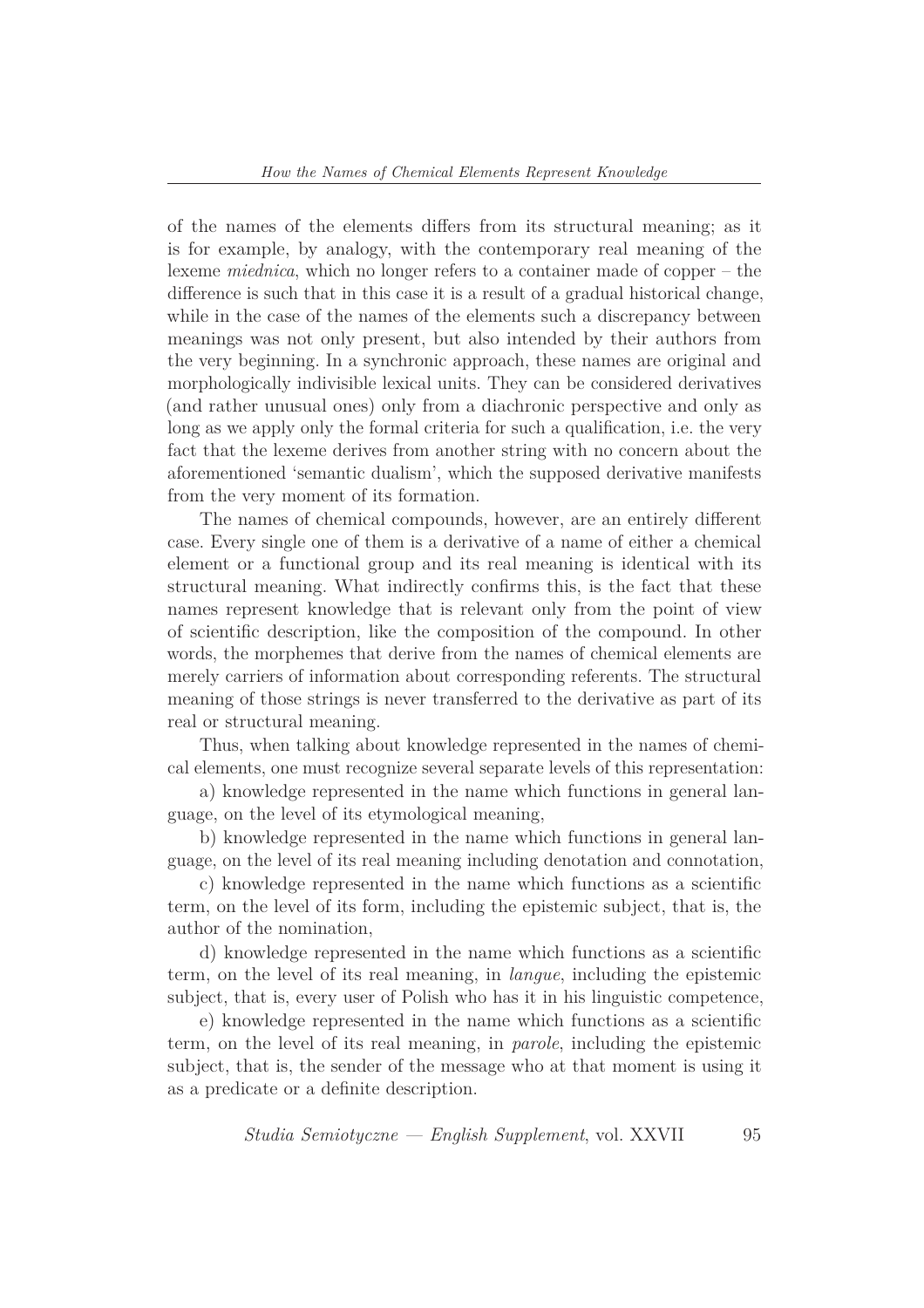#### **6. Names of chemical elements as a language system**

To conclude the analysis, it is worth considering the area of research in terms of its structure and its functioning as a language system. As it turns out, the field of the names of the elements is governed by analogical mechanisms as the lexical subsystems of the general language. It can be proved by reference to the model of sign and of language proposed by Ferdinand de Saussure.

According to this theory, a linguistic sign is arbitrary – this means that the relation between the form and the content  $(signifiant)$  and  $signifi\hat{e})$ does not stem from any natural link but is a result of an unwritten social agreement. Diachronically, the sign displays two opposite tendencies: on the one hand it changes with time, on the other its constancy is conditioned by tradition. As to the language system, difference is its true essence. Each item is defined by features opposite to the properties of other items and it can exist only because of these oppositions. It can be seen on every level on which the sign functions: on the semantic as well as on the morphological or phonetic level (de Saussure 1959).

The domain of the names of chemical elements functions in quite a similar way. Each lexeme belonging to this domain is arbitrary; one might even say 'super-arbitrary', since not only are there no natural links between how it sounds and what it means, but also, in many cases, there is a complete discrepancy between its structural and its real meaning (names derived from proper names). Every new name is formed by virtue of social agreement – not in the metaphorical sense that it is a custom handed down for generations, but quite literally in the form of specific, codified recommendations of nomenclature committees appointed by the IUPAC. Hence, paradoxically, the names of chemical elements conform to the Sausurrean model to a much greater extent than the signs of the general language. Metaphorically speaking, they are 'hyper-structuralist' linguistic signs.

The discussed expressions have been changing over time, which is amply demonstrated in works such as Biniewicz's historical linguistics dissertation (Biniewicz 1992: 19–40). On the other hand, the names of the elements cannot change, given the fact that it would be impossible to introduce, certainly not overnight, an entirely new nomenclature by the power of a single IUPAC ruling so that it would replace the names established by tradition. It applies particularly to the names that are commonly known and that are used also outside the specialized context of chemical texts, in everyday verbal communication (lexemes like *tlen*, *wodór*, *azot*, *jod*, *platyna*, *złoto*, *srebro*, *magnez*, *ołów*, *fluor*, *krzem*, *chlor*, *wapń*, *selen* [*oxygen*, *hydrogen*, *nitrogen*,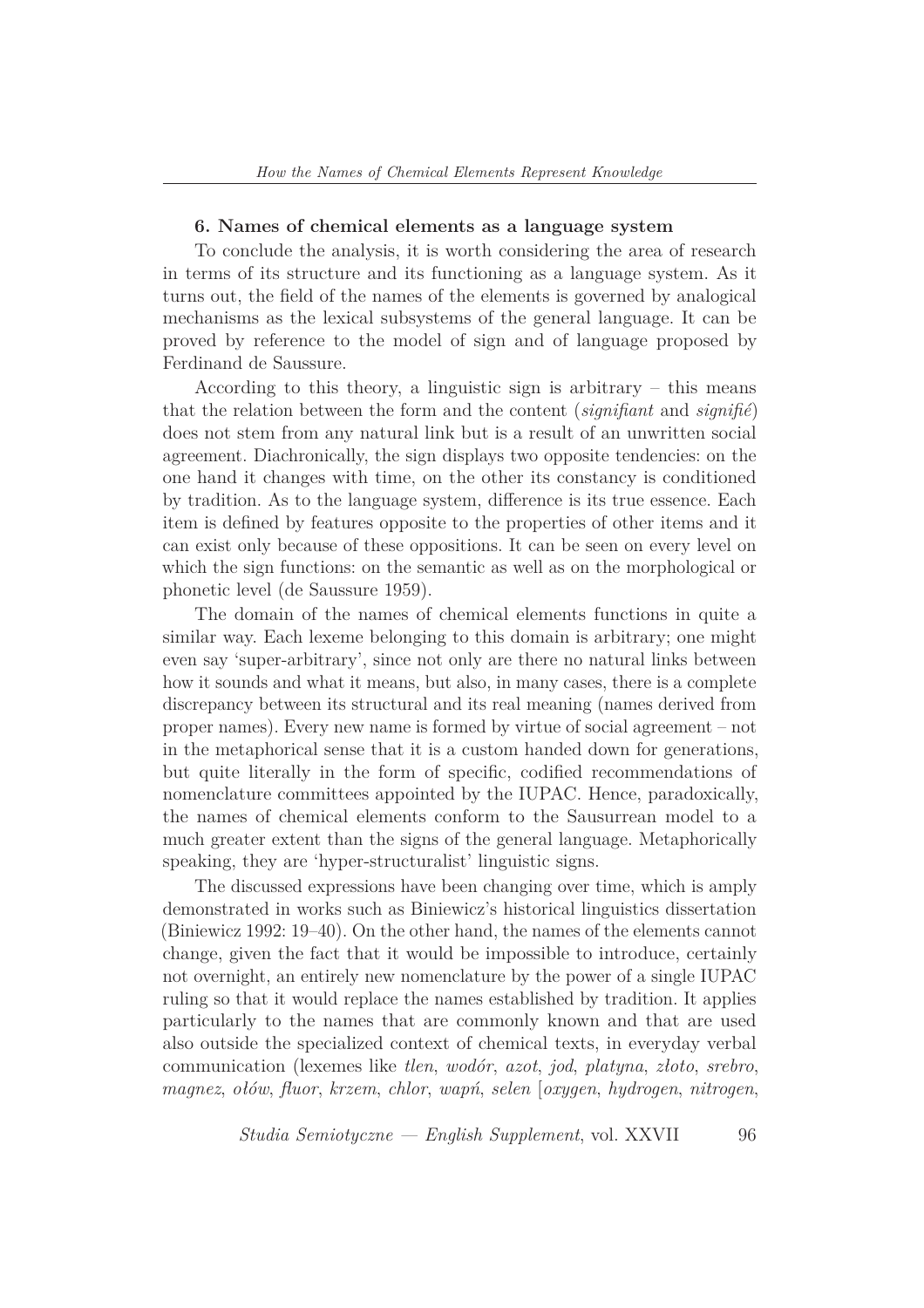*iodine*, *platinum*, *gold*, *silver*, *magnesium*, *lead*, *fluorine*, *silicon*, *chlorine*, *calcium*, *selenium*], etc.). This is how the Saussurean unchangeability of the linguistic sign manifests itself (de Saussure 1959).

What deserves special attention and an individual discussion, is the issue of the oppositions within the analyzed system, as they are connected with a particularly interesting aspect of the system's contemporary development. Namely, the practice of replacing systematic names of newly discovered elements with common names as soon as their discovery is officially approved by the IUPAC. Scientists do that even though it is highly disadvantageous in terms of the economy of information: systematic names define the elements in a precise and unequivocal manner (since they reflect the knowledge about the element's atomic number), while common names, derived almost solely from proper names nowadays, neither define the elements, nor do they say anything about their properties. Moreover, such a procedure is an exception from the dominant tendency in contemporary chemical nomenclature to replace common names with systematic ones, since they are more precise and convenient – all this makes this practice even more significant and worthy of analysis.

Probably, one of the reasons for this phenomenon is the attempt to make the new names structurally resemble the old ones that are already established within the system, but there seems to be another, even more important factor involved. It is the tendency of language to differentiate at all levels. It is not hard to notice that the forms of systematic names are obviously unnaturally monotonous and similar – former names of *bohrium*, *hassium*, *meitnerium*, and *darmstadtium* are: *unnilsept* [*unnilseptium*], *unnilokt* [*unniloctium*], *unnilenn* [*unnilennium*], *ununnil* [*ununnilium*] (Mizerski 2004: 330) and the systematic names still in use are: *ununun*, *ununbi*, *ununtri*, *ununkwad*, *ununheks*, *ununokt* [*unununium*, *ununbium*, *ununtrium*, *ununquadium*, *ununhexium*, *ununoctium*]. Changing these into common names, which derive from lexemes formed in natural language, increases the general number of phonetic oppositions by making the subsystem of the names of the heaviest transuranic elements similar to ordinary semantic fields of the general language, for example selected lexemes from the semantic field of colour terms: *żółć*, *czerwień*, *błękit*, *zieleń*, *oranż* [*yellow*, *red*, *blue*, *green*, *orange*]. Metaphorically, one might say that those who name the elements are letting the natural language 'speak for itself' – this means that they are intuitively aiming to follow the structural pattern of a language system, which is part of their linguistic competence as users of their national languages.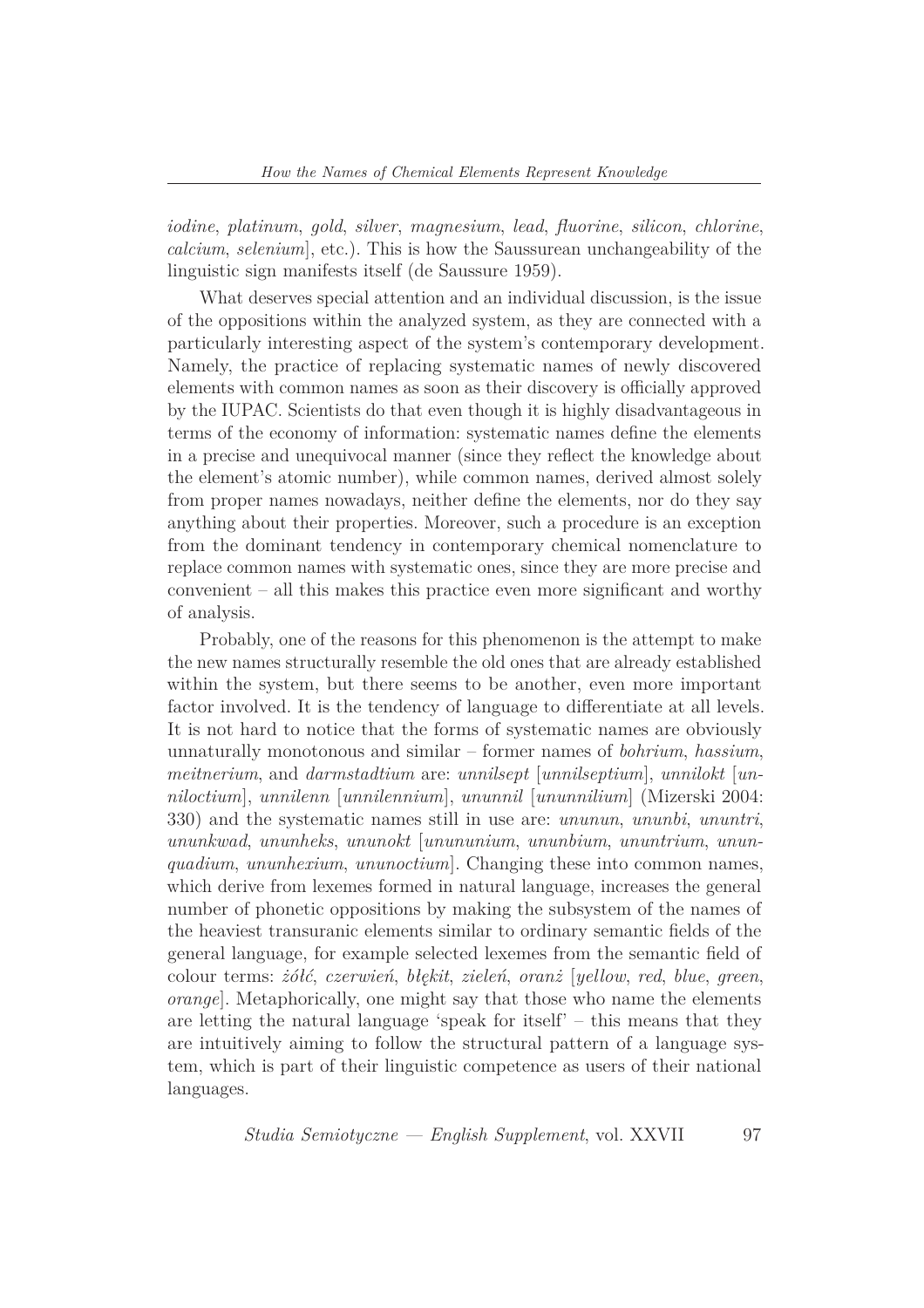After having taken into account all characteristics of this area of research, it may be concluded that this domain has strong connections with the national language. It allows us to draw a more general conclusion concerning the status of scientific terminology, namely, that it is indeed part of the national language, which is congruent with the opinions of some researchers (e.g. Buttler 1979, Szymczak 1979).

The tendency described above to replace systematic names of the elements with common names attests to one more property of terminological systems. Apart from their general disposition towards regularity (which was discussed e.g. in Łuczyński 1986), these systems can also reveal an opposite tendency to keep a certain amount of irregularity, if it can be justified by deep-rooted tradition or by the necessity to achieve the minimal level of diversification of lexemes (e.g. common names of certain organic compounds like *metan* [*methane*], *etan* [*ethane*], *propan* [*propane*]).

## **Conclusion**

To sum up, the entire domain of the names of chemical elements can be characterized as a lexical system built in its entirety out of original, morphologically indivisible units – at least in a synchronic view. It represents knowledge on several levels.

Knowledge represented by the forms of analyzed strings is not part of their real meaning and is irrelevant from the point of view of chemical description. Moreover, it is diversified when it comes to the type of objects to which it refers – it can concern not only the elements themselves and their properties, but also other objects or individuals. The represented properties themselves are very diverse as well: they may be attributed either to the types of chemical elements or to specimens of the elements.

As a language system, the analyzed domain is characterized by a strong similarity of its structure and of the way it functions to semantic fields of the national language, which may serve as a proof that it is part of this language; especially as some names of the elements happen to be used in everyday verbal communication by people who are not necessarily chemists.

#### **Bibliography**

- 1. Bańkowski, Andrzej (2000) *Etymologiczny słownik języka polskiego* [*Etymological Dictionary of the Polish Language*]. Warszawa: Wydawnictwo Naukowe PWN.
- 2. Bergandy, Wrócisława (1997) *Od alchemii do chemii kwantowej. Zarys*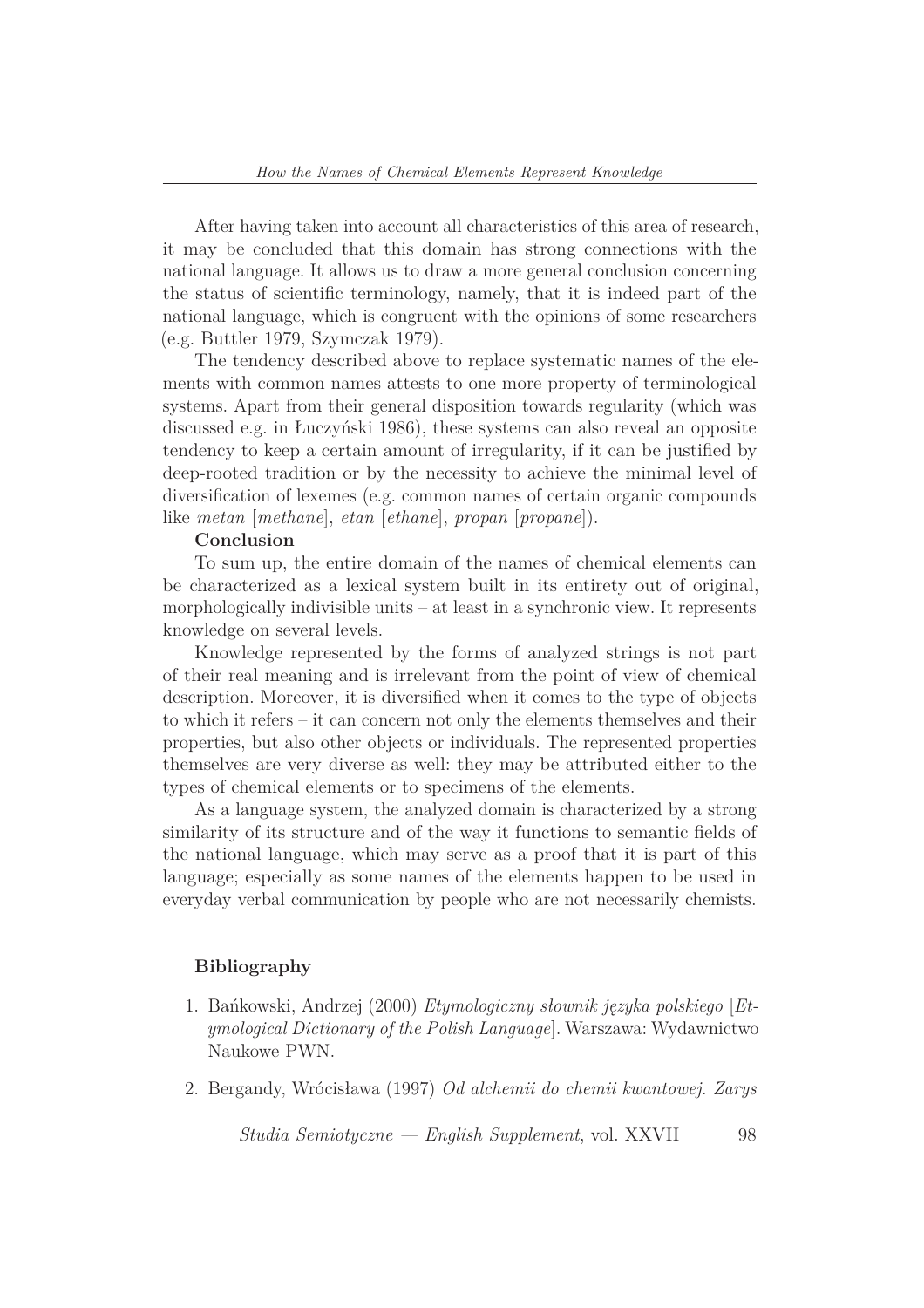*historii rozwoju chemii.* [*From Alchemy to Quantum Chemistry: An Outlline of the History of Chemistry*]. Poznań: Wydawnictwo Naukowe UAM.

- 3. Biniewicz, Jerzy (1992) *Rozwój polskiej terminologii chemii nieorganicznej* [*Development of the Polish Terminology in Organic Chemistry*]. Opole: Wyższa Szkoła Pedagogiczna im. Powstańców Śląskich w Opolu.
- 4. Biniewicz, Jerzy (2002) *Kształtowanie się polskiego języka nauk matematycznoprzyrodniczych* [*Development of the Polish Language of Mathematical-Natural Sciences*] Opole: Wydawnictwo Uniwersytetu Opolskiego.
- 5. Bogusławski, Andrzej (1998) *Science as Linguistic Activity, Linguistics as Scientific Activity.* Warszawa: Katedra Lingwistyki Formalnej UW.
- 6. Bojar, Bożena (2005) *Językoznawstwo dla studentów informacji naukowej* [*Linguistics for Science Information Students*]*.* Warszawa: Wydawnictwo SBP.
- 7. Boryś, Wiesław (2005) *Słownik etymologiczny języka polskiego* [*Etymological Dictionary of the Polish Language*]*.* Kraków: Wydawnictwo Literackie.
- 8. Br¨uckner, Aleksander (1993) *Słownik etymologiczny języka polskiego* [*Etymological Dictionary of the Polish Language*]. Warszawa: Wiedza Powszechna.
- 9. Buttler, Danuta (1979) "O wzajemnym oddziaływaniu terminologii i słownictwa ogólnego" ["On the Interractions between Terminology and General Vocabulary"]*. Poradnik Językowy* 365 (1979): 58–66.
- 10. De Saussure, Ferdinand (1959) *Course in General Linguistics.* New York (NY): Philosophical Library.
- 11. Długosz-Kurczabowa, Krystyna (2003). *Nowy słownik etymologiczny języka polskiego* [*New Etymological Dictionary of the Polish Language*]*.* Warszawa: Wydawnictwo Naukowe PWN.
- 12. Eichstaedt, Ignacy (1973) *Księga pierwiastków* [*The Book of Elements*]*.* Warszawa: Wiedza Powszechna.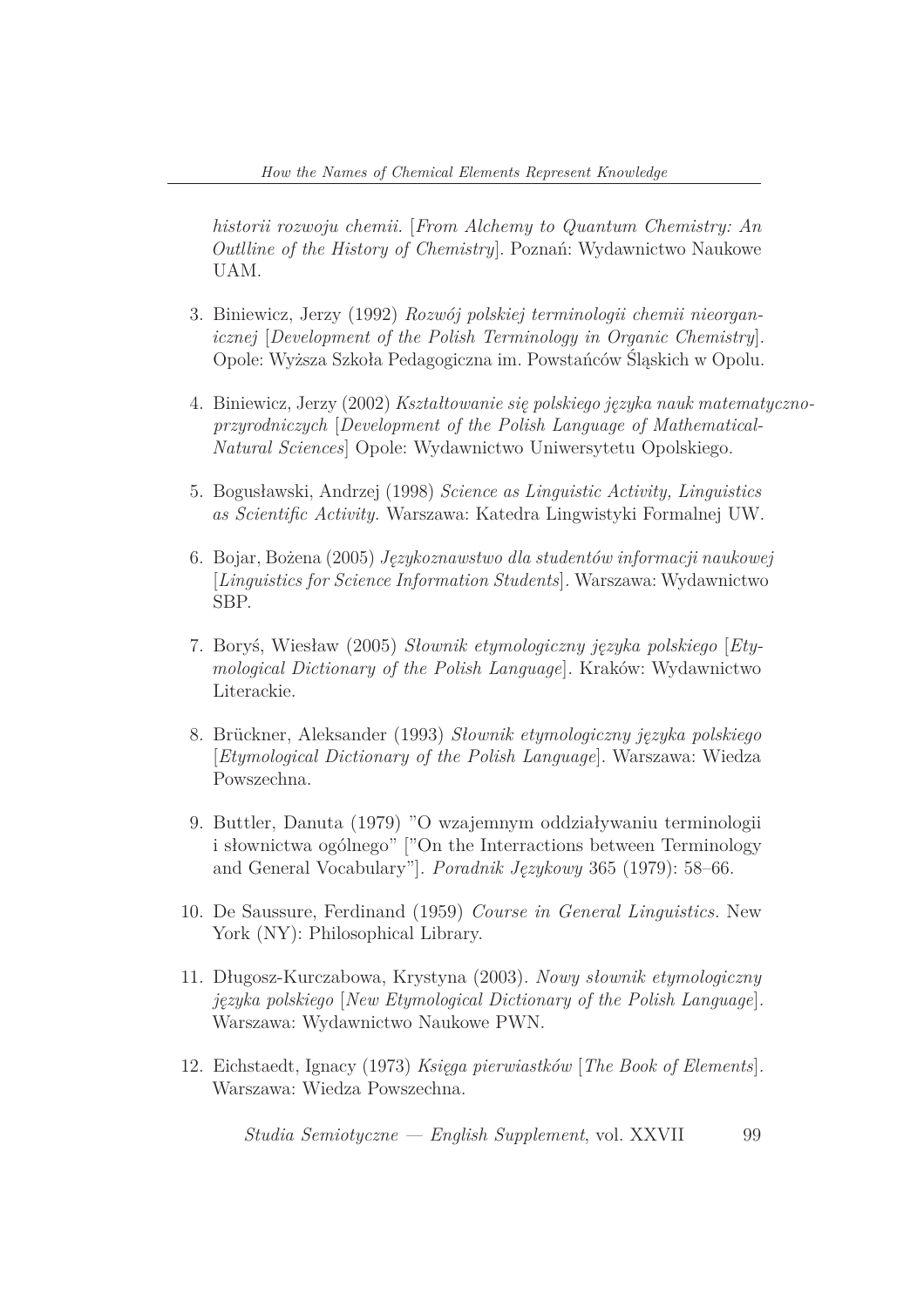- 13. Heiserman, David L. (1997) *Księga pierwiastków chemicznych.* Warszawa: Prószyński i S-ka. English original: *Exploring Chemical Elements and Their Compounds*. Blue Ridge Summit (PA): Tab Books, 1992.
- 14. Kalembkiewicz, Jan, Jacek Lubczak, and Renata Lubczak (1996) *Nazwy związków chemicznych* [*Names of Chemical Compounds*]. Rzeszów: Wydawnictwo Oświatowe Fosze.
- 15. Kurcz, Ida, Andrzej Lewicki, Jadwiga Sambor, Krzysztof Szafran, Jerzy Woronczak (eds.) (1990) *Słownik frekwencyjny polszczyzny współczesnej* [*Frequency Dictionary of Contemporary Polish*]. Kraków: Instytut Języka Polskiego PAN.
- 16. Łuczyński, Edward (1986) "Charakterystyczne cechy systemu terminologicznego (na przykładzie wczesnej terminologii morskiej)" ["Charateristic Features of a Terminological System: Illustrated by the Early Marine Terminology"]. In *Język. Teoria – Dydaktyka. Materiały VII Konferencji Młodych Językoznawców-Dydaktyków, Trześnia, 2-4 VI 1982 r.*, 129–136. Kielce: Wyższa Szkoła Pedagogiczna im. Jana Kochanowskiego.
- 17. Mizerski Witold (2004). *Tablice chemiczne* [*Chemistry Tables*]. Warszawa: Wydawnictwo Adamantan.
- 18. Pelc, Jerzy (1984) *Wstęp do semiotyki.* Warszawa: Wiedza Powszechna.
- 19. Pióro, Jan W. (1996) *Historio pri sistemigo de kemiaj elementoj.* Piastów: Jan Wacław Pióro.
- 20. Polański, Kazimierz (ed.) (1995) *Encyklopedia językoznawstwa ogólnego* [*Encyclopedia of General Linguistics*]. Wrocław: Zakład Narodowy im. Ossolińskich.
- 21. *Powszechna encyklopedia PWN* [*PWN Universal Encyclopedia*] (online version), 1996.
- 22. Bartmiński Jerzy (1996) *Słownik stereotypów i symboli ludowych* [*Dictionary of Folk Stereotypes and Symbols*]. Lublin: Wydawnictwo Uniwersytetu Marii Curie-Skłodowskiej.
- 23. Sołoniewicz, Rajmund (1986) *Rozwój podstawowych pojęć chemicznych* [*Development of Basic Chemistry Concepts*]. Warszawa: WNT.